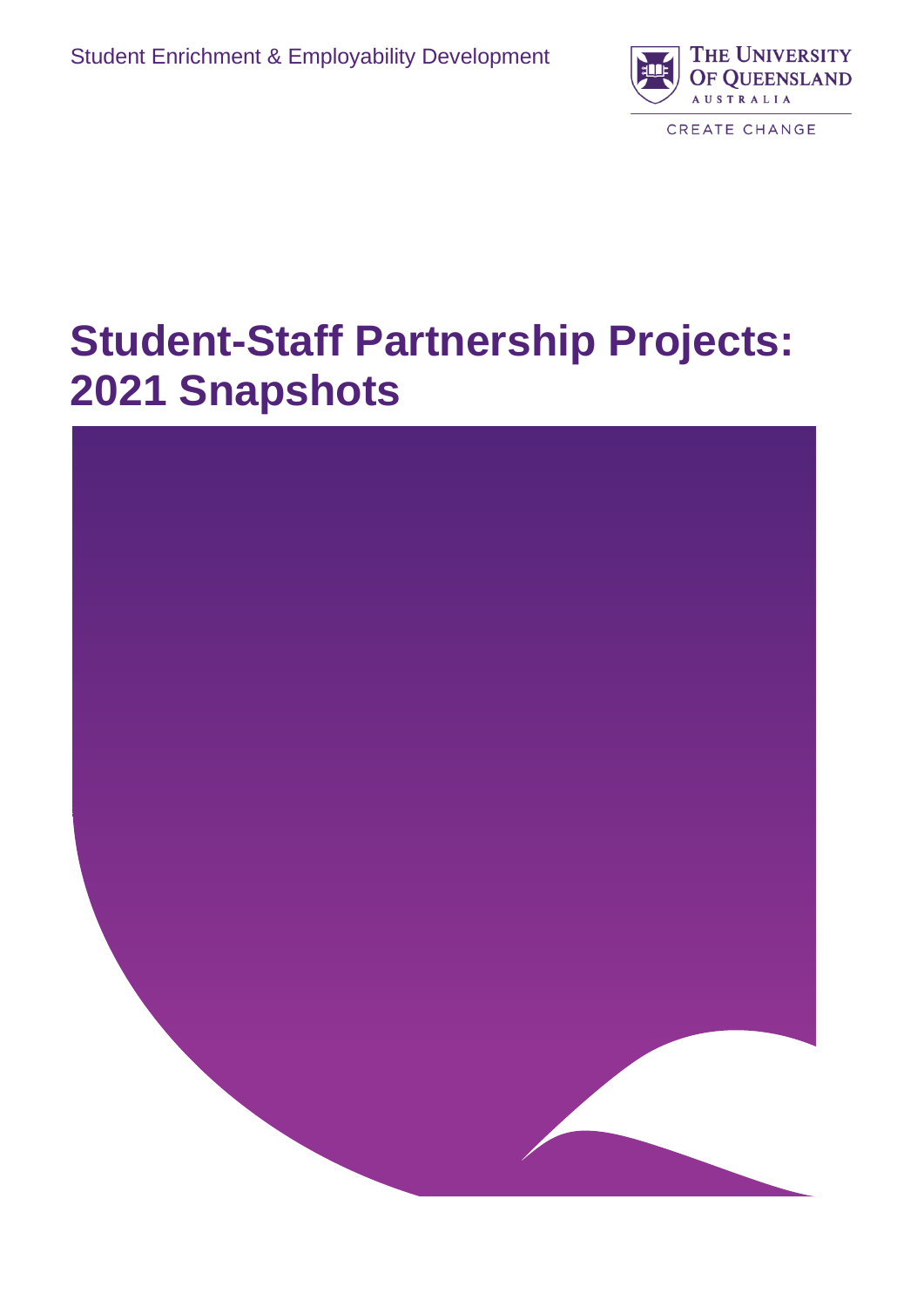

# **CONTENTS**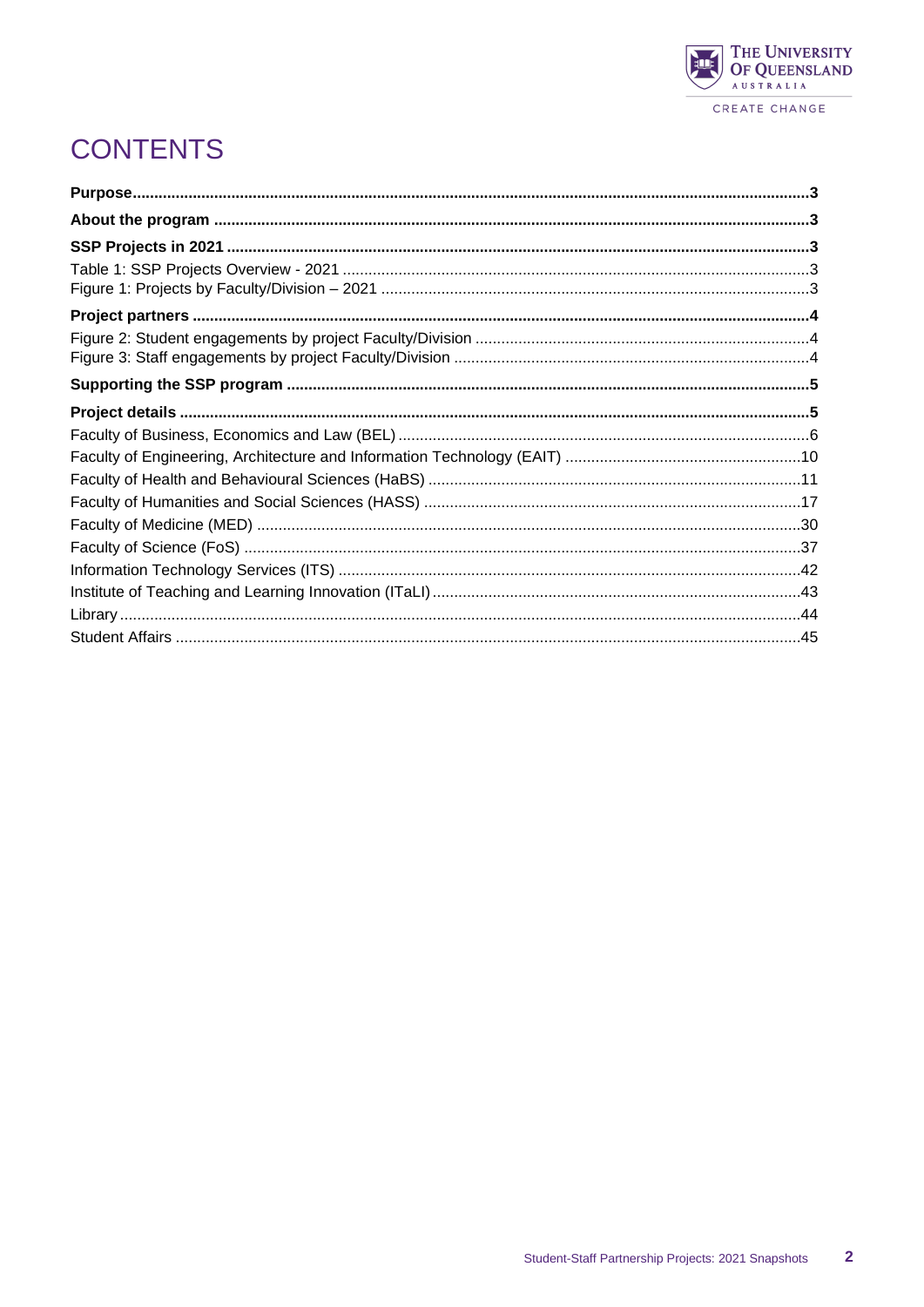

## <span id="page-2-0"></span>Purpose

The purpose of this report is to overview the Student-Staff Partnership (SSP) Projects that occurred in 2021 by Faculty or Central Unit/Division. We encourage senior leaders to recognise the commitment and dedication of the student and staff partners involved for their contributions to the UQ community.

## <span id="page-2-1"></span>About the program

The SSP program seeks to empower students and staff to collaborate as equal partners and mutual learners. This program facilitates opportunities to connect the diverse voices, skills and talents within the UQ community, and to enhance the University experience of both students and staff.

<span id="page-2-2"></span>More information on the program can be found at <https://employability.uq.edu.au/student-staff-partnerships>

## SSP Projects in 2021

In 2021, there were four rounds of SSP Projects. Students and staff were invited to submit project ideas, which were reviewed by a panel consisting of students and staff members of the SSP Projects team.

A total of 121 projects were approved and delivered across all Faculties and many Central Units/Divisions (Refer to Table 1 and Figure 1). Of these projects, 47% were joint submissions with both student and staff instigators.

*Faculty of Humanities and Social Science (HASS); Faculty of Medicine (FoM); Faculty of Health and Behavioural Science (HaBS); Faculty of Science (FoS); Faculty of Business, Economics, and Law (BEL); Student Affairs (SA); Institute of Teaching*  and Learning Innovation (ITaLI); Faculty of Engineering, Architecture, and Information Technology (EAIT); Information *Technology Services (ITS).*

#### <span id="page-2-3"></span>Table 1: SSP Projects Overview - 2021

| <b>Projects</b> | <b>Project Units</b> | <b>Student Partners Student Partners Staff Partners</b> |     |     | <b>Staff Partners</b>                                                               |
|-----------------|----------------------|---------------------------------------------------------|-----|-----|-------------------------------------------------------------------------------------|
|                 | (Faculty/Divisions)  |                                                         |     |     | (Total engagements) (Unique participants) (Total engagements) (Unique participants) |
| 121             | 10.                  | 419                                                     | 348 | 300 | 204                                                                                 |



#### <span id="page-2-4"></span>Figure 1: Projects by Faculty/Division – 2021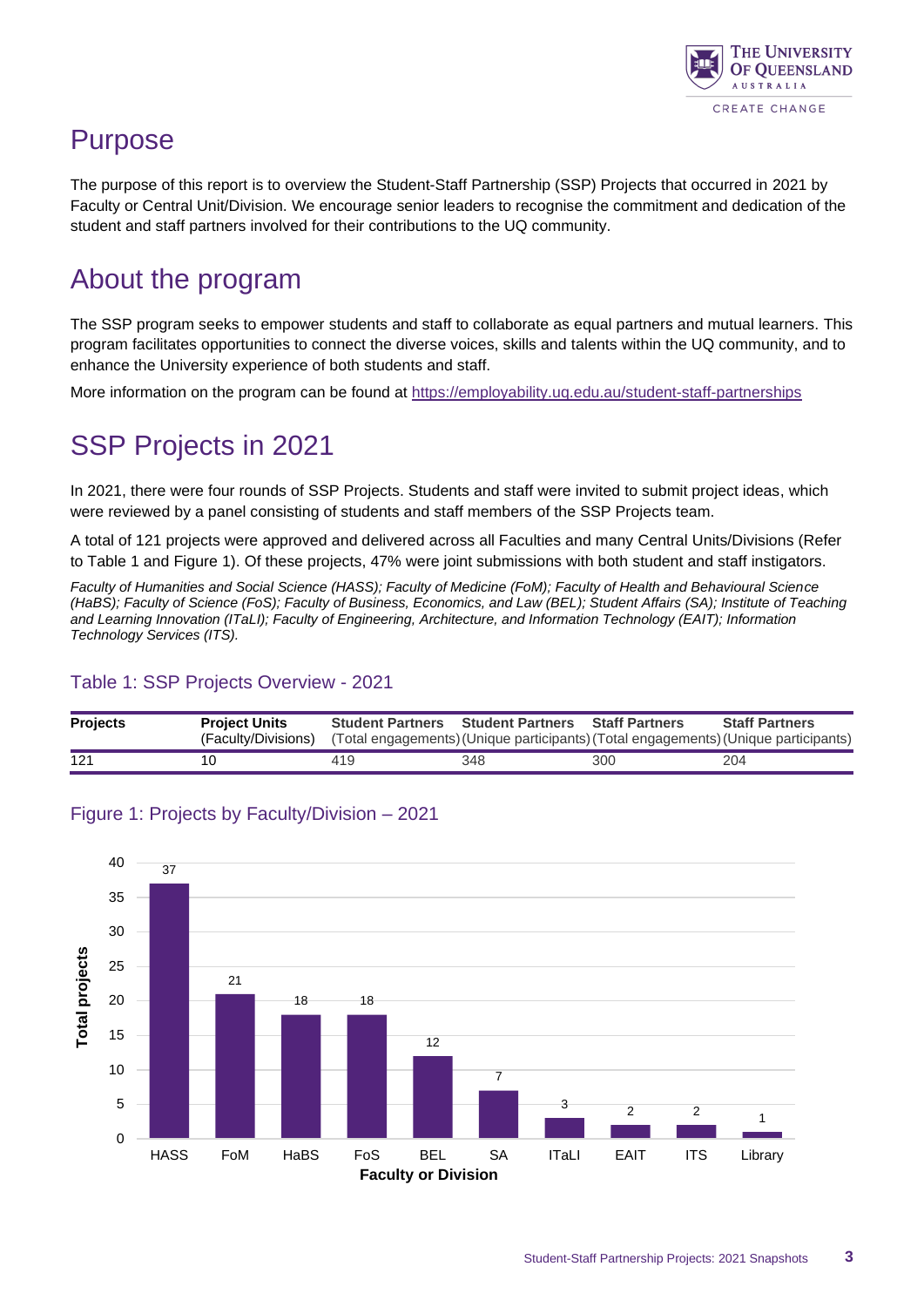

## <span id="page-3-0"></span>Project partners

In 2021, students engaged in SSP projects across a total of 10 faculties and central divisions, with 419 student engagements and 348 individual student participants (66% Undergraduate; 33% Postgraduate Coursework; 1% Higher Degree by Research) (Refer to Figure 2).

In 2021, staff engaged in SSP projects across 10 faculties and central divisions, with 300 staff engagements and 204 unique staff participants (60% academic; 40% professional) (Refer Figure 3)



#### <span id="page-3-1"></span>Figure 2: Student engagements by project Faculty/Division

<span id="page-3-2"></span>



**Faculty or Division**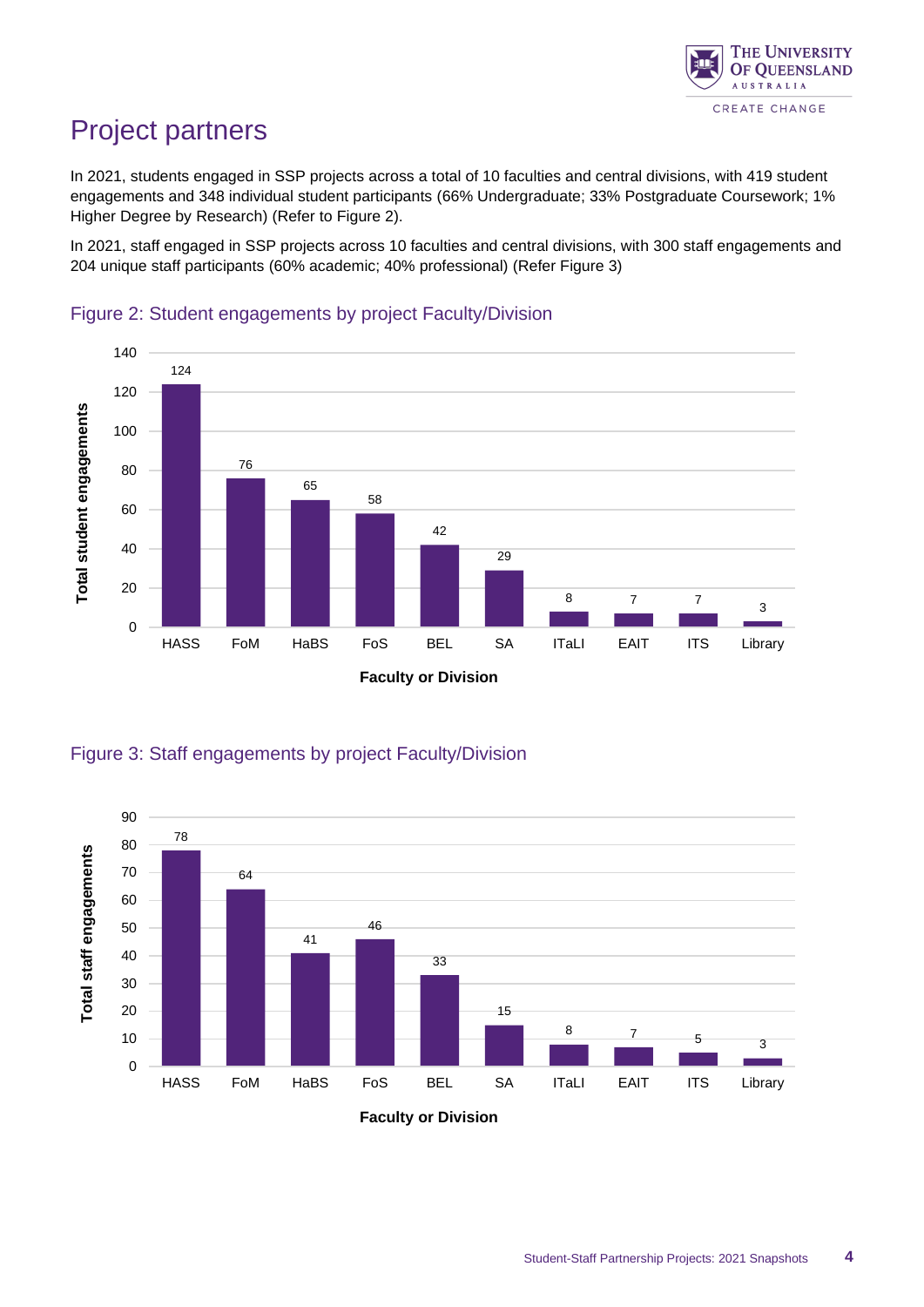

# <span id="page-4-0"></span>Supporting the SSP program

There are many ways you can support this program, such as:

- Congratulating staff and student partners within your Faculty, Division, or School for their contributions
- Inviting student or staff partners to present at Faculty, Division, or School meetings
- Continuing to infuse the values and ethos of partnership throughout all engagement with students
- Submitting SSP project ideas and encouraging staff members from your area to engage in partnership

## <span id="page-4-1"></span>Project details

We are pleased to share information on each of the SSP projects conducted in 2021. The following section overviews the project aims the team initially set out to achieve, as well as the methods and outcomes of the partnership. Please note the project outcomes are at the time of SSP project completion, as detailed in the Retrospective Report codeveloped by the project team (edited for length and clarity for this document). It is important to consider that the process of engaging in partnership itself may be the core outcome of an SSP project, rather than a conventional 'deliverable'.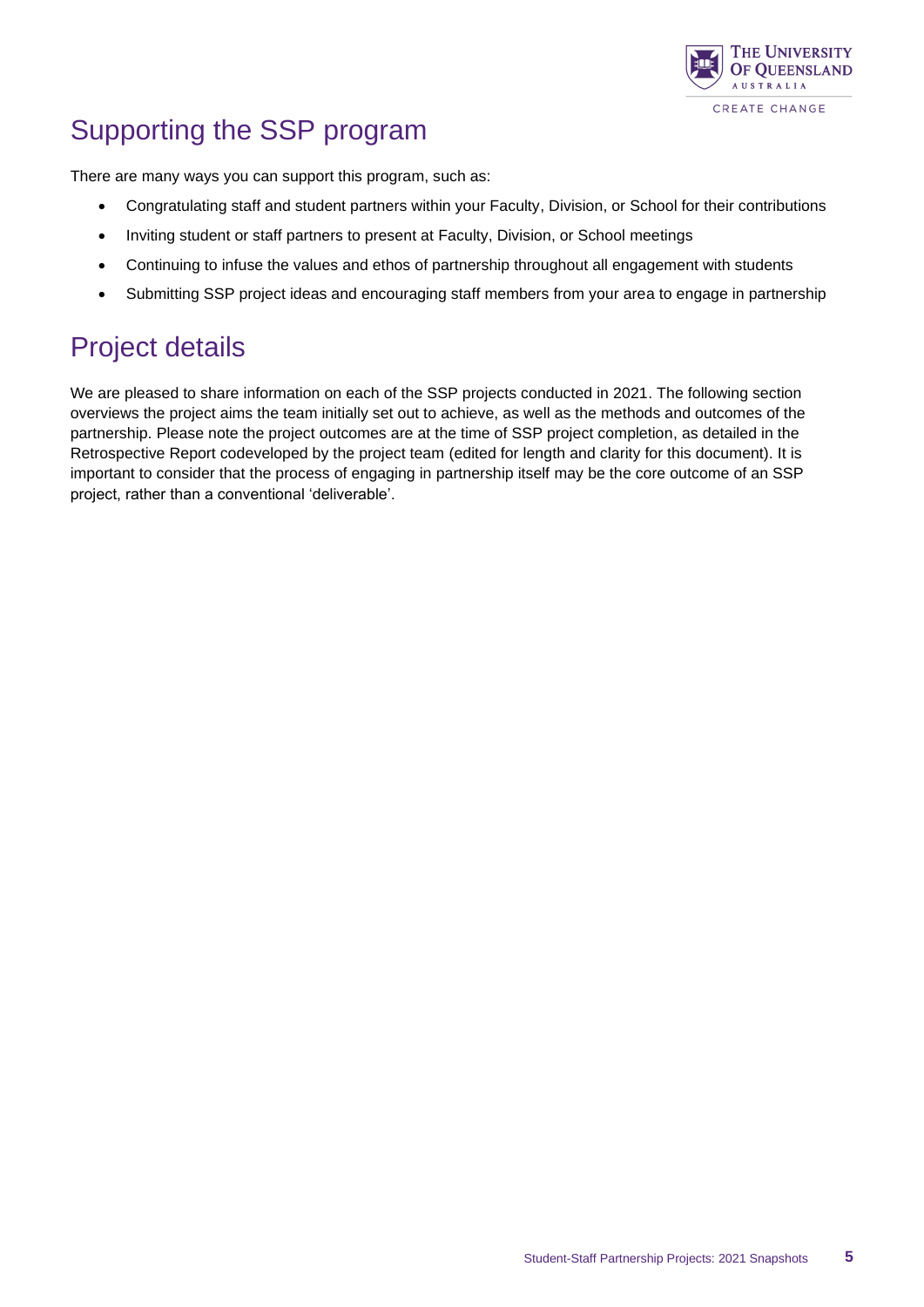#### **Faculty of Business, Economics and Law (BEL)**

<span id="page-5-0"></span>

| <b>Project team</b>                                                                                                                     | <b>Title</b>                                                                                | <b>Aims</b>                                                                                                                                                                                                                                                                                                                                                                                                                                                                          | <b>Outcomes</b>                                                                                                                                                                                                                                                                                                                                                                                                                                                                                                                                                                                                                                                                          |
|-----------------------------------------------------------------------------------------------------------------------------------------|---------------------------------------------------------------------------------------------|--------------------------------------------------------------------------------------------------------------------------------------------------------------------------------------------------------------------------------------------------------------------------------------------------------------------------------------------------------------------------------------------------------------------------------------------------------------------------------------|------------------------------------------------------------------------------------------------------------------------------------------------------------------------------------------------------------------------------------------------------------------------------------------------------------------------------------------------------------------------------------------------------------------------------------------------------------------------------------------------------------------------------------------------------------------------------------------------------------------------------------------------------------------------------------------|
| Staff:<br><b>Tillie Walsh</b><br>Sarah Henderson<br><b>Students:</b><br>3                                                               | Round 1 2021<br>ID: 2883820<br><b>BEL Careers First</b><br>Year Engagement<br>Program       | Increase awareness and engagement among first-<br>$\bullet$<br>year students of BEL Career Services<br>Create a sense of connectedness and capability<br>$\bullet$<br>within the first-year cohort<br>Support continued engagement in career<br>$\bullet$<br>development activities<br>Gain a greater insight of barriers and challenges<br>$\bullet$<br>facing first-year students<br>Recommend ways to improve first year university<br>$\bullet$<br>career development experience | Plan to establish a social media channel (Facebook)<br>$\bullet$<br>Collected/presented feedback from BEL first-years about<br>$\bullet$<br>career programs and engagement activities.<br>Created recommendations to improve engagement.<br>$\bullet$<br>Ideas included: podcast, work shadowing, Facebook<br>group, Careers Day, working space to put together<br>applications/LinkedIn profiles, continued lecture<br>presence, focus on peer programs<br>List of students willing to engage in further focus groups<br>$\bullet$                                                                                                                                                      |
| Staff:<br>Roxane Valier-<br><b>Brasier</b><br>Rebekah<br>Woodward<br><b>Cle-Anne Gabriel</b><br>Saphira Rekker<br><b>Students:</b><br>3 | Round 1 2021<br>ID: 2884006<br><b>Business School's</b><br>Carbon Literacy<br>Project       | The project objective was to develop a learning<br>$\bullet$<br>solution that enables Business School staff and<br>students to become carbon literate and take action<br>within their community.<br>This training provides a stepping-stone to contribute<br>collectively to creating a liveable, sustainable and just<br>future for all.                                                                                                                                            | Via market research confirmed the Carbon Literacy<br>Project (CLP) had the best suited learning modules<br>CLP shared the materials developed for program<br>$\bullet$<br>delivery and insights on how to manage such a program.<br>Created a first draft of eight modules-total of 8 hours of<br>content for self-study/face-to-face delivery.<br>Survey of 135+ professionals, academics, and students<br>confirmed a strong interest (79%) in carbon literacy<br>training/certificate and preferred format.<br>Identified areas where the materials require changes<br>and options to make this training self-sustaining.<br>Business HoS committed to fund first 1,000 certificates. |
| Staff:<br>Jessica Leonard<br>Aliisa Mylonas<br><b>Bec Wood</b><br><b>Students:</b>                                                      | <b>Round 2 2021</b><br>ID: 2919005<br><b>BEL Student</b><br>Volunteer<br>Leadership Project | The BEL faculty has a strong community of over 500<br>$\bullet$<br>student volunteers over the span of 1.5 years.<br>These student volunteers undertake responsibilities<br>$\bullet$<br>in a variety of roles around the faculty and contribute<br>for a better student experience for BEL students.<br>The main aim of this project was to build a<br>$\bullet$<br>volunteering framework to manage and grow the                                                                   | Procured a framework for sustainable volunteering<br>$\bullet$<br>through the UQ Science Leaders program<br>Shortlisted which parts of the program to eliminate or<br>$\bullet$<br>amplify based on volunteer experiences.<br>Generated recommendations based on research through<br>$\bullet$<br>Go8, Australian, and overseas universities                                                                                                                                                                                                                                                                                                                                             |

In 2021, there were **12 SSP projects** based within BEL**,** with **43 student** and **33 staff** partner engagements.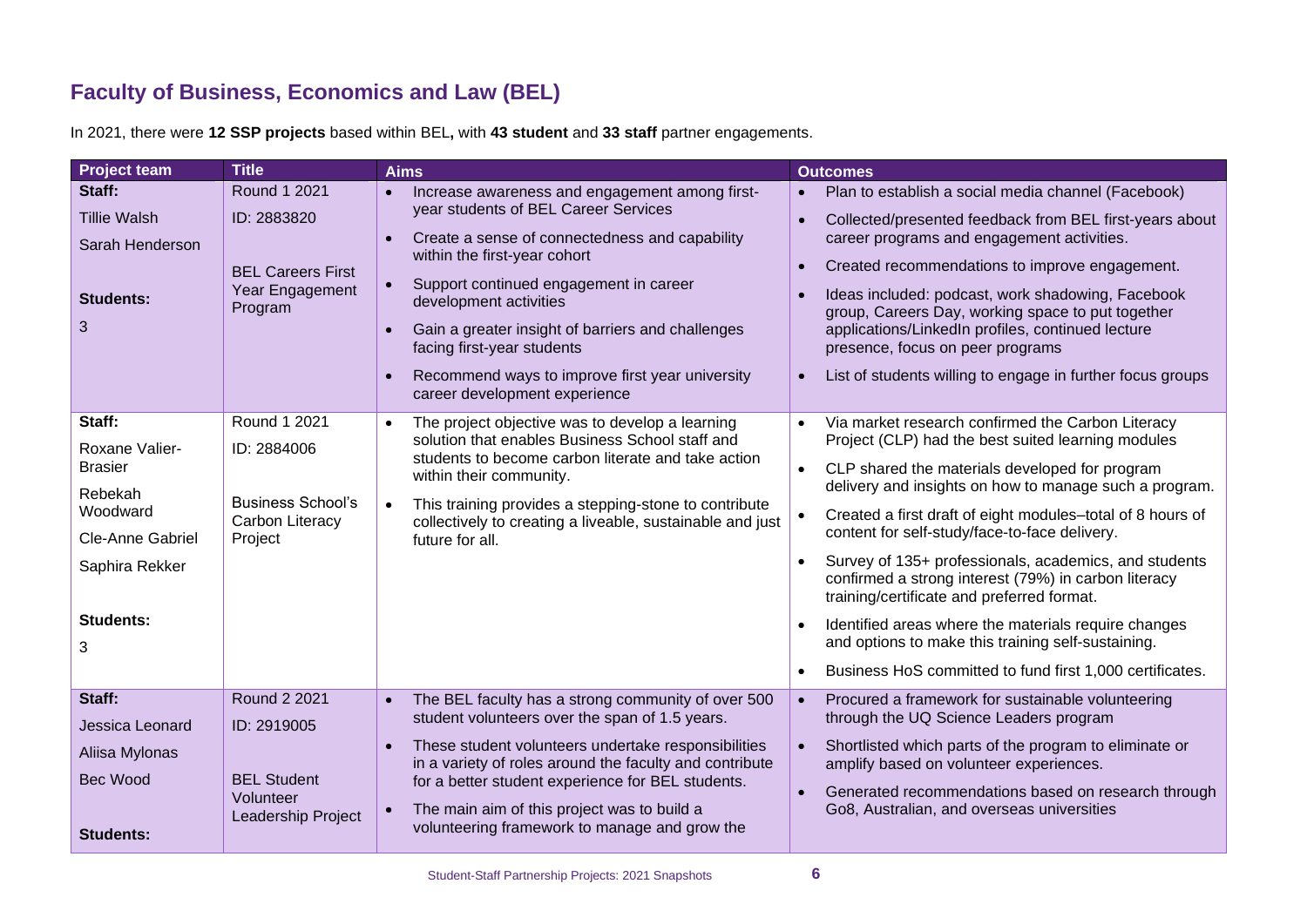| <b>Project team</b>                                                                                                   | <b>Title</b>                                                                                                     | <b>Aims</b>                                                                                                                                                                                                                                                                                                                                                                                                                                                                                                                                                                                                                                                                                                                            | <b>Outcomes</b>                                                                                                                                                                                                                                                                                                                                                                                   |
|-----------------------------------------------------------------------------------------------------------------------|------------------------------------------------------------------------------------------------------------------|----------------------------------------------------------------------------------------------------------------------------------------------------------------------------------------------------------------------------------------------------------------------------------------------------------------------------------------------------------------------------------------------------------------------------------------------------------------------------------------------------------------------------------------------------------------------------------------------------------------------------------------------------------------------------------------------------------------------------------------|---------------------------------------------------------------------------------------------------------------------------------------------------------------------------------------------------------------------------------------------------------------------------------------------------------------------------------------------------------------------------------------------------|
| 3                                                                                                                     |                                                                                                                  | program's activities, while ensuring that it was<br>sustainable for the long-term continuance                                                                                                                                                                                                                                                                                                                                                                                                                                                                                                                                                                                                                                          | Researched ways to grow/maintain volunteer programs<br>- e.g. volunteers perks, sense of belonging/importance.                                                                                                                                                                                                                                                                                    |
| Staff:<br>Saphira Rekker<br>Alex Cameron<br>Kate Zhaunerchyk<br><b>Students:</b><br>5                                 | Round 2 2021<br>ID:2918190<br><b>FINM1416</b><br>Introduction to<br>Financial<br>Management -<br>Revamp          | The project aimed to improve FINM1416 learning<br>$\bullet$<br>materials as well as the course assessment profile<br>and structure (specifically around workshops).<br>Provide an improved version of course materials<br>$\bullet$<br>through the EdX platform; provide an interactive<br>learning environment with embedded knowledge-<br>testing elements.<br>Refine the assessment profile will also be refined<br>$\bullet$<br>through the reconfiguration of grade-associated<br>weights and general Workshop structure.                                                                                                                                                                                                         | Recommendations for marking distributions on workshop<br>assessment, refining peer review and discussion<br>marking, and revising structure of workshops.<br>Improved EdX learning materials, content and display,<br>as well as new module workbooks for students<br>More efficient assessment structure for workshops,<br>$\bullet$<br>based on a video and survey of FINM1416 students.        |
| Staff:<br>Rachel Fitzgerald<br>Ida Asadi Someh<br><b>Carrie Finn</b><br>Christina Katterfeld<br><b>Students:</b><br>4 | Round 2 2021<br>ID: 2917114<br>Analytics for the<br>Real World:<br>designing<br>contemporary<br>online education | We aimed to provide a student perspective for the<br>$\bullet$<br>design of the new Masters of Business Analytics.<br>This would assist course staff in developing a<br>$\bullet$<br>program that was not only insightful, but easily<br>progressable by students in a time where the COVID-<br>19 pandemic has impacted students' methods of<br>study.                                                                                                                                                                                                                                                                                                                                                                                | Assist in developing learning activities, learning<br>$\bullet$<br>objectives and assignments<br>Engaging with staff to have a better understanding of<br>how courses are designed and run.<br>Providing staff with a better understanding of how<br>$\bullet$<br>students perceive aspects of their courses<br>Partake in beta testing to trial newly designed courses<br>and provide feedback   |
| Staff:<br>Dylan Lino<br><b>Tracey Bunda</b><br><b>Students:</b><br>4                                                  | Round 3 2021<br>ID: 3458346<br>Redeveloping a<br>Course on<br>Indigenous Peoples<br>and the Law                  | This project involved redeveloping an undergraduate<br>elective course on Indigenous peoples and the law, to be<br>taught in the Law School. The course developed through<br>this project will help students to better understand:<br>Historical and contemporary significance of law for<br>$\bullet$<br>Indigenous peoples in Australia and elsewhere,<br>across a diverse range of areas and issues;<br>Law's historical and contemporary role in producing<br>$\bullet$<br>injustice and in potentially overcoming it, especially<br>with respect to Aboriginal and Torres Strait Islander<br>peoples; and<br>Contributions of Aboriginal and Torres Strait Islander<br>$\bullet$<br>peoples to the development of Australian law. | The main outcome has been to make significant<br>progress towards the redevelopment of the course.<br>Through the project, the partners were able to design the<br>course fundamentals: learning aims, pedagogical<br>approach, overarching themes, assessment scheme and<br>course topics.<br>The project partners also began the task of co-designing<br>the teaching materials for each topic. |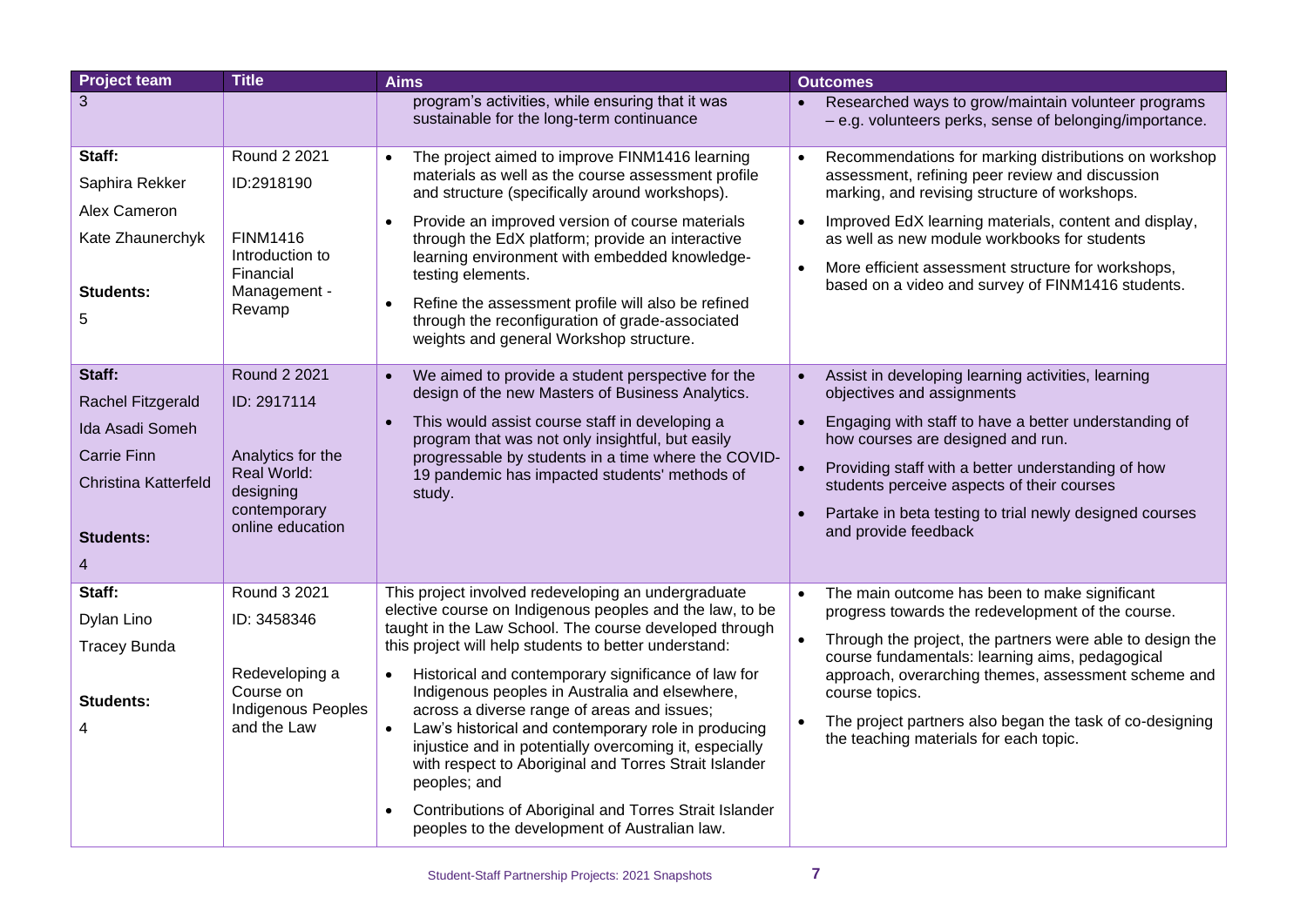| <b>Project team</b>                                                                                                              | <b>Title</b>                                                                                                 | <b>Aims</b>                                                                                                                                                                                                                                                                                                                                                                                                                                                                                                                                                                                          | <b>Outcomes</b>                                                                                                                                                                                                                                                                                                                                                                                                                                                                                                                                                                                                                                                                                                                                                    |
|----------------------------------------------------------------------------------------------------------------------------------|--------------------------------------------------------------------------------------------------------------|------------------------------------------------------------------------------------------------------------------------------------------------------------------------------------------------------------------------------------------------------------------------------------------------------------------------------------------------------------------------------------------------------------------------------------------------------------------------------------------------------------------------------------------------------------------------------------------------------|--------------------------------------------------------------------------------------------------------------------------------------------------------------------------------------------------------------------------------------------------------------------------------------------------------------------------------------------------------------------------------------------------------------------------------------------------------------------------------------------------------------------------------------------------------------------------------------------------------------------------------------------------------------------------------------------------------------------------------------------------------------------|
| Staff:<br><b>KK Tang</b><br>John Raiti<br>Ashil Ranpara<br><b>Students:</b><br>4                                                 | Round 3 2021<br>ID: 3453928<br>Employability:<br>Starting with A<br>First-Year<br><b>Introductory Course</b> | Our project aims to address the challenge of how to raise<br>the awareness of employability amongst the students<br>doing a first-year macroeconomic course.<br>In particular, it aims to improve students' understanding<br>of:<br>How the economic knowledge they learnt at the<br>$\bullet$<br>university is used in both economic and non-<br>economic work<br>Why economic graduates choose to become a<br>$\bullet$<br>professional economist (or not)<br>What professional economists do in their line of<br>$\bullet$<br>duties and how non-economists may apply<br>economics in their work. | Interviewing alumni:<br>Interviewed 6 alumni who now either work as a<br>professional economist or non-economic professional.<br>Created short video clips to incorporate into the course<br>$\bullet$<br>material of ECON1020 delivered on edX-Edge.<br>Collaborating with alumni to develop learning materials:<br>Collaborated with economic alumni to develop workplace<br>practice exercises based on their work to will be<br>incorporated into the tutorials of ECON1020 in S1 2022.<br>Survey:<br>Surveys questions have been drafted to gauge the<br>impact of new materials on student's career<br>preparedness. Outcomes will be known by S1 2022.                                                                                                      |
| Staff:<br>Roxane Valier-<br><b>Brasier</b><br>Rebekah<br>Woodward<br>Cle-Anne Gabriel<br>Saphira Rekker<br><b>Students:</b><br>5 | Round 3 2021<br>ID: 3458516<br><b>Business School's</b><br>Carbon Literacy<br>Project (Extension)            | The project objective was to scale a learning solution<br>$\bullet$<br>that enables UQ staff and students to become carbon<br>literate and be empowered to take action within their<br>community.<br>This training provides a stepping-stone to contribute<br>$\bullet$<br>collectively to creating a liveable, sustainable and just<br>future for all.                                                                                                                                                                                                                                              | Developed communications strategy plan and branding<br>to promote the program internally and externally.<br>Launched the UQCLP during UQ Sustainability Week<br>with 45 participants certified. 12 participants shared their<br>achievements on LinkedIn.<br>Developed process to record participant pledges,<br>evaluate program efficiency/impact, and streamline<br>program delivery and updates.<br>Developed a pathway for participants to become<br>facilitators (online modules to build facilitation capability).<br>Thirteen organisations have reached out to date, four of<br>them have secured the rollout of a paying pilot for their<br>staff in the coming months. Five industry-specific<br>modules are under development to cater to their needs. |
| Staff:<br>Sarah Henderson<br><b>Madeleine Butler</b><br><b>Students:</b>                                                         | Round 3 2021<br>ID:3461278<br><b>BEL Careers First</b><br>Year Engagement<br>Program                         | This project aims co-create five career development<br>$\bullet$<br>learning prototypes for first-year students<br>Additionally, these prototypes should contribute<br>$\bullet$<br>greater sense of purpose, connectedness, capability<br>and resourcefulness, ultimately leading to an<br>increase in retention and successful career<br>development outcomes.                                                                                                                                                                                                                                     | Four project proposal documents for first year initiatives:<br>Majors Festival - Designed to get students thinking<br>$\bullet$<br>about what they might like to do as a career and which<br>major might suit them. The event has been added to the<br>events calendar for S2 2022.<br>Podcast - Podcasts are an increasingly popular tool in<br>the educational setting. It is a great way to showcase                                                                                                                                                                                                                                                                                                                                                            |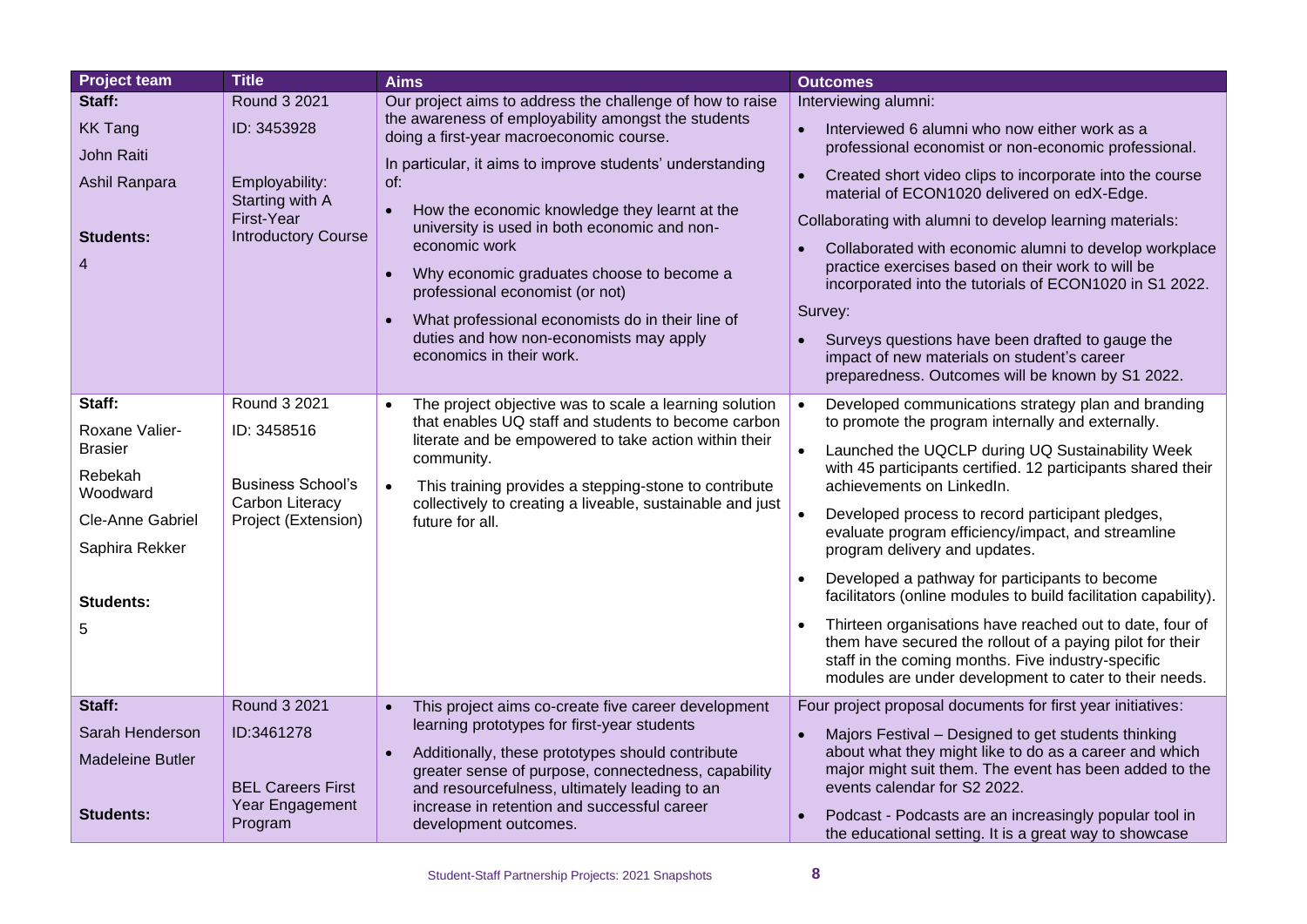| <b>Project team</b>                                                              | <b>Title</b>                                                                                                     | <b>Aims</b>                                                                                                                                                                                                                                                                                                                                                                                                                                                                                                                                                                                                               | <b>Outcomes</b>                                                                                                                                                                                                                                                                                                                                                                                                                                                                                                                                                                                                                                     |
|----------------------------------------------------------------------------------|------------------------------------------------------------------------------------------------------------------|---------------------------------------------------------------------------------------------------------------------------------------------------------------------------------------------------------------------------------------------------------------------------------------------------------------------------------------------------------------------------------------------------------------------------------------------------------------------------------------------------------------------------------------------------------------------------------------------------------------------------|-----------------------------------------------------------------------------------------------------------------------------------------------------------------------------------------------------------------------------------------------------------------------------------------------------------------------------------------------------------------------------------------------------------------------------------------------------------------------------------------------------------------------------------------------------------------------------------------------------------------------------------------------------|
| 3                                                                                |                                                                                                                  |                                                                                                                                                                                                                                                                                                                                                                                                                                                                                                                                                                                                                           | expertise and share knowledge by targeting students<br>who are time-poor and seeking passive learning, BEL<br>Careers and Employability can better communicate its<br>service offering.                                                                                                                                                                                                                                                                                                                                                                                                                                                             |
|                                                                                  |                                                                                                                  |                                                                                                                                                                                                                                                                                                                                                                                                                                                                                                                                                                                                                           | Other proposals: 24/7 Careers Corner, Work Shadowing<br>$\bullet$                                                                                                                                                                                                                                                                                                                                                                                                                                                                                                                                                                                   |
| Staff:<br>Rachel Fitzgerald<br><b>Christine Foulkes</b><br><b>Students:</b><br>3 | Round 4 2021<br>ID: 3576839<br>Analytics for the<br>Real World:<br>designing<br>contemporary<br>online education | This project is to co-develop an analytics course with<br>the teaching team to design a course to be delivered<br>in 2022.                                                                                                                                                                                                                                                                                                                                                                                                                                                                                                | Beta Testing collection: user testing of several modules<br>for each course to generate feedback on course<br>materials, teaching methods or even grammar/text.<br>Miro board plan: Specific plans with modules written in<br>$\bullet$<br>the Miro board. Including corresponding learning<br>objectives with each learning activity. Assignments and<br>its weights are clearly marked.                                                                                                                                                                                                                                                           |
| Staff:<br>Han Zhu<br>Michael Chen<br><b>Students:</b><br>3                       | Round 4 2021<br>ID: 3549420<br>Enhancing<br><b>Offshore Partner</b><br><b>Student Support</b><br>and Engagement  | Acquire a better understanding of the current<br>$\bullet$<br>perspective and mindset of the Chinese students<br>from a key BEL Chinese partner - International<br>Collegiate Guangdong University of Foreign Studies<br>(GDUFS) around studying in an online environment<br>Identify areas that are currently lacking and seek to<br>$\bullet$<br>develop an improved communication strategy and<br>materials for these students.<br>Establish the type of information and virtual activities<br>that would benefit external students in relation to UQ<br>services and events.                                          | Created a guide to online study at UQ and undertook<br>$\bullet$<br>evaluation survey<br>93% of the surveyed students found this guide useful,<br>$\bullet$<br>88% students finding it easy to read.<br>90% now understand how to prepare application<br>$\bullet$<br>documents; 80% were clearer about the BE entry<br>requirement; 95% know how to read the UQ offer; 84%<br>are aware of COVID19 fee reduction for online study                                                                                                                                                                                                                  |
| Staff:<br>Sarah Henderson<br>Lawrence Casey<br><b>Students:</b><br>3             | Round 4 2021<br>ID: 3579229<br>Career<br>Development<br>Strategies for<br>International<br><b>Students</b>       | This project aimed to enhance international student<br>$\bullet$<br>awareness of careers services available to them and<br>identify challenges when accessing these services.<br>This project aimed to identify how international<br>$\bullet$<br>students' work experience can be enhanced through<br>programs such as job fairs/internship opportunities.<br>This project also aims to create awareness among<br>$\bullet$<br>international students on searching for internships<br>with no residency requirements and increase<br>networking opportunities for international students to<br>meet potential employers. | Gained 50 survey submissions to identify student<br>$\bullet$<br>understanding of current BEL Careers offerings and<br>other career supports. This gave insights into areas that<br>lack awareness and reasons why international students<br>may be discouraged from accessing such services.<br>Held focus groups for 10 students to understand what<br>$\bullet$<br>current offerings are lacking and what needs to be<br>created to better meet student needs.<br>Recommendations to improve international student<br>$\bullet$<br>participation in career related initiatives as well as<br>suggestions for new targeted resources/initiatives. |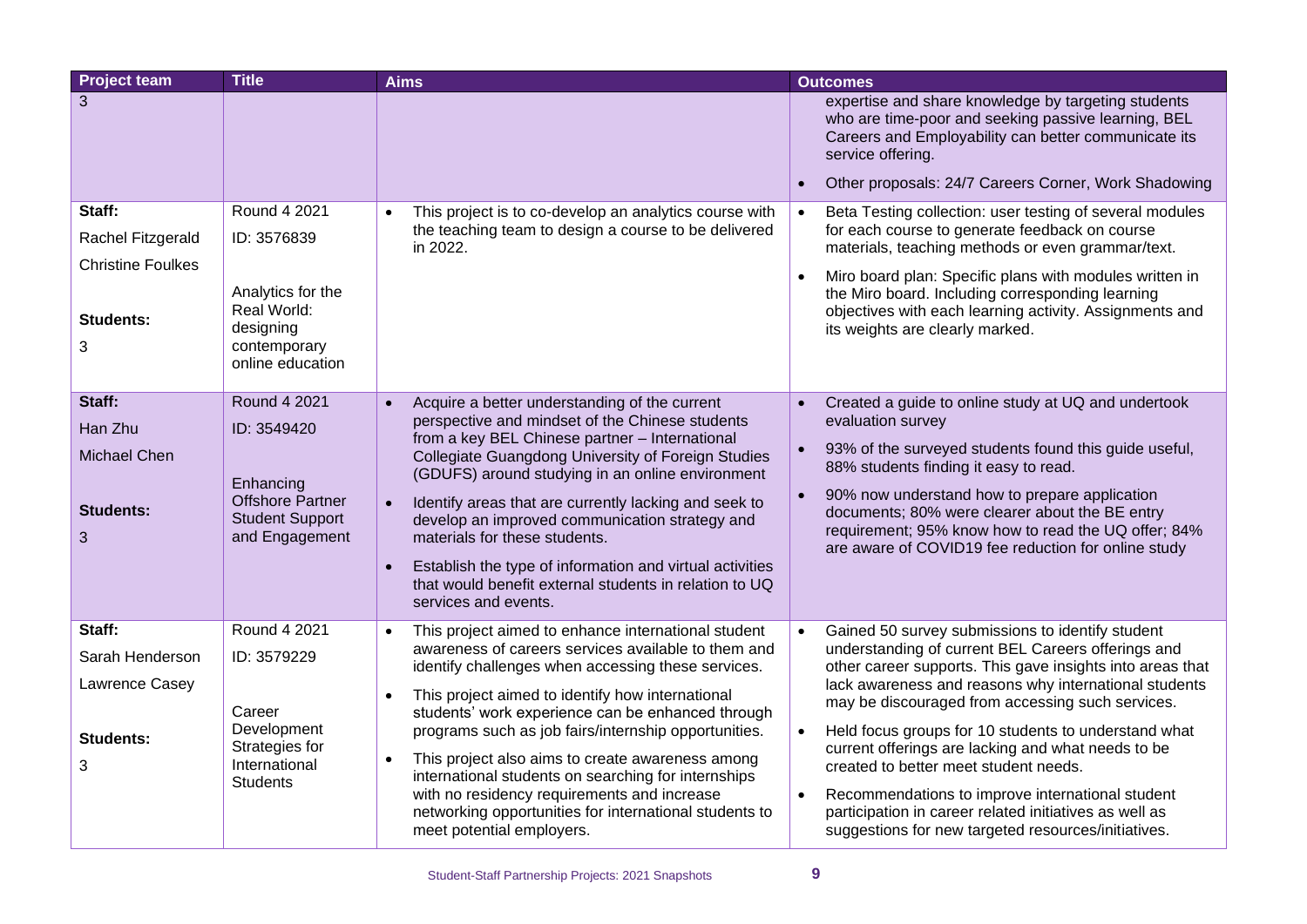#### **Faculty of Engineering, Architecture and Information Technology (EAIT)**

In 2021, there were **2 SSP projects** based within EAIT**,** with **7 student** and **7 staff** partner engagements.

<span id="page-9-0"></span>

| <b>Project team</b>                                                                                    | <b>Title</b>                                                                                                                 | <b>Aims</b>                                                                                                                                                                                                                                                                                                                                                                                                                                                                                               | <b>Outcomes</b>                                                                                                                                                                                                                                                                                                                                                                                                                                                                                                                                                                                                                                                                                                                                                                                                                                        |
|--------------------------------------------------------------------------------------------------------|------------------------------------------------------------------------------------------------------------------------------|-----------------------------------------------------------------------------------------------------------------------------------------------------------------------------------------------------------------------------------------------------------------------------------------------------------------------------------------------------------------------------------------------------------------------------------------------------------------------------------------------------------|--------------------------------------------------------------------------------------------------------------------------------------------------------------------------------------------------------------------------------------------------------------------------------------------------------------------------------------------------------------------------------------------------------------------------------------------------------------------------------------------------------------------------------------------------------------------------------------------------------------------------------------------------------------------------------------------------------------------------------------------------------------------------------------------------------------------------------------------------------|
| Staff:<br><b>Tony Heynen</b><br>Jo Wernyjowska<br><b>Students:</b><br>3                                | <b>Round 2 2021</b><br>ID: 2932976<br><b>Digital Learning</b><br>Uplift: Redesign of<br>Sustainable Energy<br><b>Courses</b> | The Digital learning uplift (DLU) program<br>broadly aims to enhance the UQ student<br>experience by transforming how learning and<br>teaching are done in UQ.<br>The SSP aimed to redesign the dual-mode<br>delivery of Master of Sustainable Energy to<br>make course structure inclusive of online and<br>part-time students.                                                                                                                                                                          | Following tasks were undertaken during the project:<br>Designed survey in consultation with ITaLI for current and<br>recent MSE students to capture perspectives about the<br>current curriculum.<br>Patterns and trends identified via the survey were used to<br>guide further action.<br>ENGY7004 Energy Investment and Finance course was<br>$\bullet$<br>selected as the first course to be redesigned.<br>Conducted a day-long workshop was conducted with<br>students, course teaching staff, and ITaLI experts<br>ENGY7004 course objectives were revised, learning gaps<br>identified, and assessment redesigned for optimal learning<br>outcomes.<br>7004 intensive week was restructured to online modules,<br>scheduled to complement other courses<br>Other other MSE courses may also be redesigned using this<br>project as a template. |
| Staff:<br><b>Greg Birkett</b><br>Kate O'Brien<br>Chris Lilburne<br>Shaun Chen<br><b>Students:</b><br>3 | Round 4 2021<br>ID: 3560159<br>Understanding and<br>improving student<br>and staff mental<br>wellbeing                       | This project aimed to improve the mental<br>$\bullet$<br>wellbeing of undergraduate students and staff in<br>the engineering faculty. Specifically, address<br>the culture of stress normalisation<br>We hoped to discover the underlying factors<br>that cause and exacerbate stress by performing<br>a survey of undergraduate students.<br>Using this data, we wished to develop and<br>$\bullet$<br>recommend a proactive strategy to address the<br>culture of stress in the Faculty of Engineering. | A basic strategy that we have developed that we believe will<br>benefit students and staff centres around three core steps:<br>Basic mental wellbeing and psychology education for both<br>teaching staff and students (Raising Mental Health Awareness<br>and Early Identification of MH symptoms)<br>Promoting communication skills to provide support.<br>Following up identified issues and tracking progress of people<br>who are struggling.<br>However, we note that this strategy may require some tailoring<br>based on the outcomes of the survey                                                                                                                                                                                                                                                                                            |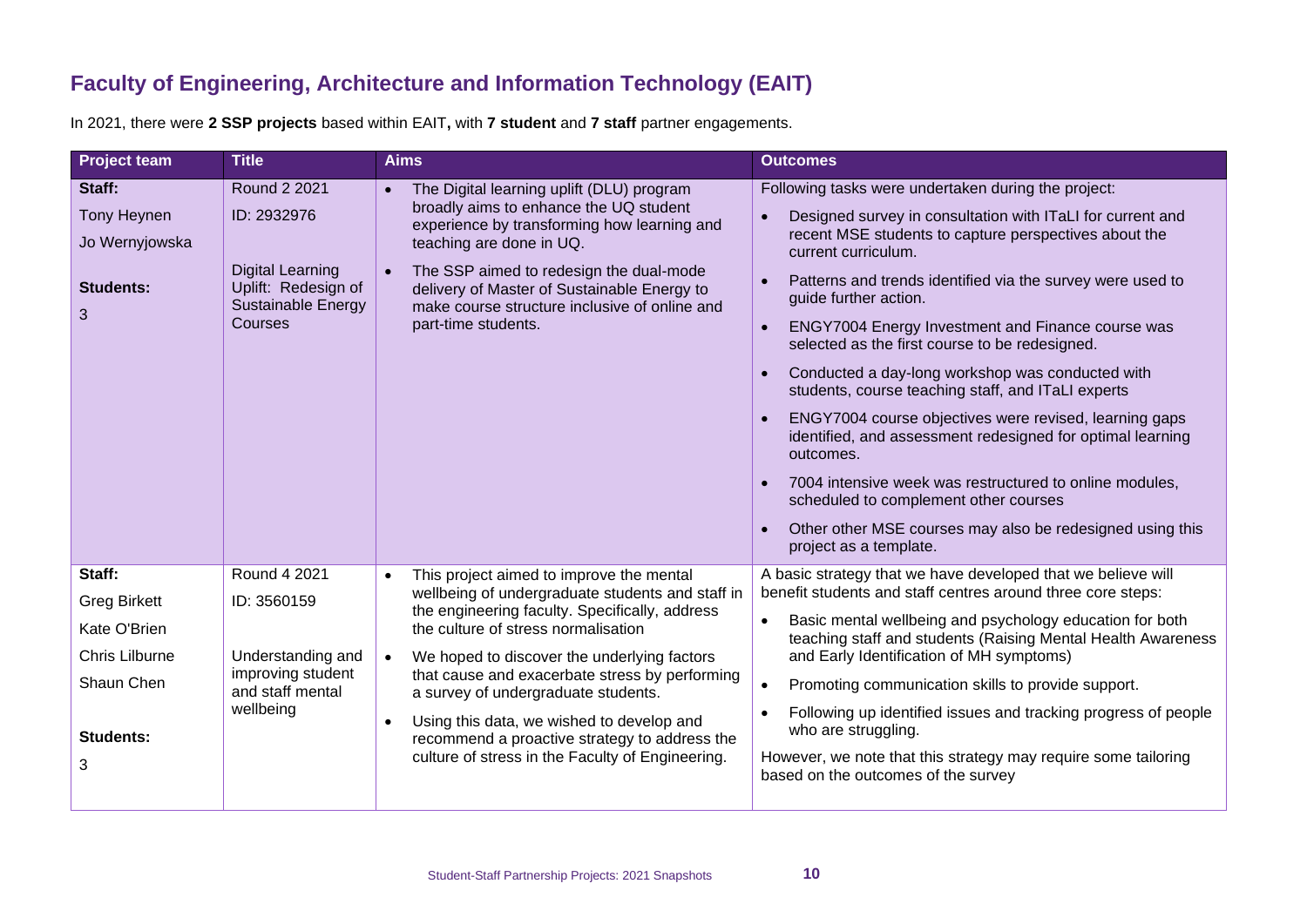#### **Faculty of Health and Behavioural Sciences (HaBS)**

In 2021, there were **18 SSP projects** based within HaBS**,** with **65 student** and **41 staff** partner engagements.

<span id="page-10-0"></span>

| <b>Project team</b>                                                                                                                                                     | <b>Title</b>                                                                                                                                                                         | <b>Aims</b>                                                                                                                                                                                                                                                                                                                                                                                                                                                                                                                | <b>Outcomes</b>                                                                                                                                                                                                                                                                                                                                                                                                                                                                                                                                                                                                                                                                                                                                                                                                                                                                                                                                                                                                                                                                                                                                     |
|-------------------------------------------------------------------------------------------------------------------------------------------------------------------------|--------------------------------------------------------------------------------------------------------------------------------------------------------------------------------------|----------------------------------------------------------------------------------------------------------------------------------------------------------------------------------------------------------------------------------------------------------------------------------------------------------------------------------------------------------------------------------------------------------------------------------------------------------------------------------------------------------------------------|-----------------------------------------------------------------------------------------------------------------------------------------------------------------------------------------------------------------------------------------------------------------------------------------------------------------------------------------------------------------------------------------------------------------------------------------------------------------------------------------------------------------------------------------------------------------------------------------------------------------------------------------------------------------------------------------------------------------------------------------------------------------------------------------------------------------------------------------------------------------------------------------------------------------------------------------------------------------------------------------------------------------------------------------------------------------------------------------------------------------------------------------------------|
| Staff:<br>Michelle Heatley<br><b>Mark Nielsen</b><br><b>Annabelle Neall</b><br>Leanne Coombe<br><b>Genevieve Dingle</b><br><b>Philip Grove</b><br><b>Students:</b><br>3 | Round 1 2021<br>ID: 2883657<br>Embedding<br>Aboriginal and<br><b>Torres Strait</b><br>Islander<br>knowledges and<br>perspectives in the<br>Undergraduate<br>Psychology<br>Program    | This project aims to generate ideas for inclusion<br>$\bullet$<br>of Indigenous content in these two courses<br>where appropriate to replace/add to existing<br>content for future implementation, utilising a<br>culturally responsive and strengths-based<br>approach.                                                                                                                                                                                                                                                   | Reviewed existing content of PSYC2030 and PSYC3034 to<br>$\bullet$<br>identify areas where Indigenous content could be embedded;<br>Reviewed literature for relevant content (e.g. Indigenous<br>methodologies, case studies, cultural competencies).<br>Consulted with Indigenous practitioners, community members,<br>elders for advice on cultural appropriateness.<br>Mapped identified content to existing content in curriculum.<br>For PSYC2030, key areas identified included a lecture and<br>tutorial on infant attachment. This involved developing tutorial<br>content and questions and a recorded interview of Associate<br>Professor Sandra Phillips by Professor Nielsen.<br>For PSYC3034, content involved research on key questions:<br>Testing (clinical and non-clinical) – how standardised text<br>language and context limits understanding of diversity<br>within groups (especially within indigenous populations)<br>Ethical practices and standards in Australia (and how they<br>prescribe to a Eurocentric population)<br>Research on indigenous people (conducted by non-<br>indigenous people) and the implications. |
| Staff:<br>Nancy Pachana<br><b>Students:</b><br>3                                                                                                                        | Round 1 2021<br>ID: 2883776<br>Mature student<br>orientation<br>experience<br>enhancement-<br>Improved welcome<br>and targeted<br>orientation to<br>facilitate sense of<br>belonging | This project was created to look specifically at<br>$\bullet$<br>the UQ orientation experience of older students<br>It was inspired by UQ joining the AFU (Age<br>$\bullet$<br>Friendly University) network, and the desire to<br>improve the experience of older students who<br>start undergraduate courses later in life.<br>We set out to address the question "How might<br>$\bullet$<br>we innovate the orientation experience for older<br>students, to increase their sense of connection<br>and belonging at UQ". | Developed ideas for improvement in 5 key areas:<br>Representation in materials: Change from dichotomous<br>$\bullet$<br>"mature/traditional age student" to "older students". Visually<br>show broader age diversity in UQ materials. New-to-UQ video<br>series featuring older students.<br>Personalisation of welcome: More than an email, needs to be<br>$\bullet$<br>in person and meaningful. A 'pillars of support' model where<br>the student is introduced to 5 key people who represent UQ<br>(an educator, a learning advisor, an administrator, a mentor,<br>and a peer).                                                                                                                                                                                                                                                                                                                                                                                                                                                                                                                                                                |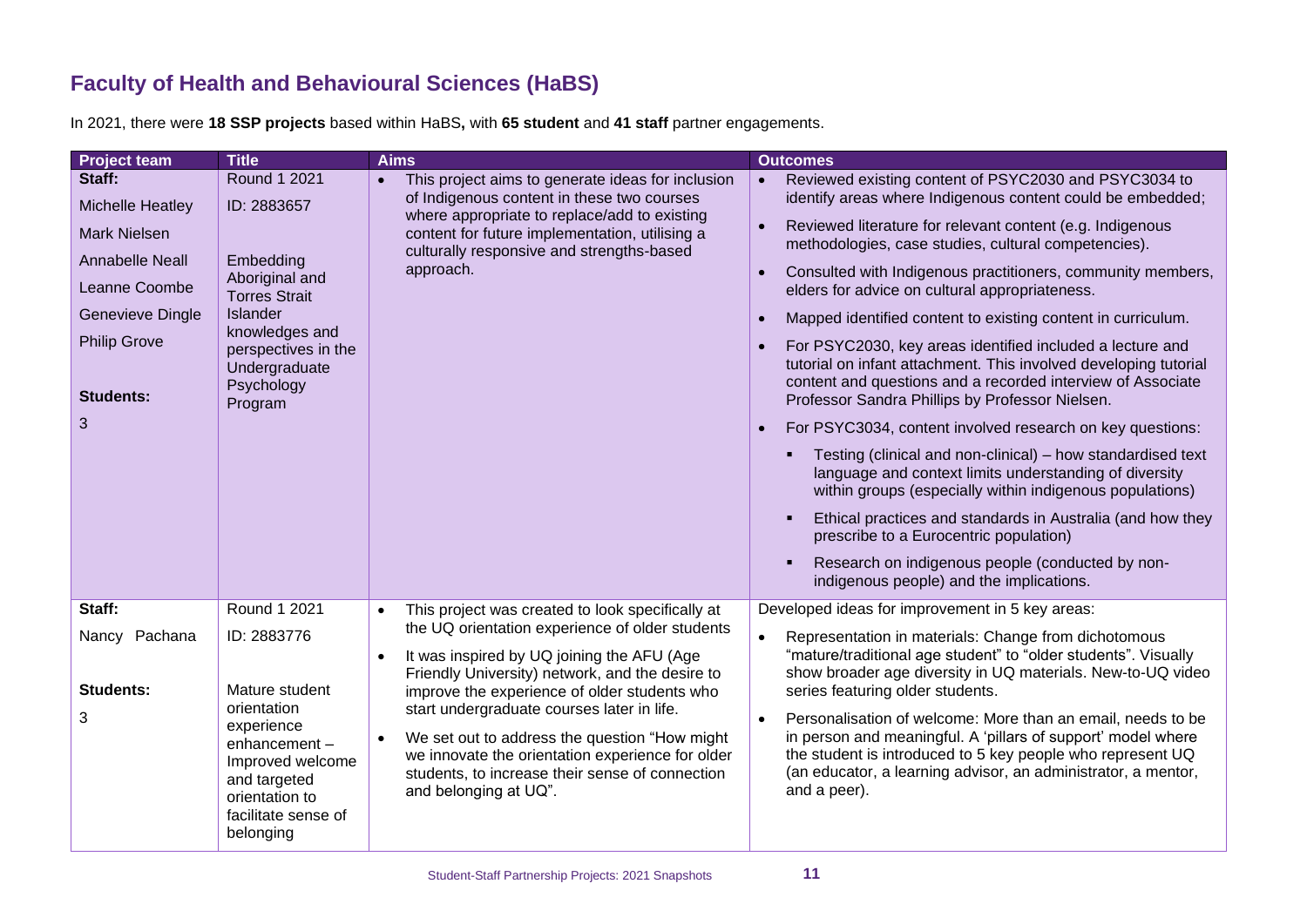| <b>Project team</b>             | <b>Title</b>                                                                                           | <b>Aims</b>                                                                                                                                                        | <b>Outcomes</b>                                                                                                                                                                                                                          |
|---------------------------------|--------------------------------------------------------------------------------------------------------|--------------------------------------------------------------------------------------------------------------------------------------------------------------------|------------------------------------------------------------------------------------------------------------------------------------------------------------------------------------------------------------------------------------------|
|                                 |                                                                                                        | A key principle of our approach is to increase<br>inclusion rather than build separation/exclusivity.                                                              | Tailored Orientation events: Dedicated welcome lounge for in-<br>person assistance. Specific orientation sessions for older<br>students to include networking.                                                                           |
|                                 |                                                                                                        |                                                                                                                                                                    | Improvements in T&L during critical first weeks: Better in<br>$\bullet$<br>lecture and in-class group bonding in first weeks.                                                                                                            |
|                                 |                                                                                                        |                                                                                                                                                                    | Ongoing support tools (post orientation): Peer run social<br>supports (clubs and social media groups) fail quite quickly, but<br>are greatly desired. Suggest a centrally-supported social<br>media channel dedicated to older students. |
| Staff:                          | <b>Round 1 2021</b>                                                                                    | This project aimed to enhance formal connection<br>$\bullet$                                                                                                       | Analysing the pre- and post-survey data of our events indicated 5                                                                                                                                                                        |
| Paul Treschman                  | ID: 2883648                                                                                            | opportunities within and across the four different<br>year levels, alumni, and staff in the Bachelor of                                                            | key outcomes in improving the connectedness within the BHSPE:                                                                                                                                                                            |
| Sue Monsen                      |                                                                                                        | Health, Sport, and Physical Education (BHSPE)<br>program in three key domains (social, academic,                                                                   | BHSPE students feel more connected in own year cohort<br>(10% increase)                                                                                                                                                                  |
| <b>Students:</b>                | <b>BHSPE</b><br>Connection 2021                                                                        | and professional).                                                                                                                                                 | Levels of connection between students within year levels<br>$\bullet$<br>increased: 1st Years: 60% to 80%; 2nd Years: 21% to 71%                                                                                                         |
| 4                               |                                                                                                        | Enhance BHSPE students' transition to<br>$\bullet$<br>university, development within BHSPE, and<br>transition out of the BHSPE into the workplace.                 | 100% of 2nd Years indicated that they felt very connected or<br>$\bullet$<br>connected (post survey)                                                                                                                                     |
|                                 |                                                                                                        |                                                                                                                                                                    | 19% more connected from pre to post (between year cohorts)<br>$\bullet$                                                                                                                                                                  |
|                                 |                                                                                                        |                                                                                                                                                                    | 27% decrease in experiences of disconnection between<br>cohorts                                                                                                                                                                          |
| Staff:                          | Round 1 2021                                                                                           | The aim of this project was to investigate the                                                                                                                     | Developed recommendations for future administration of the<br>$\bullet$                                                                                                                                                                  |
| Sobia Zafar                     | ID: 2883958                                                                                            | expectation and effectiveness of the online Peer-<br>to-Peer Mentoring Program for Dentistry                                                                       | Dentistry Peer-to-Peer Mentoring Program                                                                                                                                                                                                 |
|                                 |                                                                                                        | students during COVID-19 pandemic.                                                                                                                                 | Developed additional / updated resources based on feedback<br>$\bullet$<br>from mentors and mentees                                                                                                                                      |
| <b>Students:</b><br>3           | Assessing the<br>effectiveness of<br>Dentistry Peer-to-<br>Peer Program<br>during COVID-19<br>pandemic |                                                                                                                                                                    | Research paper with suggestions and recommendations for<br>the broader mentoring community                                                                                                                                               |
| Staff:                          | Round 1 2021                                                                                           | The overall aim of this project was to co-design<br>$\bullet$                                                                                                      | Formulated interview questions to identify key content<br>$\bullet$                                                                                                                                                                      |
| Sobia Zafar<br><b>Students:</b> | ID: 2883833                                                                                            | and improve elements of the course HLTH1000<br>for Semester 2, 2021 (based on evaluation<br>outcomes from our previous SSP project and<br>summer research project) | Recruited and interviewed student volunteers across the six<br>schools within the HaBS Faculty to interview<br>Reviewed course content for key experiences for the resource<br>$\bullet$                                                 |
|                                 |                                                                                                        |                                                                                                                                                                    |                                                                                                                                                                                                                                          |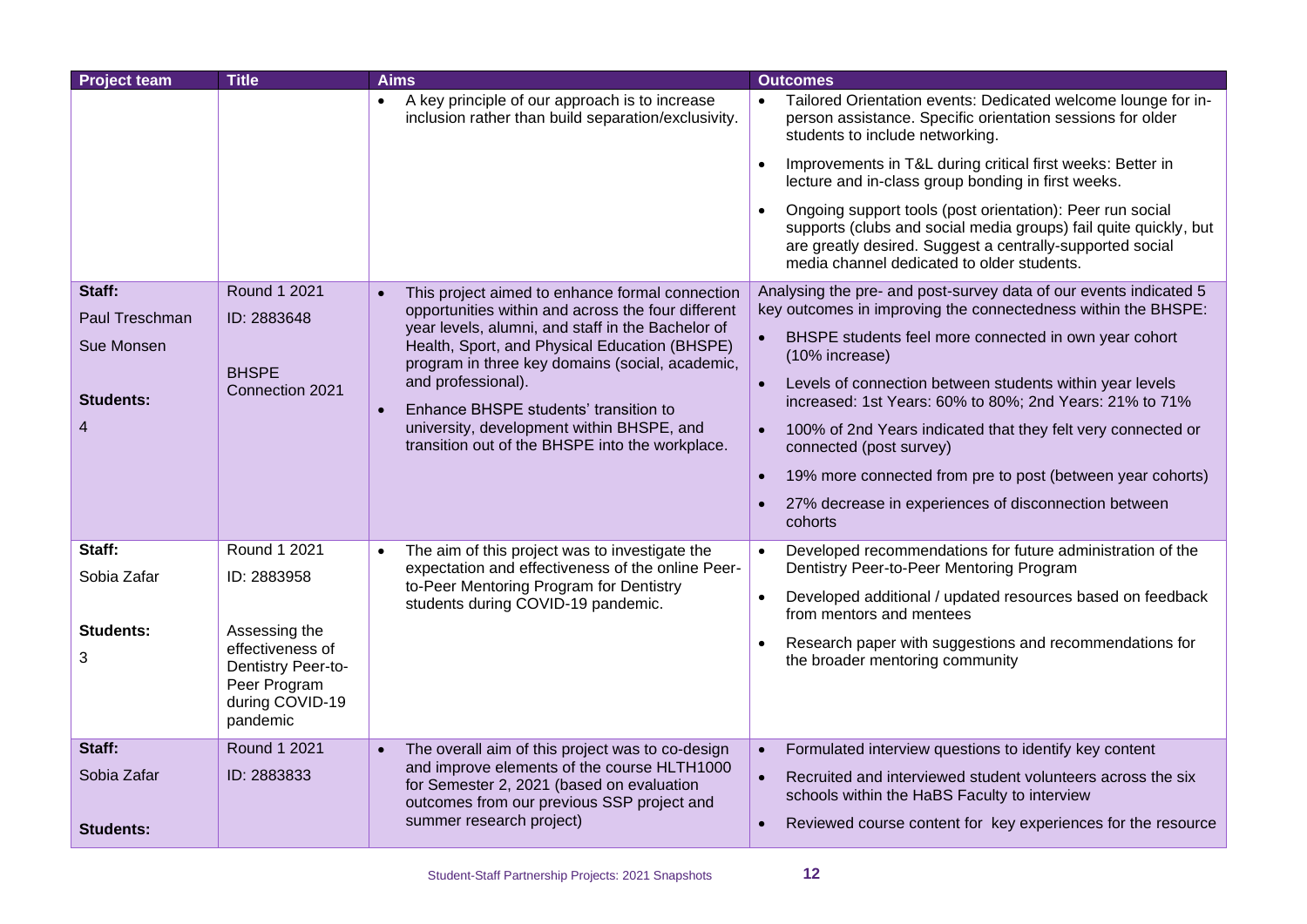| <b>Project team</b>                                                                     | <b>Title</b>                                                                                                        | <b>Aims</b>                                                                                                                                                                                                                                                                                                                                                                                                                                                                                                            | <b>Outcomes</b>                                                                                                                                                                                                                                                                                                                                                                                                                                                                                                                                                                                                    |
|-----------------------------------------------------------------------------------------|---------------------------------------------------------------------------------------------------------------------|------------------------------------------------------------------------------------------------------------------------------------------------------------------------------------------------------------------------------------------------------------------------------------------------------------------------------------------------------------------------------------------------------------------------------------------------------------------------------------------------------------------------|--------------------------------------------------------------------------------------------------------------------------------------------------------------------------------------------------------------------------------------------------------------------------------------------------------------------------------------------------------------------------------------------------------------------------------------------------------------------------------------------------------------------------------------------------------------------------------------------------------------------|
| $\overline{4}$                                                                          | HLTH1000 v.5.0<br>Co-designing an<br>interprofessional<br>course for the next<br>frontier                           |                                                                                                                                                                                                                                                                                                                                                                                                                                                                                                                        | Researched and filmed a series of videos that showcased the<br>learning experiences of students and alumni within HaBS                                                                                                                                                                                                                                                                                                                                                                                                                                                                                             |
| Staff:<br>Sarah Dahl<br>Meagan Crabb<br>Paige Campbell<br><b>Students:</b><br>3         | Round 2 2021<br>ID: 2919593<br>Pre-placement<br>requirements -<br>enabling our<br>students to be<br>placement ready | One of the biggest challenges in HaBS is<br>assisting students to meet pre-placement<br>requirements for them to be ready to undertake<br>their Work Integrated Learning placements (e.g.<br>Immunisation records, First Aid, CPR,<br>Blue/Yellow Cards etc.).<br>This project aims to work with our students to<br>find ways to simplify this process as much as<br>possible and to find better ways to communicate<br>these requirements to students so that as many<br>students as possible are ready to experience | Audited of the current communication. Recommendations:<br>$\bullet$<br>subject line wording to catch attention, support resources<br>listed first, less words/repetition in text, specific reminders.<br>Recommendations have already been put into play the HaBS<br>Placement<br>Developed and implemented survey better understand student<br>$\bullet$<br>experiences of pre-placement compliance. Received 175<br>responses. Report of findings is being compiled.<br>Created support videos for students to better understand what<br>they need to complete and how to complete it. These videos              |
| Staff:<br>Veronique<br>Chachay<br><b>Katie Martell</b><br><b>Students:</b><br>4         | Round 2 2021<br>ID: 2920401<br><b>Nutrition Science:</b><br>a successful<br>academic and<br>personal<br>experience  | this critical component of their program.<br>Nutrition Science (NUTR2101) is a core course<br>in multiple programs/majors<br>It is a content heavy-course taken by students<br>with differing interests. The challenge is to<br>engage this diverse cohort and encourage<br>students to keep on top of content to prevent<br>excessive exam stress and poor results.<br>The aim of this project is to enhance student<br>engagement and promote self-efficacy.                                                         | will be uploaded to our pre-placement compliance website.<br>A collection of interactive learning activities was created using<br>H5P to revise critical concepts, including Image Hotspots<br>where students can explore diagrams<br>Questions activities on H5P for each week's module to allow<br>students to practice concepts (easy to hard question gradient).<br>Interactive activities/videos in H5P to explain the content in<br>different ways for visual learners.<br>Restructured to target the most intensive content at the start of<br>semester, when students are "fresh and ready to study well". |
| Staff:<br>Harendra Parekh<br>Jo Wernyjowska<br><b>Katie Martell</b><br><b>Students:</b> | Round 2 2021<br>ID: 2932972<br><b>Digital Learning</b><br>Uplift: Redesign of<br>PHIP7161                           | Our project was aiming to adopt a blended<br>$\bullet$<br>learning format with a combination of<br>assessment, video content, and online Edge<br>platform content that meets course objectives<br>and ensures students obtain skills that are<br>relevant to employability and applicable in the<br>medical technologies and pharmaceutical<br>industry space.                                                                                                                                                         | Additions to the course included online video content,<br>$\bullet$<br>rearranging the order of modules for a more logical flow,<br>uplifting lecture slides, which also extended to assessments<br>while extra reading and online activities were introduced.<br>The outcome of the project is an uplifted course that is more<br>$\bullet$<br>receptive to student online learning needs. It is also well-<br>aligned to course objectives and encourages student learning.                                                                                                                                      |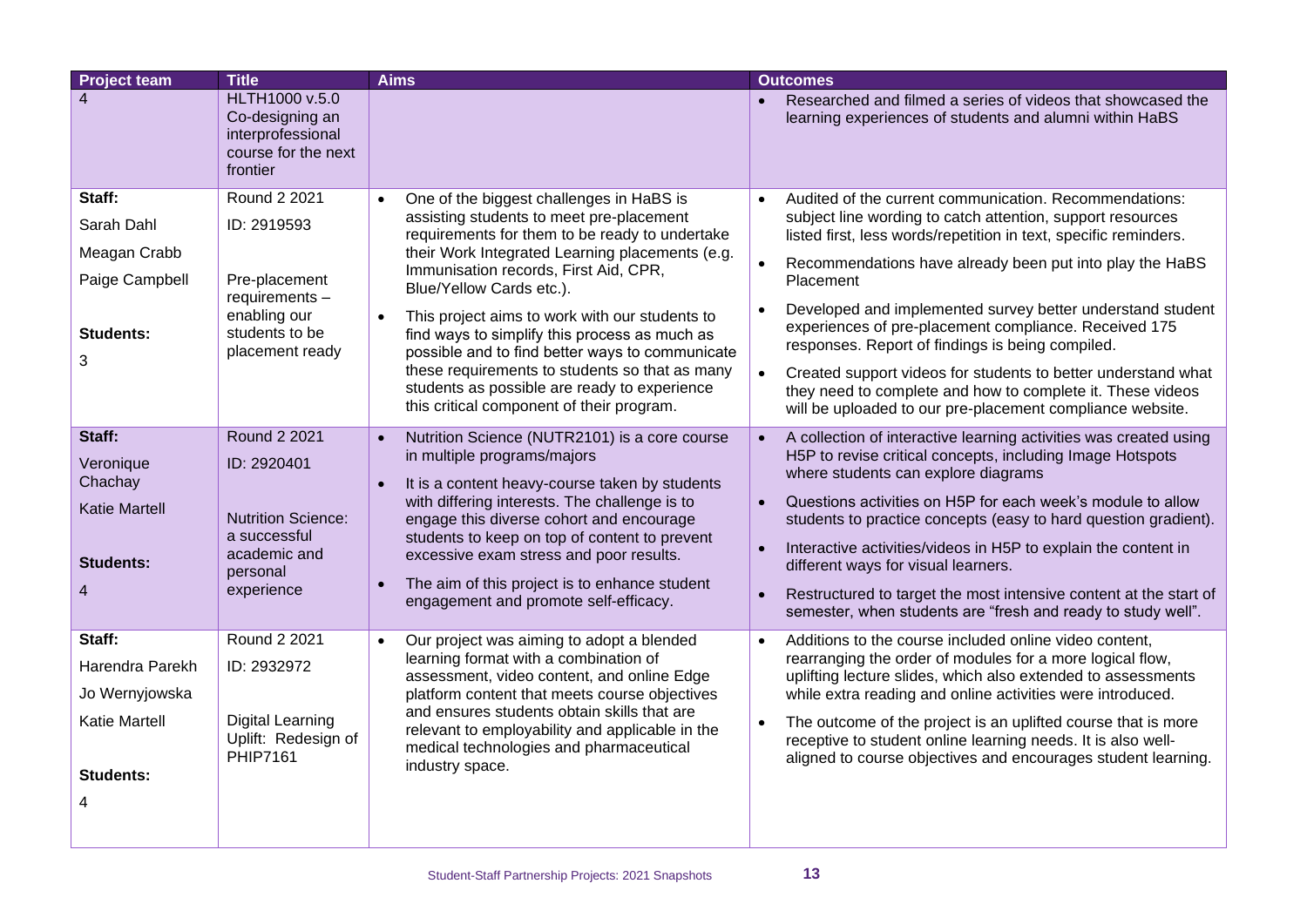| <b>Project team</b>                                                                                    | <b>Title</b>                                                                                     | <b>Aims</b>                                                                                                                                                                                                                                                                                                                                                                                                                                        | <b>Outcomes</b>                                                                                                                                                                                                                                                                                                                                                                                                                                                                                                                                      |
|--------------------------------------------------------------------------------------------------------|--------------------------------------------------------------------------------------------------|----------------------------------------------------------------------------------------------------------------------------------------------------------------------------------------------------------------------------------------------------------------------------------------------------------------------------------------------------------------------------------------------------------------------------------------------------|------------------------------------------------------------------------------------------------------------------------------------------------------------------------------------------------------------------------------------------------------------------------------------------------------------------------------------------------------------------------------------------------------------------------------------------------------------------------------------------------------------------------------------------------------|
| Staff:<br>James Robert-<br>Falconer<br>Jo Wernyjowska<br><b>Katie Martell</b><br><b>Students:</b><br>4 | Round 2 2021<br>ID: 2932974<br><b>Digital Learning</b><br>Uplift: Redesign of<br><b>PHIP7142</b> | Our project aim was to improve the course<br>$\bullet$<br>PHIP7142 by collecting feedback regarding<br>content, assessment and timetabling from<br>previous students.<br>The project also aimed to address challenges<br>$\bullet$<br>associated with external students and how they<br>can feel involved and included, and learn by<br>collaborating with others.                                                                                 | Redesigned learning objectives. Reviewed all course content,<br>learning materials, assignments, assessment weighting/timing,<br>and feedback structure<br>Results collected from online survey and other methods to be<br>$\bullet$<br>considered by the course design team as the course goes<br>through the Digital Learning Uplift program.<br>Student videos providing an overview of each topic<br>$\bullet$                                                                                                                                   |
| Staff:<br>Freyr Patterson<br>Jo Wernyjowska<br><b>Students:</b><br>3                                   | Round 2 2021<br>ID: 2932978<br><b>Digital Learning</b><br>Uplift: Redesign of<br><b>OCTY3103</b> | This project aimed to explore and understand<br>$\bullet$<br>student experiences of people handling training<br>and perceptions of confidence and competence<br>in preparation for clinical placement and<br>practice. This will inform future course changes<br>as part of the digital uplift initiative.                                                                                                                                         | The following outputs have been achieved:<br>Quantitative and qualitative student data relating to their<br>perceptions of participation in people handling competency<br>training and assessment prior to sessional clinical placement.<br>These findings will inform development of future learning<br>activities/experiences and assessment within OT. E.g. piloting<br>of a feedback form in teaching sessions                                                                                                                                   |
| Staff:                                                                                                 | <b>Round 3 2021</b>                                                                              | The aims of the project were to:                                                                                                                                                                                                                                                                                                                                                                                                                   | Review of the literature and textbooks<br>$\bullet$                                                                                                                                                                                                                                                                                                                                                                                                                                                                                                  |
| Nicole Stormon<br>Sowmya Shetty<br><b>Students:</b>                                                    | ID: 3456767<br>Musculoskeletal<br>injury education<br>and prevention in<br>Dentistry students    | Identify common workplace injuries experienced<br>$\bullet$<br>by dentistry students and professionals<br>Understanding the way in which workplace<br>$\bullet$<br>dental injuries can be prevented                                                                                                                                                                                                                                                | Clinical photos taken and added to the project<br>Team brainstorming to outline what will be included in the<br>project                                                                                                                                                                                                                                                                                                                                                                                                                              |
| Staff:<br>Peter Cabot<br><b>Students:</b><br>4                                                         | Round 3 2021<br>ID: 3458416<br><b>Digital Learning</b><br>Uplift: Redesign of<br><b>PHIP7230</b> | The project emphasizes the facilitation of<br>$\bullet$<br>student learning in the following areas: client<br>focus communication; pitching innovation; team<br>work; social intelligence; digital literacy;<br>leadership skills; employability skills.<br>The impact of the project will aid students in<br>$\bullet$<br>learning soft skills that are required to work in<br>industry, leadership, and improve employability<br>and networking. | Conducted interviews with current and past placement<br>$\bullet$<br>students on what skills they wished they had learnt before they<br>had entered their placement. Collated answers and identified<br>key areas addressed them in the redesigned course.<br>The outcome of the project was that a new course that is<br>$\bullet$<br>designed to be receptive to students. The learning needs of<br>students starting their career in industry are aligned with the<br>course objectives and encourages the development of<br>innovative thinkers. |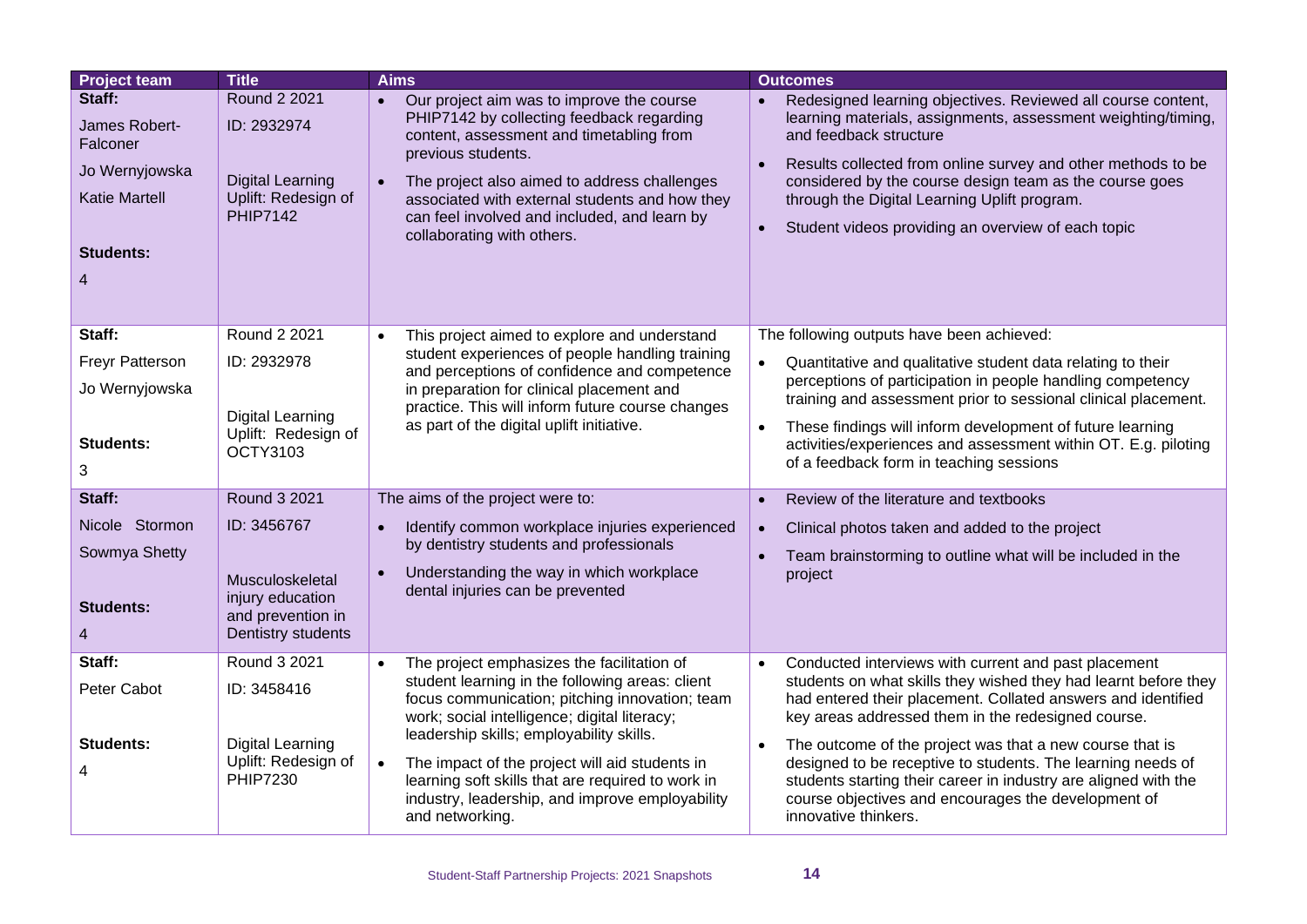| <b>Project team</b>                                           | <b>Title</b>                                                                                      | <b>Aims</b>                                                                                                                                                                                                                   | <b>Outcomes</b>                                                                                                                                                                                                                                                                                                                                                                                             |
|---------------------------------------------------------------|---------------------------------------------------------------------------------------------------|-------------------------------------------------------------------------------------------------------------------------------------------------------------------------------------------------------------------------------|-------------------------------------------------------------------------------------------------------------------------------------------------------------------------------------------------------------------------------------------------------------------------------------------------------------------------------------------------------------------------------------------------------------|
| Staff:<br>Nicole Stormon<br>Sowmya Shetty<br><b>Students:</b> | Round 3 2021<br>ID: 3456761<br>Digitalising<br>dentistry: Dental<br>environment<br>essentials OER | • The aim of this project is to create an Open<br>Educational Resource (OER). An online<br>textbook that covers essential materials<br>mastered throughout the DENT1050 course and<br>other various areas of dental practice. | Codeveloped the foundation of OER for dental environment<br>essentials to be used as part of DENT1050<br>Practical aspects to be delivered as digitalised content such as<br>photos and videos. The contents include infection control<br>precautions, instrument management, ergonomics, case<br>studies, MCQs, drawing and labelling activities, clinical<br>tips/considerations, and take home messages. |
| Staff:                                                        | Round 3 2021                                                                                      | Our project aims to address challenges that<br>$\bullet$                                                                                                                                                                      | We recruited 10 students to go on camera and record their<br>$\bullet$                                                                                                                                                                                                                                                                                                                                      |
| Nancy Pachana                                                 | ID: 3457667                                                                                       | mature age students experience at UQ. Our<br>team is aiming to develop a video series that will                                                                                                                               | answers to a set of questions that our team prepared in a<br>format similar to the ABC show "you can't ask that".                                                                                                                                                                                                                                                                                           |
|                                                               |                                                                                                   | enhance the older student experience and                                                                                                                                                                                      | We edited this into a 25-minute video presentation that was<br>$\bullet$                                                                                                                                                                                                                                                                                                                                    |
| <b>Students:</b>                                              | <b>Mature Student</b><br>Orientation                                                              | sense of belonging.                                                                                                                                                                                                           | 'premiered' to the student group and seme key staff members<br>on November 29th 2021 under the title "people like you at UQ"                                                                                                                                                                                                                                                                                |
| 3                                                             | Experience                                                                                        |                                                                                                                                                                                                                               |                                                                                                                                                                                                                                                                                                                                                                                                             |
|                                                               |                                                                                                   |                                                                                                                                                                                                                               |                                                                                                                                                                                                                                                                                                                                                                                                             |
| Staff:                                                        | Round 3 2021                                                                                      | Address: lack of collegiality between final-year<br>$\bullet$<br>BPharm and the Pharmacy Interns; low retention                                                                                                               | Each student partner canvassed their cohort to identify areas<br>$\bullet$<br>of concern. These concerns were collated into a series of                                                                                                                                                                                                                                                                     |
| Nanette Cawcutt                                               | ID: 3458513                                                                                       | of Pharmacy Interns continuing with their post-                                                                                                                                                                               | questions which directed to an appropriate person to answer.                                                                                                                                                                                                                                                                                                                                                |
| <b>Emma Best</b>                                              | Student                                                                                           | graduate studies; culture shock experienced by<br>Pharmacy Interns when they transition to full-<br>time employment/with part-time study.                                                                                     | The questions and answers were collated into a booklet<br>appropriate for the targeted cohort.                                                                                                                                                                                                                                                                                                              |
| <b>Students:</b>                                              | Engagement<br>Vertical Interaction                                                                |                                                                                                                                                                                                                               | Students willing to be mentors next year were identified and                                                                                                                                                                                                                                                                                                                                                |
| 3                                                             | - Connecting UQ's<br>Pharmacy                                                                     |                                                                                                                                                                                                                               | enrolled. Students wishing to be mentored were identified and<br>matched with a mentor.                                                                                                                                                                                                                                                                                                                     |
|                                                               | Community                                                                                         |                                                                                                                                                                                                                               | A networking event was held where mentors and mentees<br>could meet, booklets were launched and post-graduate staff                                                                                                                                                                                                                                                                                         |
|                                                               |                                                                                                   |                                                                                                                                                                                                                               | and students and UQ Alumni were present for discussions.                                                                                                                                                                                                                                                                                                                                                    |
| Staff:                                                        | Round 4 2021                                                                                      | The SSP team combined analyses of student                                                                                                                                                                                     | The team created 15 student videos around the themes:<br>$\bullet$                                                                                                                                                                                                                                                                                                                                          |
| Norman Ng                                                     | ID: 3552864                                                                                       | feedback with personal reflections as students to<br>create short videos for implementation into<br>HLTH1000. The purpose of these videos is to relay                                                                         | Academic Success, Assessment Motivations, Assessment<br>Pitfalls, Assessment Takeaways, Determinants of Health,<br>Employability, Health Literacy, Healthcare Funding,                                                                                                                                                                                                                                      |
| <b>Students:</b>                                              | Enhancing the                                                                                     | experiences of previous students to assist current<br>and future students in having the best experience                                                                                                                       | Organisation and Delivery, Interprofessional Practice,<br>Interprofessional Practice Healthcare Teams, Person-Centred                                                                                                                                                                                                                                                                                       |
| 3                                                             | student<br>experience:<br>Implementation                                                          | with HLTH1000 and more broadly, their learning                                                                                                                                                                                | Care, Professional Identity, Role Clarification and Conflict<br>Resolution, Soft Interprofessional Skills, Universal Healthcare                                                                                                                                                                                                                                                                             |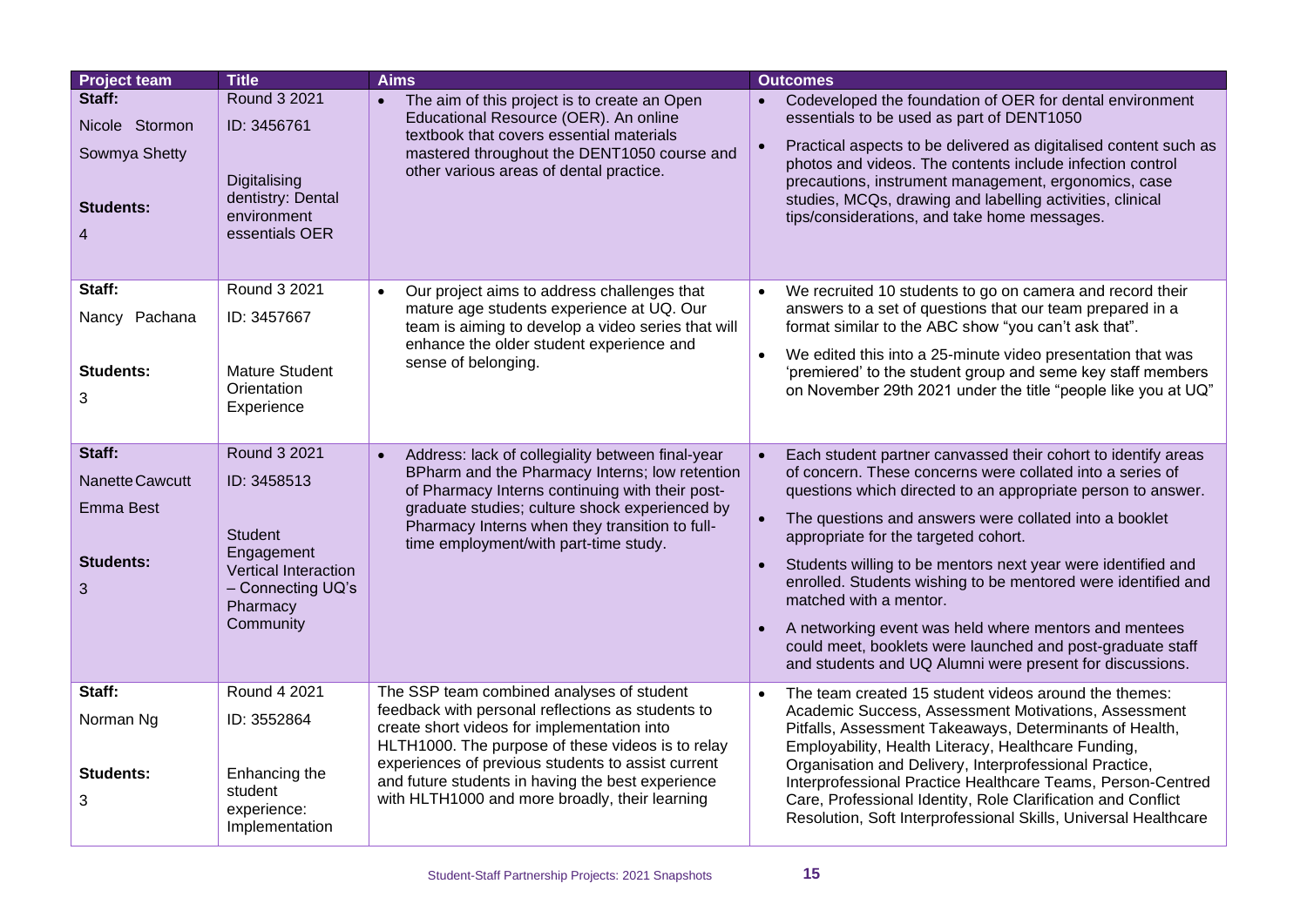| <b>Project team</b>                                              | <b>Title</b>                                                          | Aims                                                                                                                                                                                                                                                                                                                        | <b>Outcomes</b>                                                                                                                                                                                                                                                                                                                                                                                                                                          |
|------------------------------------------------------------------|-----------------------------------------------------------------------|-----------------------------------------------------------------------------------------------------------------------------------------------------------------------------------------------------------------------------------------------------------------------------------------------------------------------------|----------------------------------------------------------------------------------------------------------------------------------------------------------------------------------------------------------------------------------------------------------------------------------------------------------------------------------------------------------------------------------------------------------------------------------------------------------|
|                                                                  | and evaluation of<br>resources created<br>by students                 | journey through their respective program of studies<br>and professional contexts.                                                                                                                                                                                                                                           |                                                                                                                                                                                                                                                                                                                                                                                                                                                          |
| Staff:<br>Adam La Caze<br><b>Jared Miles</b><br><b>Students:</b> | Round 4 2021<br>ID: 3545679<br>Becoming<br>pharmacists: Day 1         | Give Y1 student a clear sense of professional<br>identity and career pathways<br>Create engaging activities for students with the<br>goal to boost student engagement from Y1<br>Provide an academic course that develops<br>useful skills to real-life pharmacy practice                                                   | Provide initial thoughts, feelings, and comments on content<br>and activities of courses prior to development<br>Review updated content, activities, and teaching style<br>Interviews with pharmacists: scope of practice and personal<br>experiences<br>Develop interview guide of general and specific questions for<br>future production                                                                                                              |
| Staff:<br>Paul Treschman<br>Sue Monsen<br><b>Students:</b>       | Round 4 2021<br>ID: 3576867<br><b>BHSPE</b><br>Connection 2021<br>(2) | The aim of this project was to enhance Bachelor<br>of Health, Sport and Physical Education<br>(BHSPE) students' sense of connection to other<br>students, alumni, and to their program, assisting<br>their entry in, their development through, and<br>exit from the program to have a positive impact<br>in the workplace. | BHSPE Connection Video showcasing the aims, initiatives and<br>outcomes associated with the BHSPE Connection project in<br>order to enhance a sense of belonging for the BHSPE<br>Community youtube.com/watch?v=mpYn4NNIx0E<br>BHSPE Life Newsletter3; First and Second Year Study Group<br>Sessions; First and Second Year Study Group Sessions; Third<br>Year's Picnic in the Park; 3rd Year and 4th Year Prac Chat;<br>BHSPE Race Day; BHSPE Park Run |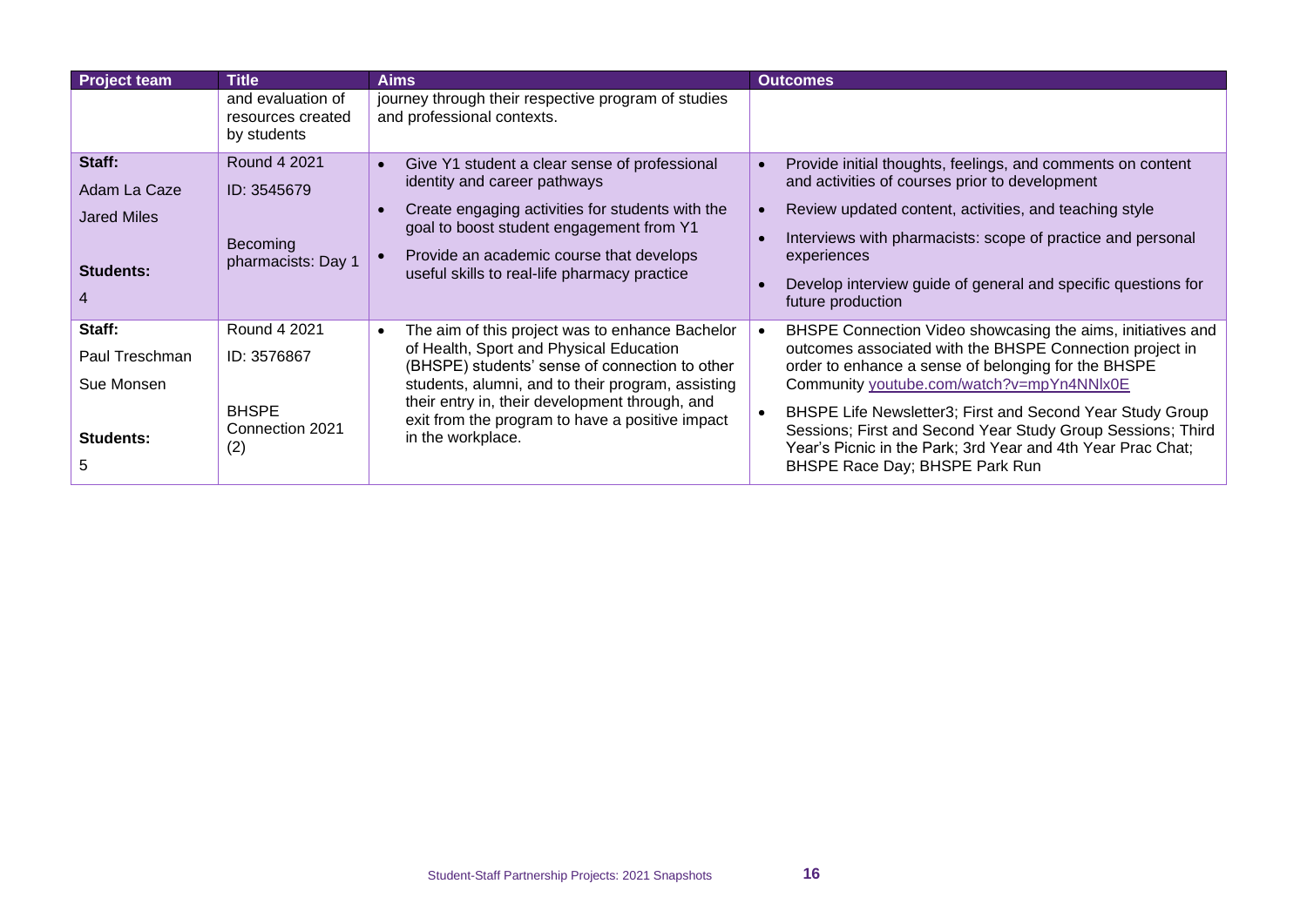## **Faculty of Humanities and Social Sciences (HASS)**

<span id="page-16-0"></span>

| <b>Project team</b>                                                                                                                      | <b>Title</b>                                                                                                                                              | <b>Aims</b>                                                                                                                                                                                                                                                                                                                                                                                                                                                                            | <b>Outcomes</b>                                                                                                                                                                                                                                                                                                                                                                                                                                                                                                                                                                                                                                                                                   |
|------------------------------------------------------------------------------------------------------------------------------------------|-----------------------------------------------------------------------------------------------------------------------------------------------------------|----------------------------------------------------------------------------------------------------------------------------------------------------------------------------------------------------------------------------------------------------------------------------------------------------------------------------------------------------------------------------------------------------------------------------------------------------------------------------------------|---------------------------------------------------------------------------------------------------------------------------------------------------------------------------------------------------------------------------------------------------------------------------------------------------------------------------------------------------------------------------------------------------------------------------------------------------------------------------------------------------------------------------------------------------------------------------------------------------------------------------------------------------------------------------------------------------|
| Staff:<br><b>Garth Stahl</b><br>Kenneth<br>Pakenham<br>Mair Underwood<br>Andrea Strachan<br><b>Sheldon Pace</b><br><b>Students:</b><br>3 | Round 1 2021<br>ID: 2883861<br>Developing<br>resources to raise<br>awareness around<br>masculinities and<br>mental health                                 | We aimed to develop resources to raise<br>$\bullet$<br>awareness for the UQ student body regarding the<br>relationship between masculinities and mental<br>health.<br>Our intention was to work closely with those<br>$\bullet$<br>leading on Men's Health Week (June 14th - 20th<br>2021) to embolden resources already in lace.                                                                                                                                                      | Panel discussion during Men's Health Week where<br>members of the UQ Community (both staff and students)<br>discussed their experiences<br>Informative pamphlet that was given out on campus<br>promoting our panel discussion and providing facts,<br>statistics and resources for men's mental health.<br>Created shirt for push-up challenge to raise awareness<br>$\bullet$                                                                                                                                                                                                                                                                                                                   |
| Staff:                                                                                                                                   | Round 1 2021                                                                                                                                              | The project aimed to reimagine the traditional<br>$\bullet$                                                                                                                                                                                                                                                                                                                                                                                                                            | Former students were encouraged to act upon data of their                                                                                                                                                                                                                                                                                                                                                                                                                                                                                                                                                                                                                                         |
| <b>Kelly Matthews</b>                                                                                                                    | ID: 2883806                                                                                                                                               | power dynamics of teacher and student, through<br>a dynamic of "co-creation" and "learning                                                                                                                                                                                                                                                                                                                                                                                             | cohort and impart their own perspectives of EDUC2760                                                                                                                                                                                                                                                                                                                                                                                                                                                                                                                                                                                                                                              |
| <b>Students:</b><br>3                                                                                                                    | Co-creation<br>through<br>partnership to<br>enhance a 2nd<br>year HASS course<br>moving from an<br>external to flexible<br>mode of interaction<br>in 2021 | together".<br>Through a dialogic approach, students were<br>$\bullet$<br>valued as equal with the teacher, with the aim of<br>encouraging voice, active participation, reflection,<br>a pedagogy of listening and a power sharing<br>relationship in the process.<br>It is hoped the pre-service teachers (students)<br>$\bullet$<br>involved in this process can utilise these skills,<br>throughout their own teaching, fostering<br>collaborative classroom environments in future. | It is hoped that by having former students play an important<br>$\bullet$<br>role in shaping the course, that current students in<br>EDUC2760 can enact values of active participation, and<br>recognise their roles as knowledge-holders throughout this<br>course and their future teaching.<br>By facilitating a power-sharing dynamic and valuing active<br>participation, it is hoped that current students can smoothly<br>transition to on-campus learning after spending 2020 online.<br>A series of short, focused 'content video' summarizes the<br>weekly readings and connecting to the ACARA curriculum<br>'In conversation" videos outlining assessment tasks/criteria<br>$\bullet$ |
| Staff:                                                                                                                                   | Round 1 2021                                                                                                                                              | Primary aims:                                                                                                                                                                                                                                                                                                                                                                                                                                                                          | Qualitative analysis of previous interviews suggested that                                                                                                                                                                                                                                                                                                                                                                                                                                                                                                                                                                                                                                        |
| <b>Elizabeth Edwards</b>                                                                                                                 | ID: 2883829                                                                                                                                               | Introduce the ePortfolio containing all of the<br>$\bullet$<br>relevant documents for all students enrolled in<br>EDUC7073 and EDUC7074                                                                                                                                                                                                                                                                                                                                                | the e-portfolio may benefit stakeholders within the Master of<br>Educational Studies (Guidance, Counselling and Careers)<br>placement courses.                                                                                                                                                                                                                                                                                                                                                                                                                                                                                                                                                    |

In 2021, there were **37 SSP projects** based within HASS**,** with **124 student** and **78 staff** partner engagements.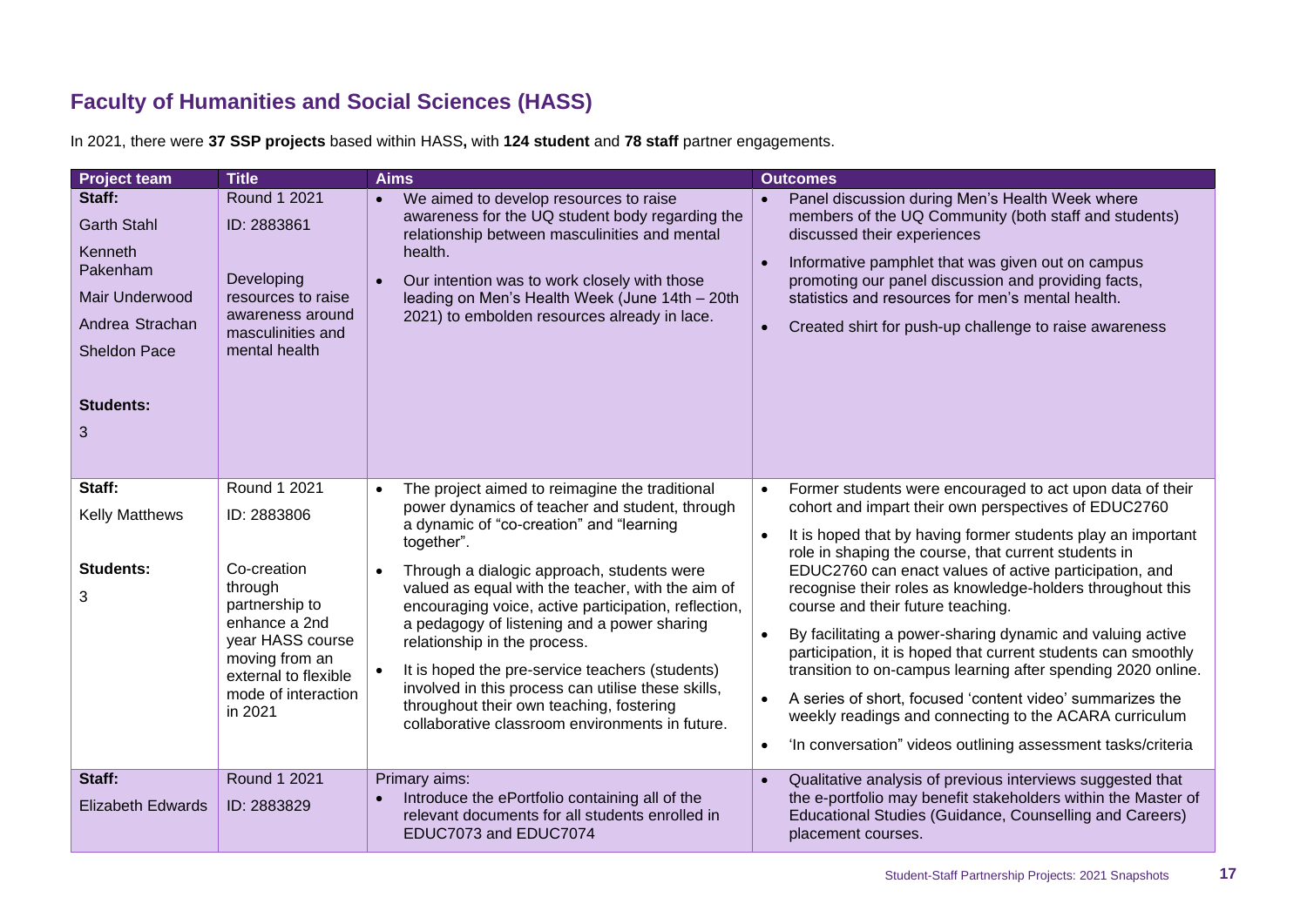| <b>Project team</b>              | <b>Title</b>                                                                                                          | <b>Aims</b>                                                                                                                                                                                                                                                                                                                                         | <b>Outcomes</b>                                                                                                                                                                                                                                                                                                                                                                                                                                                                                              |
|----------------------------------|-----------------------------------------------------------------------------------------------------------------------|-----------------------------------------------------------------------------------------------------------------------------------------------------------------------------------------------------------------------------------------------------------------------------------------------------------------------------------------------------|--------------------------------------------------------------------------------------------------------------------------------------------------------------------------------------------------------------------------------------------------------------------------------------------------------------------------------------------------------------------------------------------------------------------------------------------------------------------------------------------------------------|
| <b>Students:</b><br>$\mathbf{1}$ | An electronic<br>portfolio of<br>professional<br>practice skills in<br>school guidance,<br>counselling and<br>careers | Digital supervisory authorisation (i.e., electronic<br>$\bullet$<br>verification of practicum log).<br>Gain ethics approval to evaluate the ePortfolio;<br>$\bullet$<br>analyse the interview data from the user analysis;<br>disseminate findings.                                                                                                 | Implemented user-requested features in e-portfolio -e.g.,<br>$\bullet$<br>reflection framework, digital signatures, running total of<br>hours.<br>The data also suggested a change to course structure may<br>be necessary. From this analysis, the course was divided in<br>two and new assessments were created with use of the e-<br>portfolio in mind.<br>With ethics approval, a pre and post survey of the e-portfolio<br>to gauge efficacy was conducted. This data will be analysed<br>and reported. |
| Staff:                           | Round 1 2021                                                                                                          | Provide opportunities for SASS members to<br>$\bullet$                                                                                                                                                                                                                                                                                              | Identified SASS volunteers for CRIM1111.                                                                                                                                                                                                                                                                                                                                                                                                                                                                     |
| Sarah Bennett                    | ID: 2883962                                                                                                           | develop their own skills (e.g. training or<br>workshops to assist in delivering sessions);                                                                                                                                                                                                                                                          | Volunteers assisted students in class from week 6-10<br>$\bullet$                                                                                                                                                                                                                                                                                                                                                                                                                                            |
| <b>Students:</b>                 | <b>Student Academic</b>                                                                                               | Assist in developing the skills necessary for first-<br>$\bullet$<br>year students to excel in assessment;                                                                                                                                                                                                                                          | Creating a survey for first year students to inform us of<br>suitable times for zoom drop-in sessions                                                                                                                                                                                                                                                                                                                                                                                                        |
| 3                                | <b>Study Support</b><br>(SASS) Program in<br>Criminology and                                                          | Provide support to first year students for their<br>$\bullet$<br>transition into university;                                                                                                                                                                                                                                                        | Linked students to existing sources such as: library sessions<br>on referencing and researching.                                                                                                                                                                                                                                                                                                                                                                                                             |
|                                  | <b>Criminal Justice</b>                                                                                               | Link students with existing resources and<br>$\bullet$<br>opportunities at the university;                                                                                                                                                                                                                                                          | Created a manual on the processes of organizing SASS<br>events to create a sustainable SASS.                                                                                                                                                                                                                                                                                                                                                                                                                 |
|                                  |                                                                                                                       | Explore flexible opportunities for students to<br>$\bullet$<br>engage with SASS via online sessions                                                                                                                                                                                                                                                 | Volunteers participated consistently developed problem-<br>solving, communication and teamwork skills                                                                                                                                                                                                                                                                                                                                                                                                        |
| Staff:                           | Round 1 2021                                                                                                          | SSP as a way of ongoing course improvement -<br>$\bullet$                                                                                                                                                                                                                                                                                           | Methods                                                                                                                                                                                                                                                                                                                                                                                                                                                                                                      |
| Stephen Heiman<br>Jana Visnovska | ID: 2883855                                                                                                           | building the community of practitioner<br>researchers                                                                                                                                                                                                                                                                                               | Stakeholder collaboration; iterative collaborative selection;<br>focus group and survey                                                                                                                                                                                                                                                                                                                                                                                                                      |
|                                  | 2835030 - Flipping                                                                                                    | Live session support in breakout activities -<br>including potential task development                                                                                                                                                                                                                                                               | Outcomes                                                                                                                                                                                                                                                                                                                                                                                                                                                                                                     |
| <b>Students:</b><br>4            | and Boosting<br>EDUC7211 and<br>EDUC7113: the<br>evidence round                                                       | Support in Course Blackboard development<br>$\bullet$<br>(upload, modification of resources developed<br>during SSP Sem2 2020)<br>Discussion of the idea of student ambassadors<br>$\bullet$<br>model as ongoing support for the course<br>Keeping record of academic language/writing-<br>$\bullet$<br>related issues in order to provide adequate | Academic language demands data; academic language<br>support; data to support the redesign of assessments;<br>glossary to support students without a background in<br>education EDUC7211 Glossary Flashcards   Quizlet;<br>Student support via group and individual meetings<br>Students' comments have been very positive so far and they<br>particularly enjoyed having a student-partner assisting them<br>as they don't feel embarrassed to ask questions t                                              |
|                                  |                                                                                                                       | support linguistic and cultural diverse students                                                                                                                                                                                                                                                                                                    |                                                                                                                                                                                                                                                                                                                                                                                                                                                                                                              |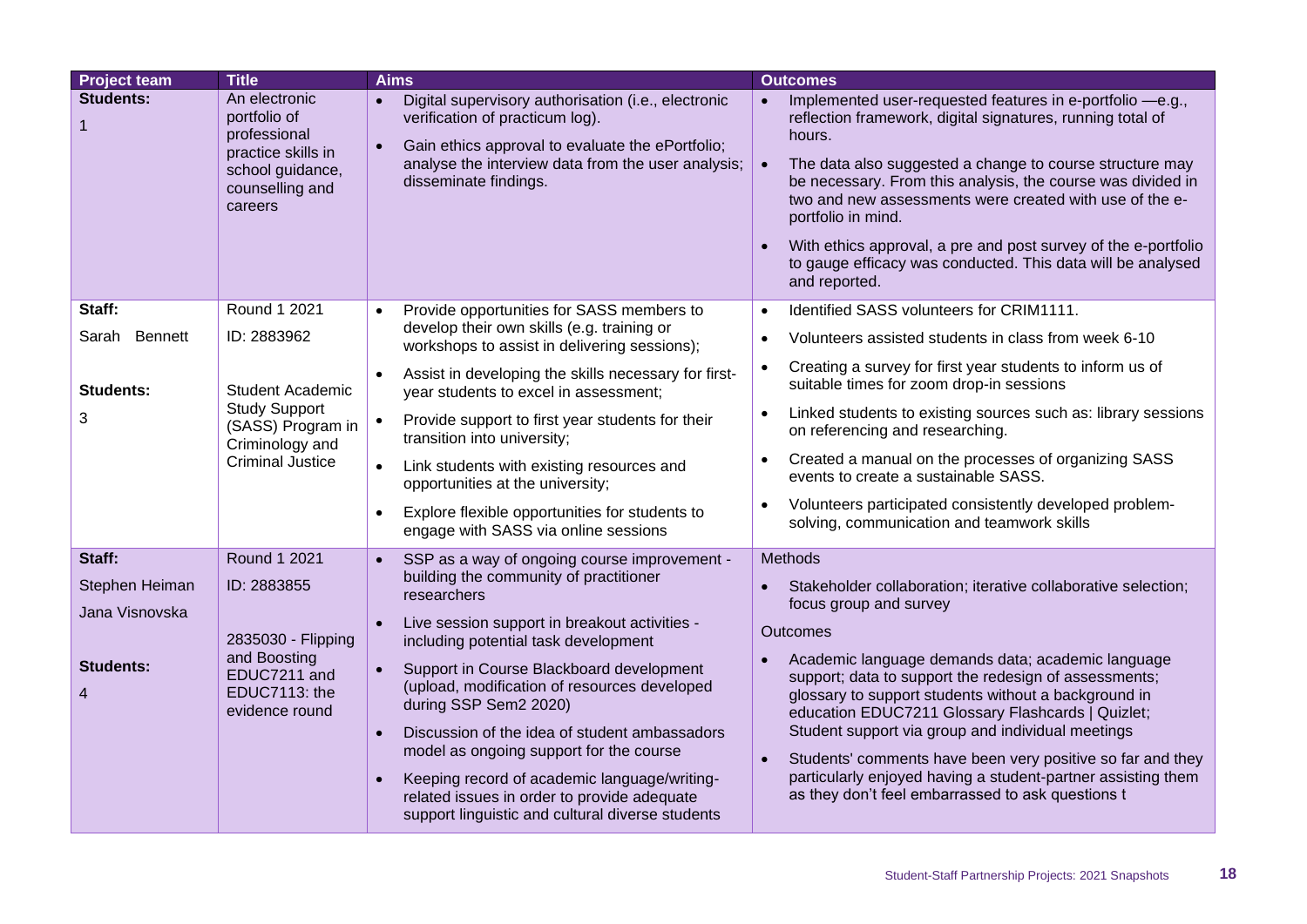| <b>Project team</b>                                                                                    | <b>Title</b>                                                                                                                           | <b>Aims</b>                                                                                                                                                                                                                                                                                                                                                                                                                                                          | <b>Outcomes</b>                                                                                                                                                                                                                                                                                                                                                                                                                                                                                                                                                                                 |
|--------------------------------------------------------------------------------------------------------|----------------------------------------------------------------------------------------------------------------------------------------|----------------------------------------------------------------------------------------------------------------------------------------------------------------------------------------------------------------------------------------------------------------------------------------------------------------------------------------------------------------------------------------------------------------------------------------------------------------------|-------------------------------------------------------------------------------------------------------------------------------------------------------------------------------------------------------------------------------------------------------------------------------------------------------------------------------------------------------------------------------------------------------------------------------------------------------------------------------------------------------------------------------------------------------------------------------------------------|
| Staff:<br>Jennifer Clement<br>Anna Johnston                                                            | Round 1 2021<br>ID: 2883679<br><b>UQ Booktube</b>                                                                                      | The BookTube at UQ team are working together<br>$\bullet$<br>to create a collaborative and inclusive online<br>space in which all members of the UQ<br>community can share their love of reading,<br>literature and book culture.                                                                                                                                                                                                                                    | Established foundations to support the continuation of the<br>$\bullet$<br>BookTube at UQ Project: Creation of BookTube at UQ<br>YouTube Channel; logo design; banner art; Instagram<br>Undertook training in filming/editing software (via MaPS)<br>$\bullet$                                                                                                                                                                                                                                                                                                                                  |
| <b>Students:</b><br>3                                                                                  | Project                                                                                                                                |                                                                                                                                                                                                                                                                                                                                                                                                                                                                      | Filming of a channel trailer and video celebrating the book<br>$\bullet$<br>culture embraced by the UQ Alumni Book Fair<br>Establishing relationships with important internal<br>$\bullet$<br>stakeholders including Alumni Book Fair, UQ Library etc.<br>Edited trailer; filmed Book Fair video; schedule for videos<br>$\bullet$                                                                                                                                                                                                                                                              |
| Staff:<br><b>Ben Graham</b><br>Yvonne<br>Oberhollenzer<br>Cammie<br>Westerman<br><b>Students:</b><br>3 | <b>Round 1 2021</b><br>ID: 2883859<br>Reimagining<br><b>HASS Professional</b><br>Mentoring and<br>Development                          | We aimed reimagine the HASS Professional<br>$\bullet$<br>Mentoring and Development program - utilising<br>the benefits of the online format, yet also<br>incorporating in person events when possible<br>and most effective.<br>Ultimately, this was with the intentions of<br>$\bullet$<br>furthering the mentorship program and ensuring<br>both mentors and mentees benefit from the<br>experience, and we can learn how to better the<br>program in the process. | High level of participation in the in-person induction<br>$\bullet$<br>workshop. Online workshop was also well received.<br>Holding separate events for undergrad/postgrad was not as<br>$\bullet$<br>effective as intended due to low postgrad attendance<br>The online presence was effective, but it would be ideal to<br>$\bullet$<br>provide more in person opportunities (survey feedback)<br>Perhaps provide prompts about what to ask your mentor<br>$\bullet$<br>Students have shown to be acting throughout the program<br>based on their SMART goals and advice from their mentor.   |
| Staff:<br><b>Chris Frost</b><br><b>Students:</b><br>4                                                  | Round 1 2021<br>ID: 2883832<br>We can work it out:<br>Co-created<br>Scenarios to<br><b>Improve Conflict</b><br>Resolution in<br>Groups | We sought to co-develop Problem-Based<br>$\bullet$<br>Learning scenario modules that teach students<br>conflict-resolution in group work skills.<br>These are to be delivered by UQ's H5P platform.<br>The activities could be embedded within courses<br>or within guides already provided by the UQ<br>Library to benefit the UQ student community.                                                                                                                | Started conceptual design by individually writing scenarios<br>$\bullet$<br>shaped by personal experiences / research.<br>Grouped scenarios and filled in gaps with pathways to end<br>states. Mapped scenarios with Miro and thematic analysis.<br>Assigned story-writing between team members; edited<br>$\bullet$<br>storyboard using template developed in previous project.<br>Completed training in recording software (Adobe Audition).<br>$\bullet$<br>Voice-recorded storylines; developed visual assets; sourced<br>$\bullet$<br>images from pexels.com. Compiled resources into H5P. |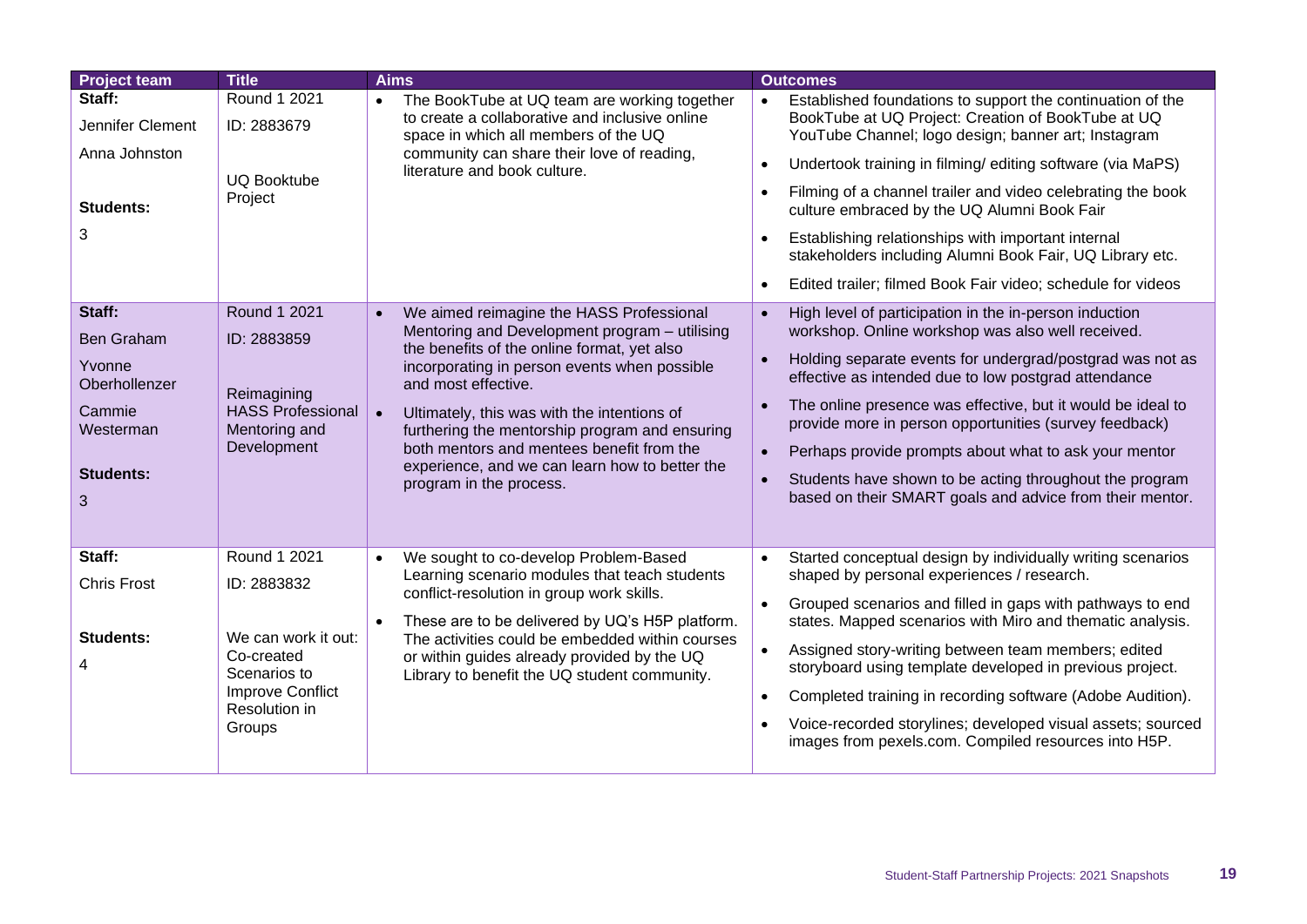| <b>Project team</b>                                                    | <b>Title</b>                                                                                                                                                                                       | <b>Aims</b>                                                                                                                                                                                                                                                                                                                            | <b>Outcomes</b>                                                                                                                                                                                                                                                                                                                                                                                                                                                                                                                                             |
|------------------------------------------------------------------------|----------------------------------------------------------------------------------------------------------------------------------------------------------------------------------------------------|----------------------------------------------------------------------------------------------------------------------------------------------------------------------------------------------------------------------------------------------------------------------------------------------------------------------------------------|-------------------------------------------------------------------------------------------------------------------------------------------------------------------------------------------------------------------------------------------------------------------------------------------------------------------------------------------------------------------------------------------------------------------------------------------------------------------------------------------------------------------------------------------------------------|
| Staff:<br>Noriko Iwashita<br>Seb Dianati<br><b>Students:</b><br>4      | <b>Round 1 2021</b><br>ID: 2883823<br>Designing active<br>and collaborative<br>in class activities in<br>SLAT7807 for<br>ongoing forms of<br>formative<br>assessment and<br>in-class<br>engagement | This project aimed to revitalize the course<br>$\bullet$<br>"Classroom Second Language Processes:<br>Theory, Research, Practice" (SLAT7807) through<br>addressing challenges experienced by former<br>students and staff who taught the course.                                                                                        | Analysed 2020 SECATs, mid-semester course evaluations<br>and interview data with former students and tutors. Identified<br>five main areas of improvement for the course, and selected<br>three of the areas to work on in this project.<br>The three achieved outcomes:<br>Padlet with resources to assist students with mini-research<br>$\bullet$<br>assessment item<br>Online H5P module to help students understand the goals<br>and benefits of peer feedback<br>Padlet with resources to assist students with poster<br>presentation assessment item |
| Staff:<br>Yvonne                                                       | Round 1 2021<br>ID: 2883871                                                                                                                                                                        | Raise awareness of the complementary nature,<br>$\bullet$<br>content and experiences delivered within the<br>Volunteering, Student Representation, and                                                                                                                                                                                 | HASS Student Representative Forum for Staff:<br>An opportunity for staff to pose questions to representatives,                                                                                                                                                                                                                                                                                                                                                                                                                                              |
| Oberhollenzer<br>Kal Dawson                                            |                                                                                                                                                                                                    | Leadership Intensive + Competition programs                                                                                                                                                                                                                                                                                            | from which they could take this information forward to enrich<br>future work.                                                                                                                                                                                                                                                                                                                                                                                                                                                                               |
| Students:                                                              | Reimagining<br><b>HASS Student</b><br>Leaders                                                                                                                                                      | Empower students with theoretical knowledge<br>$\bullet$<br>and practical experiences that can be applied in<br>their life beyond UQ                                                                                                                                                                                                   | Student Futures Team liaised with the Teaching and<br>Learning Committee to establish themes staff were<br>interested in discussing.                                                                                                                                                                                                                                                                                                                                                                                                                        |
| 3                                                                      |                                                                                                                                                                                                    | Creating a scalable program to ensure future<br>$\bullet$<br>sustainability                                                                                                                                                                                                                                                            | Student opinion gauged via curation of relevant survey<br>questions by the Student Futures Team and the roll out of                                                                                                                                                                                                                                                                                                                                                                                                                                         |
|                                                                        |                                                                                                                                                                                                    | Overcome cultural barriers and create an<br>inclusive gateway of information and                                                                                                                                                                                                                                                       | this survey by the HASS student representatives.<br>100% of feedback on the forum was positive.<br>$\bullet$                                                                                                                                                                                                                                                                                                                                                                                                                                                |
|                                                                        |                                                                                                                                                                                                    | opportunities accessible to offshore students                                                                                                                                                                                                                                                                                          |                                                                                                                                                                                                                                                                                                                                                                                                                                                                                                                                                             |
| Staff:<br><b>Shirley Moran</b><br>Jimi Bursaw<br><b>Students:</b><br>3 | Round 1 2021<br>ID: 2883854<br>HASS Videolife -<br>exploring the video<br>medium to help<br>students navigate<br>the complexities of<br>their student<br>experience                                | This project aims to help students navigate their<br>$\bullet$<br>university life through a fun and informative<br>content.<br>We continue creating videos with hope that we<br>$\bullet$<br>can enable both domestic and international<br>students to adapt to their university life and<br>engage more with the university contents. | Brainstormed ideas, develop plans and make decision.<br>$\bullet$<br>Gathered information from fellow students and staff to gain<br>insights that needed for students' university life.<br>Teamed up with SSP team for HASS digital and media<br>$\bullet$<br>communication to share our videos to a wider audience<br>We utilized videography equipment and software to produce<br>$\bullet$<br>quality videos.                                                                                                                                            |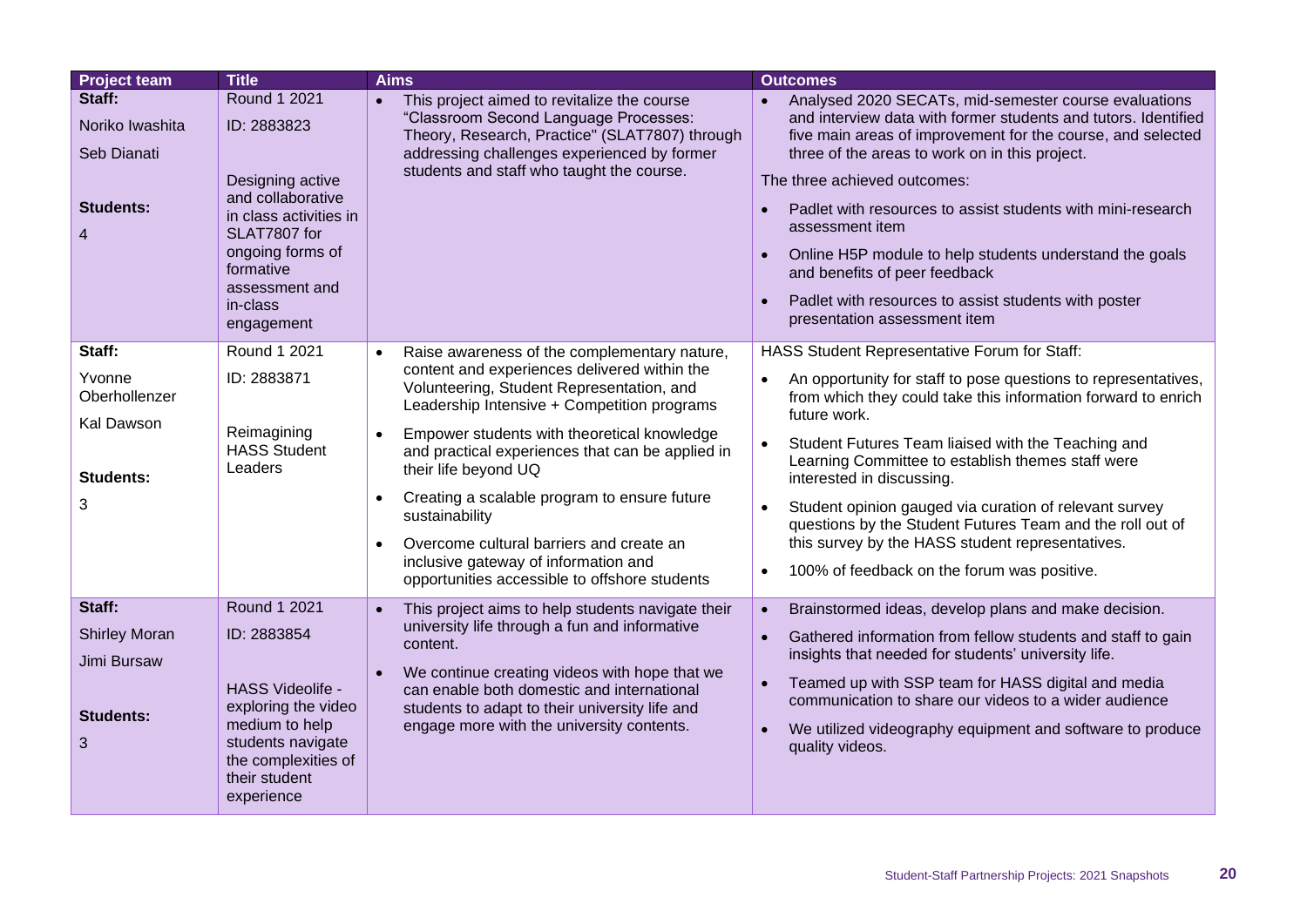| <b>Project team</b>                | <b>Title</b>                                     | <b>Aims</b>                                                                                                                                       | <b>Outcomes</b>                                                                                                                                                                                                                                 |
|------------------------------------|--------------------------------------------------|---------------------------------------------------------------------------------------------------------------------------------------------------|-------------------------------------------------------------------------------------------------------------------------------------------------------------------------------------------------------------------------------------------------|
| Staff:<br>Yvonne                   | Round 1 2021<br>ID: 2883876                      | Building and maintaining HASS following<br>numbers and engagement                                                                                 | We made several changes to the way we ran the project this<br>year, which helped us increase our likes and reach.                                                                                                                               |
| Oberhollenzer                      |                                                  | Diverting traffic to articles on the HASS website<br>$\bullet$                                                                                    | We experimented with new methods, including reels, which                                                                                                                                                                                        |
| Daphne Kwong                       | Strengthening the<br><b>HASS Digital</b>         | Creating an incentive for the DC volunteers to<br>$\bullet$<br>engage in weekly meetings and content creation                                     | were well received by followers. This also gave our<br>volunteer team a chance to experiment with new mediums.                                                                                                                                  |
| <b>Students:</b>                   | Community                                        | Address lack of international student presence<br>$\bullet$                                                                                       | Integration of previous separate content teams. This allowed<br>us to synthesize our website/Instagram content.                                                                                                                                 |
| 3                                  |                                                  | Highlight clubs/societies and their events<br>$\bullet$                                                                                           | Implemented selection process for volunteer team to ensure<br>skills and commitment levels were appropriate for the scale.                                                                                                                      |
| Staff:                             | Round 1 2021                                     | Aimed to address the issue of students isolated<br>$\bullet$                                                                                      | Daily posts in different forums on Discord to encourage                                                                                                                                                                                         |
| <b>Ben Graham</b>                  | ID: 2883819                                      | by distance and needing to connect or reconnect<br>with their fellow students via a HASS discord                                                  | conversation between the students, movie nights throughout<br>the semester, and group chats at different intervals.                                                                                                                             |
| <b>Students:</b>                   | <b>HASS Discord</b><br>Server                    | server.                                                                                                                                           | Sections within the discord for people studying the same<br>$\bullet$<br>things to connect and talk about subjects several people<br>may have been studying or had previously studied and could<br>offer advice on to those taking it currently |
|                                    |                                                  |                                                                                                                                                   | Evaluation of long-term sustainability. Attempt to find student<br>volunteers to assist with future events.                                                                                                                                     |
| Staff:                             | Round 2 2021                                     | This co-creation project aims to provide a student                                                                                                | 4x educational videos - focusing the business models of<br>$\bullet$                                                                                                                                                                            |
| Caroline Wilson-                   | ID: 2920402                                      | voice in the forthcoming COMU3150 Social<br>Media Communication course for future                                                                 | one or two social media platforms                                                                                                                                                                                                               |
| Barnao                             | Co-creating                                      | communication professionals.                                                                                                                      | 36x formative quiz questions and responses - emphasising<br>the fun, interesting, and quirky side of Internet culture in line<br>with the course's three modules                                                                                |
| <b>Students:</b>                   | COMU3150 Social<br>Media                         |                                                                                                                                                   | A more engaging COMU3150 future students, with students'                                                                                                                                                                                        |
| 4                                  | Communication                                    |                                                                                                                                                   | representation in videos and quiz questions offsetting<br>academic concepts and literature.                                                                                                                                                     |
| Staff:                             | Round 2 2021                                     | In this project, our team focused on                                                                                                              | For the alumni engagement goal, we conducted a survey of                                                                                                                                                                                        |
| Anna Johnston                      | ID: 2918979                                      | Bringing more UQ alumni having studied<br>$\bullet$                                                                                               | alumni of the English and English Literature majors. We<br>received 17 responses suitable for a variety of uses.                                                                                                                                |
| Jennifer Clement                   |                                                  | English/English Literature into the student sphere<br>to strengthen connections and give insights                                                 | Survey responses are informing our planning for future                                                                                                                                                                                          |
|                                    | <b>Enhancing English</b><br>Literature:          | about career pathways for this major.                                                                                                             | alumni-related events in conjunction with the HASS faculty.                                                                                                                                                                                     |
| <b>Students:</b><br>$\overline{4}$ | Education, Alumni,<br>and Re-orientation<br>2021 | Create stronger connections between students in<br>the Education department and students in the<br>English major to increase HASS students' sense | $\bullet$<br>We also plan to share this data--specifically quotes<br>regarding student experience--with members of the SCA<br>who would find value in them, such as the marketing team.                                                         |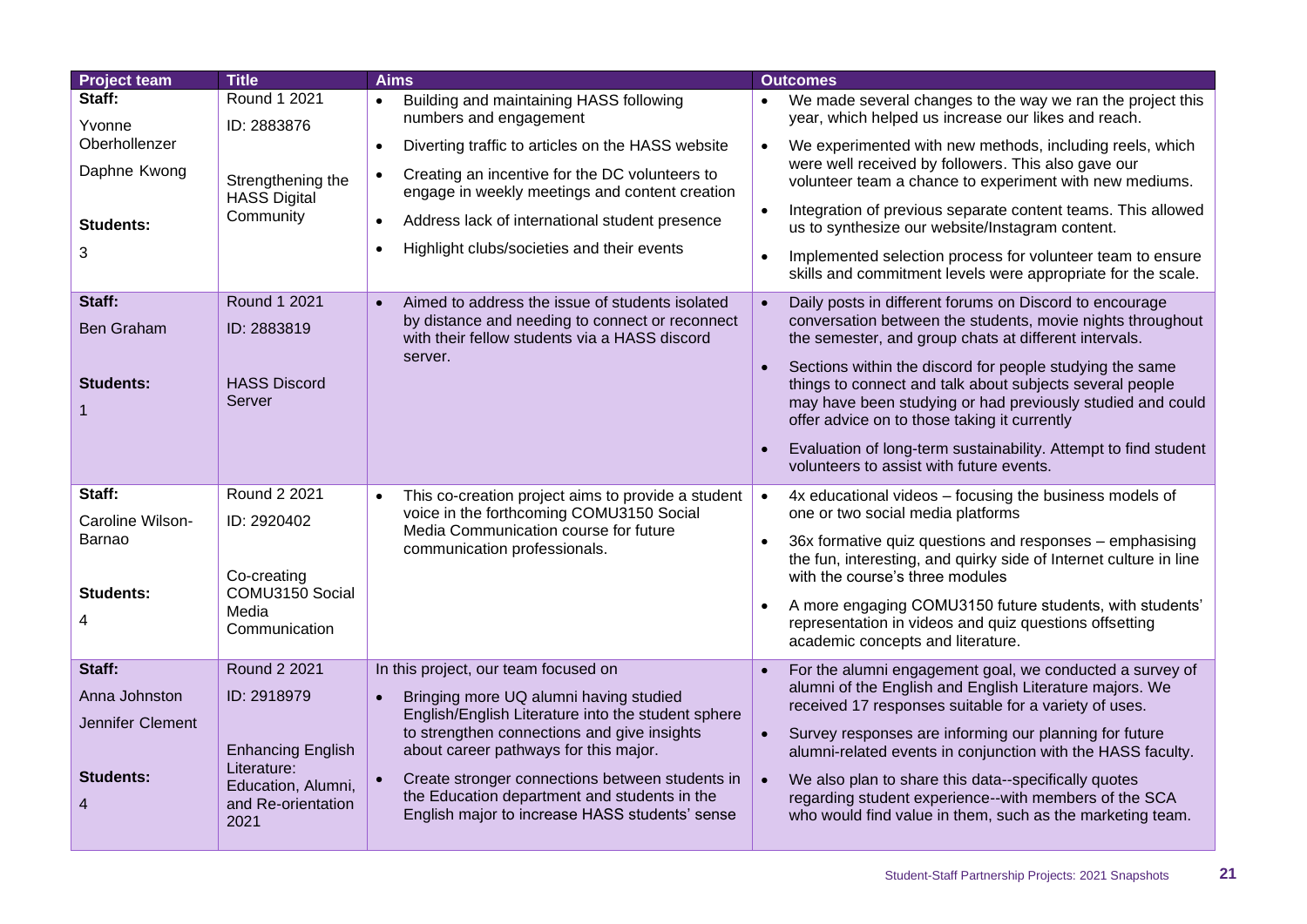| <b>Project team</b> | <b>Title</b>                          | <b>Aims</b>                                                                                               | <b>Outcomes</b>                                                                                                           |
|---------------------|---------------------------------------|-----------------------------------------------------------------------------------------------------------|---------------------------------------------------------------------------------------------------------------------------|
|                     |                                       | of belonging and understanding of the<br>interconnectivity between these areas of study.                  | Converted raw data into a PowerPoint to share with the<br>cohort of ENGL1500 and the English and Literature Society       |
| Staff:              | Round 2 2021                          | This project sought to engage students and staff<br>$\bullet$                                             | The outcome of the project has seen the team successfully                                                                 |
| Natsuko Akagawa     | ID: 2918931                           | in a partnership project to enhance teaching and<br>learning practices of two crucial compulsory          | exchange/incorporate ideas and approaches to co-design<br>and co-develop online material the JAPN3020 course.             |
| Mayumi Parry        | Enhancing the                         | intermediate Japanese language courses,<br>namely JAPN3010 and JAPN3020.                                  | This will ensure that students enrolled in this course will<br>have a more authentic/engaging online learning experience  |
| <b>Students:</b>    | student learning<br>experience for    |                                                                                                           | For the partner students, the experience has contributed to                                                               |
| 3                   | intermediate                          |                                                                                                           | the development of their management skills, leadership                                                                    |
|                     | Japanese<br>language courses          |                                                                                                           | capacities. For the staff, the project has provided an<br>opportunity to gain better insight into students' perspectives. |
| Staff:              | <b>Round 2 2021</b>                   | Understand students' diverse needs - how could<br>$\bullet$                                               | Survey to last year's EDUC7212 cohort on aspects of the                                                                   |
| <b>Garth Stahl</b>  | ID: 2920404                           | past students have been better supported based                                                            | literature review they found difficult and resources that                                                                 |
|                     |                                       | on the course resources and their prior                                                                   | supported them                                                                                                            |
| <b>Gayle Crooks</b> |                                       | knowledge coming to the course?                                                                           | Results were qualitatively analysed. Resources for                                                                        |
| lan Hardy           | <b>EDUC7212</b><br>Literature review: | Elaborate clear course objectives; choose the<br>$\bullet$<br>best course authoring tool; create a course | academic writing, literature review writing, researching and<br>referencing were compiled to support students             |
| <b>Students:</b>    | an e-learning<br>course               | template based on ItaLI guidelines; create a<br>storyboard/module outline covering essential              | Module structure was designed in line with course objectives                                                              |
| 5                   | development                           | aspects of the literature review; develop content                                                         | Methods of module delivery (H5P, Blackboard, Adobe<br>$\bullet$                                                           |
|                     |                                       | for each module; design activities that help<br>students with the literature review.                      | Spark, Microsoft Teams, EdX) were researched and                                                                          |
|                     |                                       |                                                                                                           | evaluated with an eventual plan of using H5P items<br>embedded into an EdX course.                                        |
|                     |                                       |                                                                                                           | Design activities and develop content - in progress<br>$\bullet$                                                          |
| Staff:              | Round 2 2021                          | This project focused on a large postgraduate<br>$\bullet$                                                 | Problem identification: Problems were identified based on                                                                 |
| Valeria             | ID: 2918974                           | course (70-100 students) on language and<br>communication - SLAT7899.                                     | (1) student partners' experience (2) feedback from the<br>teaching team and (3) difficulties mentioned by other           |
| Sinkeviciute        |                                       |                                                                                                           | students in interviews.                                                                                                   |
|                     | From students to                      | The main objectives of this project were to<br>contribute new core materials to the course'               | Video creations: Based on the difficulties identified, two tip-                                                           |
| <b>Students:</b>    | students:                             | learning resources and, most importantly, to                                                              | videos were prepared for future students: one introductory                                                                |
| 3                   | Collaborative co-                     | provide a better guidance to the students on how                                                          | video providing tips that may be useful throughout the                                                                    |
|                     | design of core<br>materials and       | to accomplish and approach the assessment.                                                                | course one assignment-related video helping students<br>understand the aim of assignments.                                |
|                     | assessment in                         |                                                                                                           |                                                                                                                           |
|                     | <b>SLAT7899</b>                       |                                                                                                           | Additional material: as a new topic has been added to the<br>course, new readings and data sets were suggested            |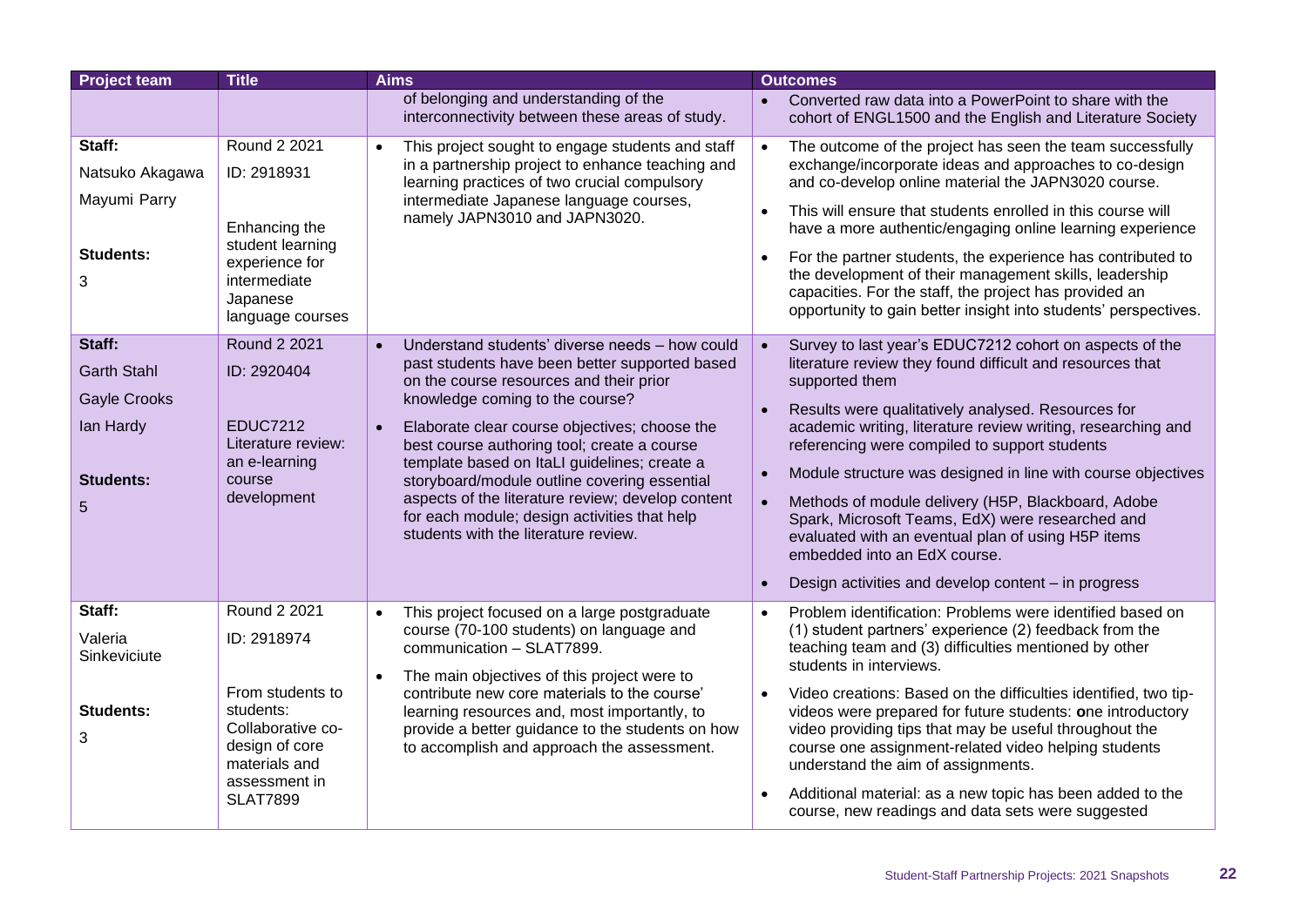| <b>Project team</b>                                                       | <b>Title</b>                                                                                                                                                              | <b>Aims</b>                                                                                                                                                                                                                                                                              | <b>Outcomes</b>                                                                                                                                                                                                                                                                                                                                                                                                                                                                                                                                                                                                                                                                                                                                                                                                                                                                                             |
|---------------------------------------------------------------------------|---------------------------------------------------------------------------------------------------------------------------------------------------------------------------|------------------------------------------------------------------------------------------------------------------------------------------------------------------------------------------------------------------------------------------------------------------------------------------|-------------------------------------------------------------------------------------------------------------------------------------------------------------------------------------------------------------------------------------------------------------------------------------------------------------------------------------------------------------------------------------------------------------------------------------------------------------------------------------------------------------------------------------------------------------------------------------------------------------------------------------------------------------------------------------------------------------------------------------------------------------------------------------------------------------------------------------------------------------------------------------------------------------|
| Staff:<br>Claudia Vasquez<br><b>Annita Stell</b><br><b>Students:</b><br>4 | <b>Round 2 2021</b><br>ID: 2918994<br>We need to<br>talkImproving<br>peer collaboration<br>through Teams<br>implementation for<br>a successful<br>learning<br>experience. | This project aimed to explore the facilitating<br>$\bullet$<br>effect of the platform Microsoft Teams (MT) on<br>peer collaboration and project management in a<br>Language Learning and Teaching course at<br>postgraduate level (SLAT7001).                                            | Survey: To collect feedback regarding the implementation of<br>MT, a survey was distributed among SLAT7001 students.<br>Thematic analysis was conducted on data from 25 students<br>Semi-structured interviews: Questions were designed to<br>gain a better understanding of students' needs for<br>educational resources. Thematic analysis was conducted.<br>Reflective practice: Through semi-guided individual<br>reflective practice, student partners reflected on their own<br>experience of MT platform. This supplemented course<br>collaborators' perceptions and informed design of outcomes.<br>Developed a set of resources on HP5 to guide students in<br>the effective use of MT in future iterations of the course.<br>Resources included: introductory video to MT platform and<br>materials, module introducing MT functions; interactive<br>module presenting MT Collaborative functions |
| Staff:                                                                    | Round 3 2021                                                                                                                                                              | Test course's effectiveness by letting the<br>$\bullet$                                                                                                                                                                                                                                  | Give students access to the short course through                                                                                                                                                                                                                                                                                                                                                                                                                                                                                                                                                                                                                                                                                                                                                                                                                                                            |
| lan Hardy                                                                 | ID: 3458403                                                                                                                                                               | EDUC7212 student cohort access the course                                                                                                                                                                                                                                                | Blackboard for feedback.                                                                                                                                                                                                                                                                                                                                                                                                                                                                                                                                                                                                                                                                                                                                                                                                                                                                                    |
| <b>Garth Stahl</b>                                                        |                                                                                                                                                                           | Gather student feedback, find areas for<br>$\bullet$<br>improvement                                                                                                                                                                                                                      | Improve the short course developed through H5P to meet<br>$\bullet$<br>students' needs and areas previously not addressed.                                                                                                                                                                                                                                                                                                                                                                                                                                                                                                                                                                                                                                                                                                                                                                                  |
| Gayle Crooks                                                              | <b>EDUC7212</b><br>Literature review:                                                                                                                                     | Improve course to meet students' needs, expand<br>$\bullet$                                                                                                                                                                                                                              | Developed our capabilities as team members and Student<br>$\bullet$                                                                                                                                                                                                                                                                                                                                                                                                                                                                                                                                                                                                                                                                                                                                                                                                                                         |
| <b>Kelly Matthews</b>                                                     | an e-learning<br>course                                                                                                                                                   | course content, develop interactive activities                                                                                                                                                                                                                                           | Partners.                                                                                                                                                                                                                                                                                                                                                                                                                                                                                                                                                                                                                                                                                                                                                                                                                                                                                                   |
| Students:                                                                 | development                                                                                                                                                               |                                                                                                                                                                                                                                                                                          |                                                                                                                                                                                                                                                                                                                                                                                                                                                                                                                                                                                                                                                                                                                                                                                                                                                                                                             |
| 5                                                                         |                                                                                                                                                                           |                                                                                                                                                                                                                                                                                          |                                                                                                                                                                                                                                                                                                                                                                                                                                                                                                                                                                                                                                                                                                                                                                                                                                                                                                             |
| Staff:                                                                    | Round 3 2021                                                                                                                                                              | The overarching challenge that our project aimed<br>$\bullet$                                                                                                                                                                                                                            | Identified and contacted suitable panellists. Reached out to                                                                                                                                                                                                                                                                                                                                                                                                                                                                                                                                                                                                                                                                                                                                                                                                                                                |
| Rebecca Olson                                                             | ID: 3456855                                                                                                                                                               | to address was demonstrating the varied, yet<br>often unknown, opportunities available to<br>BSocSci students after graduation.                                                                                                                                                          | UQ BSocSci alumni; researched career pathways of<br>panellists via LinkedIn ensure diversity. Approached a QLD<br>Policy Grad Program representative via phone.                                                                                                                                                                                                                                                                                                                                                                                                                                                                                                                                                                                                                                                                                                                                             |
| <b>Students:</b><br>3                                                     | Calling future<br>social change-<br>makers                                                                                                                                | We wanted to address this issue through an<br>$\bullet$<br>event which also allowed students, staff and<br>alumni to socialize and network with each other,<br>an opportunity which has been previously<br>hindered by the pandemic and the subsequent<br>transition to online learning. | The main outcome that we achieved was the Networking<br>and Speaker event for the BSocSci (09/09)<br>This event included networking where students, staff and<br>alumni had an opportunity to connect for 1hr at Pizza Café.<br>Three BSocSci alumni and one Queensland Graduate Policy<br>Program representative spoke about their pathways since                                                                                                                                                                                                                                                                                                                                                                                                                                                                                                                                                          |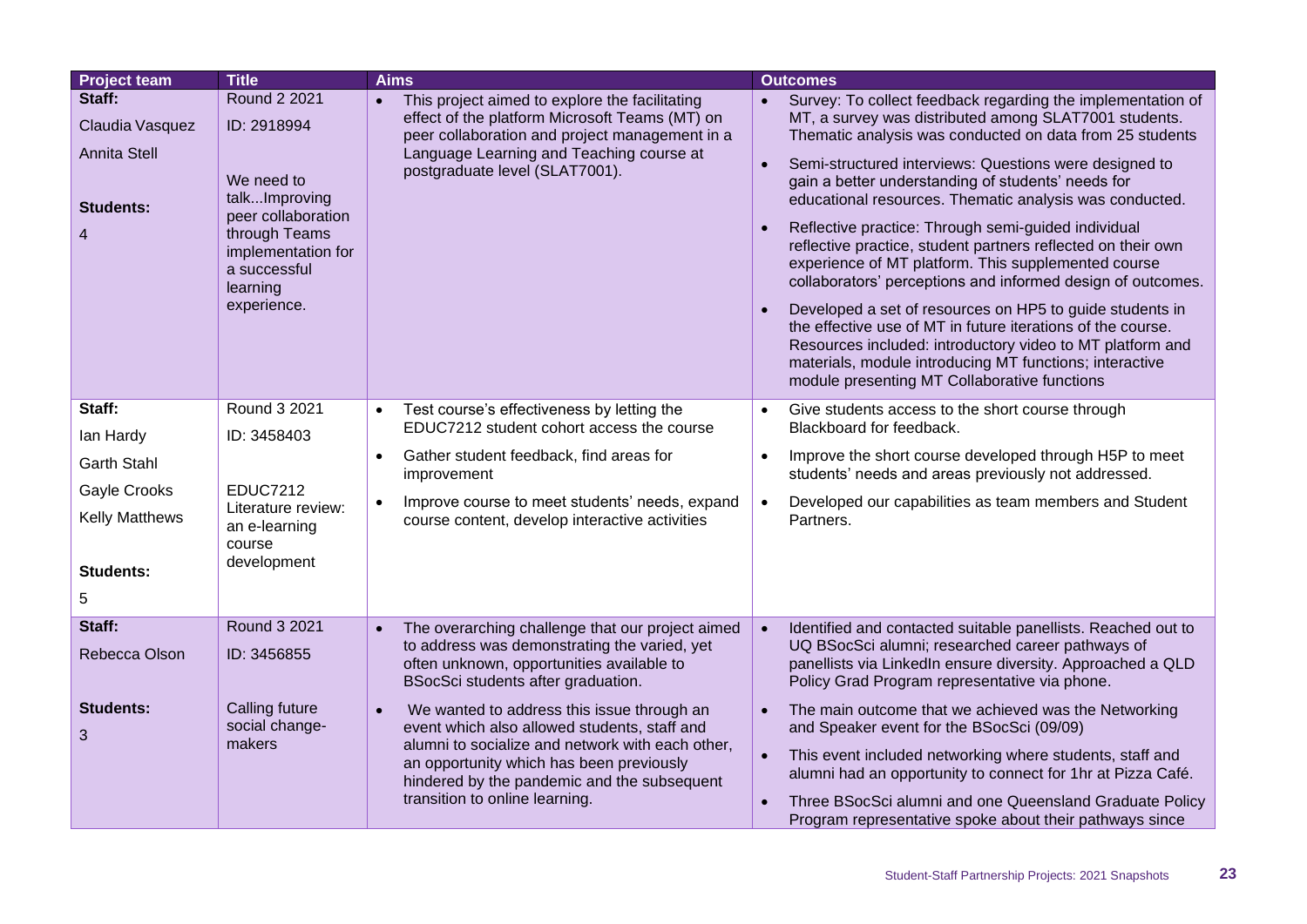| <b>Project team</b>   | <b>Title</b>                                                                                                                     | <b>Aims</b>                                                                                                                                                                                                         | <b>Outcomes</b>                                                                                                                                                                                                                            |
|-----------------------|----------------------------------------------------------------------------------------------------------------------------------|---------------------------------------------------------------------------------------------------------------------------------------------------------------------------------------------------------------------|--------------------------------------------------------------------------------------------------------------------------------------------------------------------------------------------------------------------------------------------|
|                       |                                                                                                                                  |                                                                                                                                                                                                                     | graduating and opportunities for graduates. Students had<br>the opportunity to ask questions following each speaker.<br>Over twenty students, staff and alumni were present at the<br>event, and a zoom recording was also made available. |
| Staff:                | Round 3 2021                                                                                                                     | This project seeks to help co-develop and create<br>$\bullet$<br>student-centric opportunities for our BCCJ(Hons)                                                                                                   | There were 7 focus group participants in total, all female,<br>with 3rd year students forming the majority.                                                                                                                                |
| Sarah Bennett         | ID: 3457655                                                                                                                      | graduates and current students to share their<br>thoughts and opinions about their degree.                                                                                                                          | Key takeaways of the focus groups were the overwhelming<br>$\bullet$<br>support and satisfaction with staff, the consensus that the                                                                                                        |
| <b>Students:</b><br>4 | Engaging student<br>feedback on the<br>current and future<br>Bachelor of<br>Criminology and<br><b>Criminal Justice</b><br>(Hons) |                                                                                                                                                                                                                     | degree has strong foundational knowledge, and the desire<br>for expansion of electives and the potential for dualling with<br>a related or complimentary degree.                                                                           |
| Staff:                | <b>Round 3 2021</b>                                                                                                              | This SSP aimed to develop a sustainable<br>$\bullet$                                                                                                                                                                | The SASS team provided structured academic support to                                                                                                                                                                                      |
| <b>Sarah Bennett</b>  | ID: 3461366                                                                                                                      | Student Academic Study Support (SASS)<br>program for students in Criminology and Criminal                                                                                                                           | first year Criminology students via facilitated study sessions.<br>Established new ways to manage sessions on StudentHub                                                                                                                   |
| <b>Students:</b>      | <b>Student Academic</b>                                                                                                          | Justice courses at UQ which has previously been<br>challenging to sustain in a staff-led format                                                                                                                     | The SASS team liaised with UQ staff to determine a means<br>of recognising volunteers, deciding upon a certificate.                                                                                                                        |
| 3                     | <b>Study Support</b><br>(SASS) Program in<br>Criminology and<br><b>Criminal Justice</b>                                          | Improve engagement with the first-year cohort;<br>$\bullet$<br>create a "manual" to ensure sustainability; create<br>a means of recognizing the volunteers, facilitate<br>drop-in sessions with first year students | A SASS resource manual was also created, outlining all the<br>processes within SASS, including recruitment, advertising,<br>organizing drop-in sessions and other resources that will<br>help sustain SASS in the future.                  |
| Staff:                | Round 3 2021                                                                                                                     | Through semester 2, 2021, we wanted to<br>$\bullet$                                                                                                                                                                 | Branding and marketing of Sandstone Pages from Booktube                                                                                                                                                                                    |
| Jennifer Clement      | ID: 3461301                                                                                                                      | establish our channel name, and launch full<br>length videos at a regular schedule, and increase                                                                                                                    | at UQ YouTube channel (design of logo and banner art)<br>The development of Sandstone Pages Instagram account                                                                                                                              |
|                       |                                                                                                                                  | our visibility on social media and in the UQ<br>reading community.                                                                                                                                                  | $\bullet$<br>Community outreach through social media channels<br>$\bullet$                                                                                                                                                                 |
| <b>Students:</b>      | <b>UQ Booktube</b><br>Project                                                                                                    | Work together to create a collaborative and<br>$\bullet$                                                                                                                                                            |                                                                                                                                                                                                                                            |
|                       |                                                                                                                                  | inclusive online space in which all members of<br>the UQ community can share their love of<br>reading, literature and book culture.                                                                                 | Filmed, edited and published four videos to our channel. All<br>$\bullet$<br>filming has invited participation from across the UQ<br>community to create an open and inclusive environment.                                                |
| Staff:                | <b>Round 3 2021</b>                                                                                                              | Our aims for our project extension included:                                                                                                                                                                        | Leading Your Career Forum: 3 x 2hr sessions (adapted from                                                                                                                                                                                  |
| Kaleja Dawson         | ID: 3461313                                                                                                                      |                                                                                                                                                                                                                     | S1 event), including sessions on Leadership Theory,<br>networking, and personality styles. High conversion of                                                                                                                              |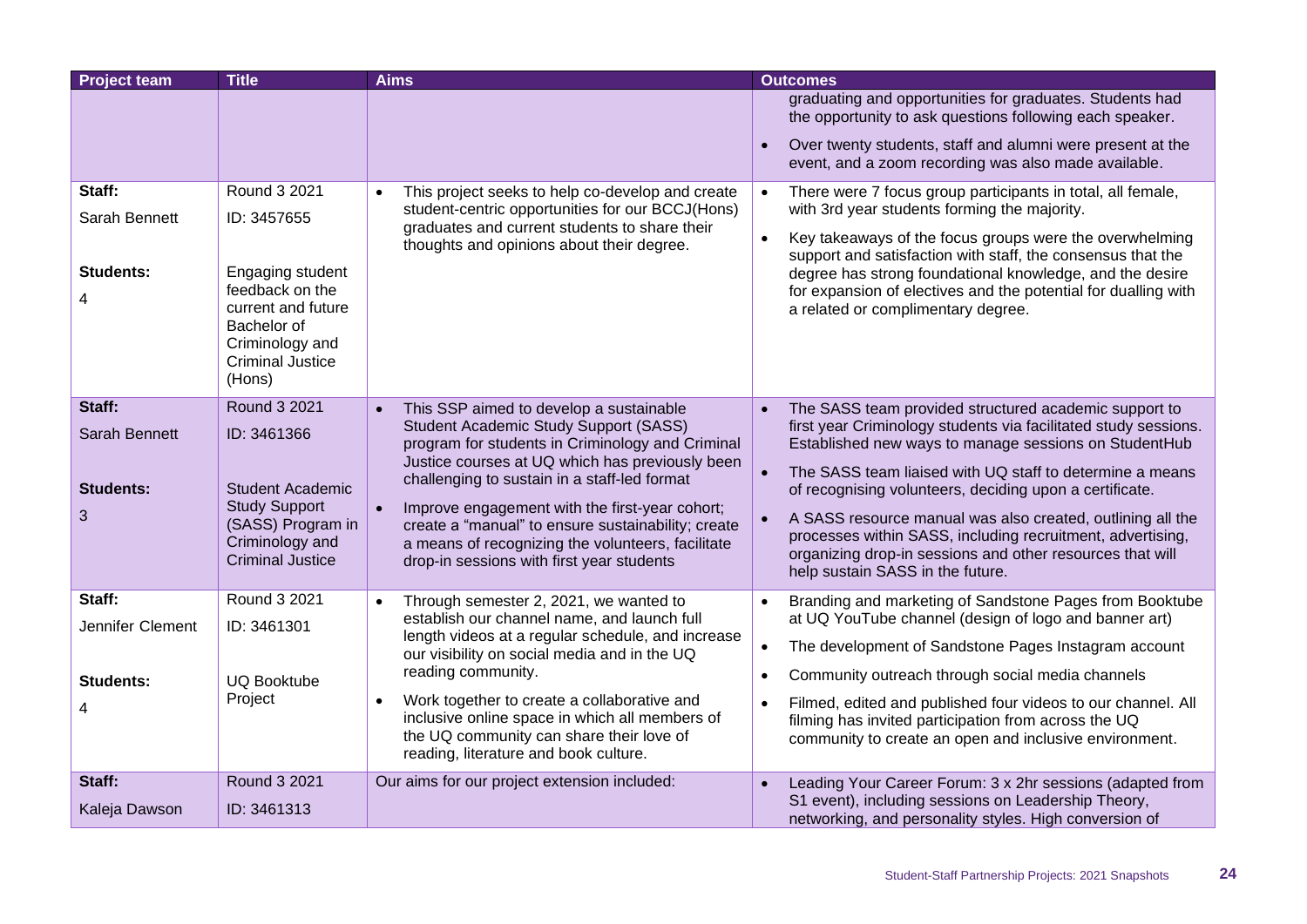| <b>Project team</b>                                         | <b>Title</b>                                                                                                                              | <b>Aims</b>                                                                                                                                                                                                                                                                                                                                                                                                                                                                              | <b>Outcomes</b>                                                                                                                                                                                                                                                                                                                                                                                                                                                                                                                                                                                                                                                                                                                                                                                                                                                                                                                                                                                                                                                                          |
|-------------------------------------------------------------|-------------------------------------------------------------------------------------------------------------------------------------------|------------------------------------------------------------------------------------------------------------------------------------------------------------------------------------------------------------------------------------------------------------------------------------------------------------------------------------------------------------------------------------------------------------------------------------------------------------------------------------------|------------------------------------------------------------------------------------------------------------------------------------------------------------------------------------------------------------------------------------------------------------------------------------------------------------------------------------------------------------------------------------------------------------------------------------------------------------------------------------------------------------------------------------------------------------------------------------------------------------------------------------------------------------------------------------------------------------------------------------------------------------------------------------------------------------------------------------------------------------------------------------------------------------------------------------------------------------------------------------------------------------------------------------------------------------------------------------------|
| Yvonne<br>Oberhollenzer<br><b>Students:</b><br>3            | Enhancing<br>engagement,<br>innovation and<br>value add<br>strategies in the<br><b>HASS Student</b><br>Leaders Program                    | Raise awareness of the nature, content and<br>experiences delivered within the HASS Student<br>Leaders Program.<br>Creating a scalable program by creating a<br>$\bullet$<br>customisable leadership experience.<br>Empower students with theoretical knowledge &<br>$\bullet$<br>practical experiences to improve employability.<br>Overcome cultural barriers and create inclusive<br>$\bullet$<br>opportunities, particularly accessible to<br>international/ offshore students.      | registration/attendance. Survey results show students<br>received value; interested in attending again.<br>Portfolio Projects: Replaced competition in S1 and was more<br>successful. 42 Students signed up; 24 students completing<br>over 11 Projects; reach of ~100 students.<br>Student Representatives: Similar to S1 with changes to PD<br>$\bullet$<br>(from 1hr Zooms to short documents distributed to reps via<br>messenger chat). Higher engagement; will continue in 2022.<br>Reps collected and presented data on the HASS student<br>body to an audience of staff. We had similar attendance to<br>our S1 Forum and staff agreed that the session was useful.<br>HASS Volunteers: Engaged in Orientation, Cohort<br>Connection, Portfolio Projects, HASS Celebration, Volunteer<br>Week. Ran a social media campaign to celebrate<br>volunteers. Identified that not enough opportunities for the<br>number of volunteers. Options moving forward include<br>partnering with HASS organisations to engage volunteers or<br>provide more opportunities to a smaller cohort. |
| Staff:<br>Natsuko Akagawa<br>Mayumi Parry<br>Students:<br>3 | Round 3 2021<br>ID:3461309<br>Enhancing the<br>student learning<br>experience for<br>intermediate<br>Japanese<br>language courses         | This project sought to engage students and staff<br>in a partnership project to enhance teaching and<br>learning practices of two crucial compulsory<br>intermediate Japanese language courses,<br>namely JAPN3010 and JAPN3020. The end goal<br>of this SSP project was for staff and students to<br>co-design and co-develop online material to<br>ensure that students will have a more authentic<br>and engaging online learning experience.                                         | The outcome of the project has seen the team successfully<br>$\bullet$<br>exchange and incorporate ideas and approaches which has<br>enabled them to co-design and co-develop online material<br>the JAPN3010 course.<br>This will ensure that students enrolled in this course will<br>have a more authentic and engaging online learning<br>experience.                                                                                                                                                                                                                                                                                                                                                                                                                                                                                                                                                                                                                                                                                                                                |
| Staff:<br>Rebecca Olson<br>Students:<br>4                   | Round 3 2021<br>ID: 3460022<br>Engaging student<br>feedback on the<br>current and future<br><b>Bachelor of Social</b><br>Science (BSocSc) | The aim of this project is to complement the<br>$\bullet$<br>Bachelor of Social Science's (BSocSc) 2021<br>Academic Program Review (APR) conducted by<br>the BSocSc Academic Program Review<br>Committee enhance the program Bachelor of<br>Social Science's (BSocSc). Specifically, improve<br>student engagement and experiences, and<br>increase the competitive edge of graduates of the<br>program by better preparing them for their<br>careers/enhancing employability prospects. | Conducted a study on experiences of the BSocSc program<br>$\bullet$<br>and career pathways. Included alumni, students, industry,<br>and affiliated international students (Chula)<br>Prepared and distributed surveys including open closed-<br>ended and Likert Qs. Current student Qs on experiences of<br>program + impacts of dual-mode learning. Alumni Qs on<br>experiences of program + how this influenced career. Chula<br>student Qs on experiences of program + motivations for<br>participating in this collaboration. 9 responses by students,<br>27 by alumni, and 2 by Chula students.                                                                                                                                                                                                                                                                                                                                                                                                                                                                                    |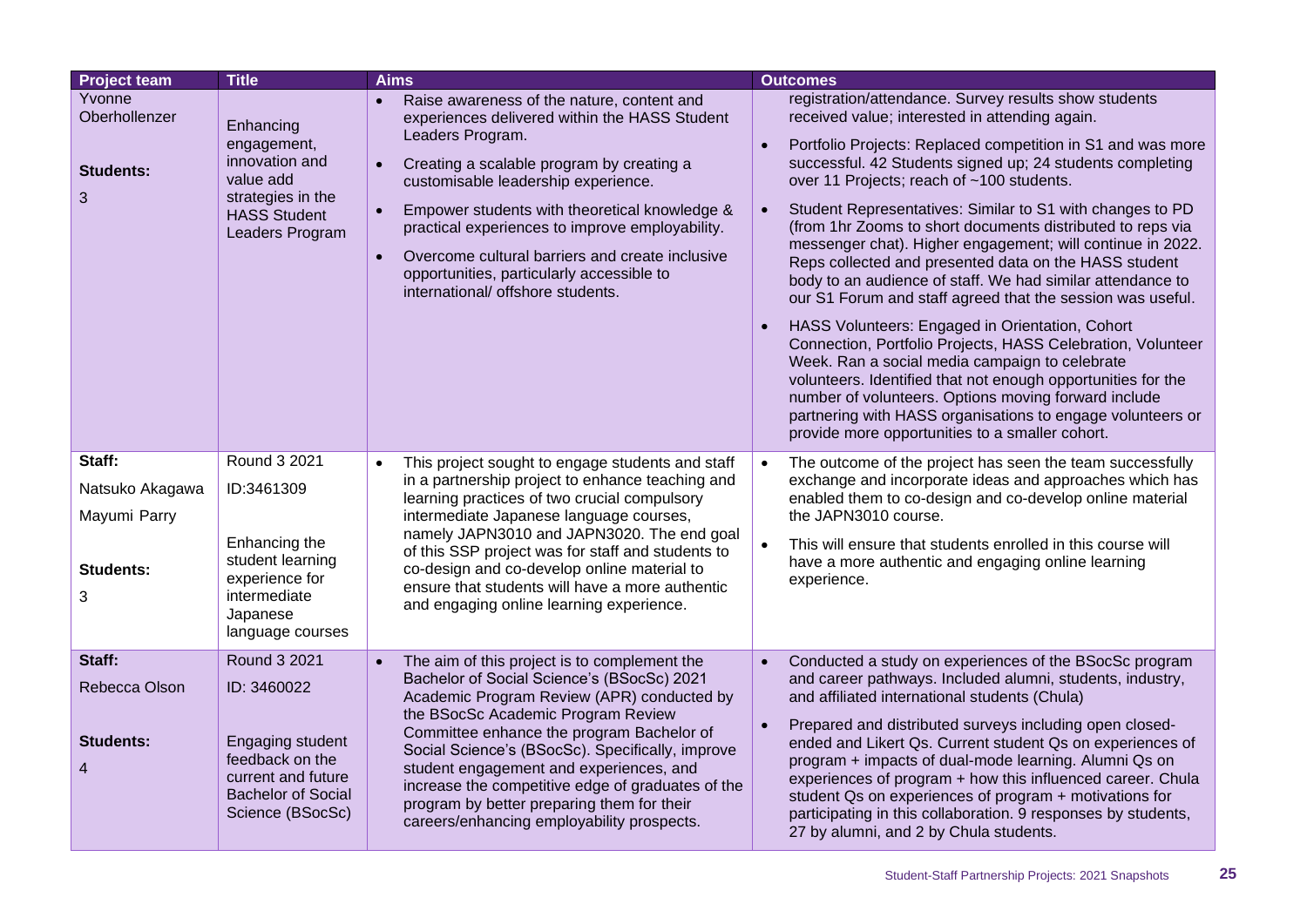| <b>Project team</b>                                                            | <b>Title</b>                                                                                                                                                                                | <b>Aims</b>                                                                                                                                                                                                                                                                                                                                                                                                                                                         | <b>Outcomes</b>                                                                                                                                                                                                                                                                                                                                                            |
|--------------------------------------------------------------------------------|---------------------------------------------------------------------------------------------------------------------------------------------------------------------------------------------|---------------------------------------------------------------------------------------------------------------------------------------------------------------------------------------------------------------------------------------------------------------------------------------------------------------------------------------------------------------------------------------------------------------------------------------------------------------------|----------------------------------------------------------------------------------------------------------------------------------------------------------------------------------------------------------------------------------------------------------------------------------------------------------------------------------------------------------------------------|
|                                                                                |                                                                                                                                                                                             |                                                                                                                                                                                                                                                                                                                                                                                                                                                                     | Prepared semi-structured interview guide. Conducted<br>interviews with 5 industry partners on desirable attributes<br>BSocSc graduates hold, how BSocSc graduates compare to<br>other graduates, what skills they look for in graduates.                                                                                                                                   |
|                                                                                |                                                                                                                                                                                             |                                                                                                                                                                                                                                                                                                                                                                                                                                                                     | Survey and interview data was analysed and presented in a<br>report. Report was conducted as a part of the BSocSc APR.                                                                                                                                                                                                                                                     |
| Staff:<br>Camille                                                              | Round 3 2021<br>ID: 3461337                                                                                                                                                                 | Our project aimed to effectively connect an<br>$\bullet$<br>increasingly large cohort of HASS students with                                                                                                                                                                                                                                                                                                                                                         | Ran program operations (recruitment, communication,<br>$\bullet$<br>reporting etc.)                                                                                                                                                                                                                                                                                        |
| Westerman                                                                      |                                                                                                                                                                                             | relevant industry professionals. The program<br>paired students with industry professionals                                                                                                                                                                                                                                                                                                                                                                         | Created a cultural awareness training, to help participants<br>understand barriers international students may face.                                                                                                                                                                                                                                                        |
| Yvonne<br>Oberhollenzer                                                        | Expanding the<br>scale and reach of                                                                                                                                                         | working in relevant areas or sharing the same<br>study background and interests.                                                                                                                                                                                                                                                                                                                                                                                    | Created resource for mentees on LinkedIn profiles/resumes.<br>$\bullet$                                                                                                                                                                                                                                                                                                    |
|                                                                                | <b>HASS</b> career<br>mentoring                                                                                                                                                             |                                                                                                                                                                                                                                                                                                                                                                                                                                                                     | Developed and presented workshop on networking<br>$\bullet$                                                                                                                                                                                                                                                                                                                |
| <b>Students:</b>                                                               |                                                                                                                                                                                             |                                                                                                                                                                                                                                                                                                                                                                                                                                                                     | Developed and presented mentee and mentor inductions.<br>$\bullet$                                                                                                                                                                                                                                                                                                         |
| $\overline{2}$                                                                 |                                                                                                                                                                                             |                                                                                                                                                                                                                                                                                                                                                                                                                                                                     | Feedback from participants demonstrated high value and<br>positive experiences for both mentees and mentors                                                                                                                                                                                                                                                                |
| Staff:<br>Noriko Iwashita<br>Seb Dianati<br><b>Students:</b><br>$\overline{4}$ | Round 3 2021<br>ID: 3458507<br>Designing active<br>and collaborative<br>in class activities in<br>SLAT7807 for<br>ongoing forms of<br>formative<br>assessment and<br>in-class<br>engagement | The extension of this project aimed to revitalize<br>the course SLAT7807 through addressing<br>challenges experienced by former students. (1)<br>being confused about the learning objectives and<br>how different this course was in comparison to<br>others in the Applied Linguistics program; (2)<br>being concerned about how to complete<br>assessments; and (3) lacking opportunities to<br>improve critical thinking through weekly reading<br>assignments. | Revised poster presentation, article presentation and mini-<br>research assessment guidelines;<br>Completed the online module on peer assessment;<br>Recorded an introductory video about the learning<br>objectives and course content (script here);<br>Provided suggestions for weekly reading assignments<br>$\bullet$<br>questions and in-class activity improvement. |
| Staff:<br>Noriko Iwashita                                                      | Round 4 2021<br>ID: 3549507                                                                                                                                                                 | This student-staff-partnership project aimed to<br>$\bullet$<br>create a wide range of materials for SLAT7835<br>(Language Assessment and Testing).                                                                                                                                                                                                                                                                                                                 | Output 1: Reflection task: Student partners reflected on the<br>challenges experienced during SLAT7835. This was led<br>development of project plan, target tasks and outcomes.                                                                                                                                                                                            |
| Seb Dianati<br>Franciele Spinelli                                              | Active and<br>collaborative in-<br>class activities and<br>assessment tasks                                                                                                                 |                                                                                                                                                                                                                                                                                                                                                                                                                                                                     | Output 2: Semi-structured interview: Student partners<br>interviewed former SLAT7835 students and one staff<br>member. These interviews allowed partners to reflect on the                                                                                                                                                                                                 |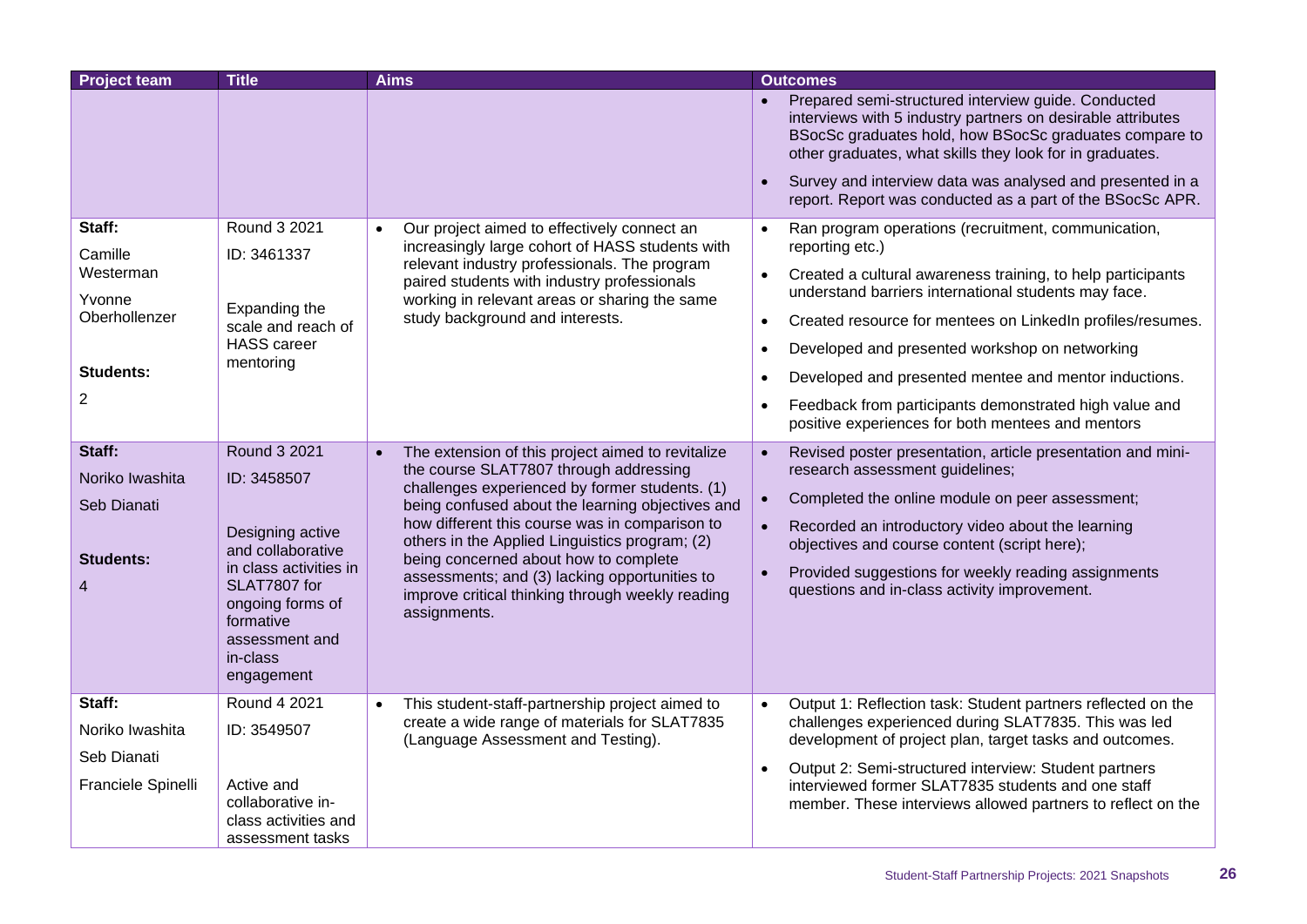| <b>Project team</b>     | <b>Title</b>                               | <b>Aims</b>                                                                                               | <b>Outcomes</b>                                                                                                                                                                                                                                       |
|-------------------------|--------------------------------------------|-----------------------------------------------------------------------------------------------------------|-------------------------------------------------------------------------------------------------------------------------------------------------------------------------------------------------------------------------------------------------------|
| <b>Students:</b><br>5   | to create job-ready<br>graduates           |                                                                                                           | experiences of the course from different perspectives. From<br>this point, the outcomes of this project were defined.                                                                                                                                 |
|                         |                                            |                                                                                                           | Output 3: Introductory Video: Student partners created an<br>introductory video for future students sharing their vision and<br>perspective about the course, as well as overall aims,<br>assessments, learning strategies and how to work in groups. |
| Staff:                  | <b>Round 4 2021</b>                        | This project aimed to investigate how to support<br>$\bullet$                                             | Read and analysed literature to gain an understanding of                                                                                                                                                                                              |
| Locky Kaye              | ID: 3558128                                | the first year student cohort at HASS. First years<br>are known to struggle with their transition to life | student struggles and what the research says about student<br>support/success. We also analysed data from surveys and                                                                                                                                 |
| Yvonne<br>Oberhollenzer |                                            | at university. The main aim of the project was to<br>encourage students and provide support so that       | support requests made by UQ students to understand the<br>volume and nature of requests throughout semester.                                                                                                                                          |
|                         | New project<br>supporting first            | they maintain enrolment. Our team aimed to                                                                | The outcome included a tailored HELP document, outlining                                                                                                                                                                                              |
| <b>Students:</b>        | year students                              | create an accessible resource document for<br>students, providing support for all different types         | key support resources and instruction messages for                                                                                                                                                                                                    |
| 3                       | struggling with<br>their transition to     | of needs as the semester progresses.                                                                      | students, divided by weeks, assessment periods and dates.<br>This list was designed to be as inclusive as possible and in                                                                                                                             |
|                         | <b>HASS</b>                                |                                                                                                           | line with the data from the support requests                                                                                                                                                                                                          |
| Staff:                  | <b>Round 4 2021</b>                        | This project aimed to co-create and co-design a                                                           | Student partners provided suggestions regarding the                                                                                                                                                                                                   |
| Ilana Mushin            | ID: 3552706                                | discipline-neutral online module on research<br>methods for Honours students. This module                 | structure of the module, and the style of the activities                                                                                                                                                                                              |
| Seb Dianati             |                                            | focuses on helping students understand how to                                                             | Brainstormed ideas regarding student engagement in online<br>learning; an influential article in the field and how it could be                                                                                                                        |
| Franciele Spinelli      | Analysing real-time<br>social interaction: | approach the collection, transcription, annotation,<br>and analysis of real-time social interactions.     | implemented in the online module; and ideas on how to<br>show benefits of doing your own transcription.                                                                                                                                               |
|                         | A module for                               | Specifically, this SSP project focused on<br>$\bullet$                                                    | Recorded a focus group on cultural/linguistic diversity in UQ.                                                                                                                                                                                        |
| <b>Students:</b>        | teaching honours<br>research methods       | understanding what student partners would do if<br>they were the teacher in this course and how           | Created a consent form to be administered to participants in                                                                                                                                                                                          |
| 2                       | in HASS Faculty                            | they would like the activities and materials to be                                                        | the recording of naturalistic conversation.                                                                                                                                                                                                           |
|                         |                                            | structured in an online module.                                                                           | Recorded a conversation involving both student partners in<br>$\bullet$<br>production to be to illustrate effective AV techniques.                                                                                                                    |
|                         |                                            |                                                                                                           | Planned an H5P activity on data collection techniques                                                                                                                                                                                                 |
| Staff:                  | <b>Round 4 2021</b>                        | The aim of this project was to source student<br>$\bullet$                                                | Created and disseminated a Google Form survey for                                                                                                                                                                                                     |
| <b>Richard Martin</b>   | ID: 3576921                                | opinions on fieldwork within the Anthropology<br>degree, and to suggest ways to better implement          | students in Anthropology courses, with questions centering<br>around their fieldwork experiences and expectations.                                                                                                                                    |
|                         |                                            | these opinions into relevant anthropology<br>courses.                                                     | Conducted interviews with respondents from a variety of                                                                                                                                                                                               |
| <b>Students:</b>        | Centering students<br>in human-centred     |                                                                                                           | anthropology courses. These aimed to draw upon the<br>themes present in the survey responses in more depth.                                                                                                                                           |
| 3                       | design                                     |                                                                                                           |                                                                                                                                                                                                                                                       |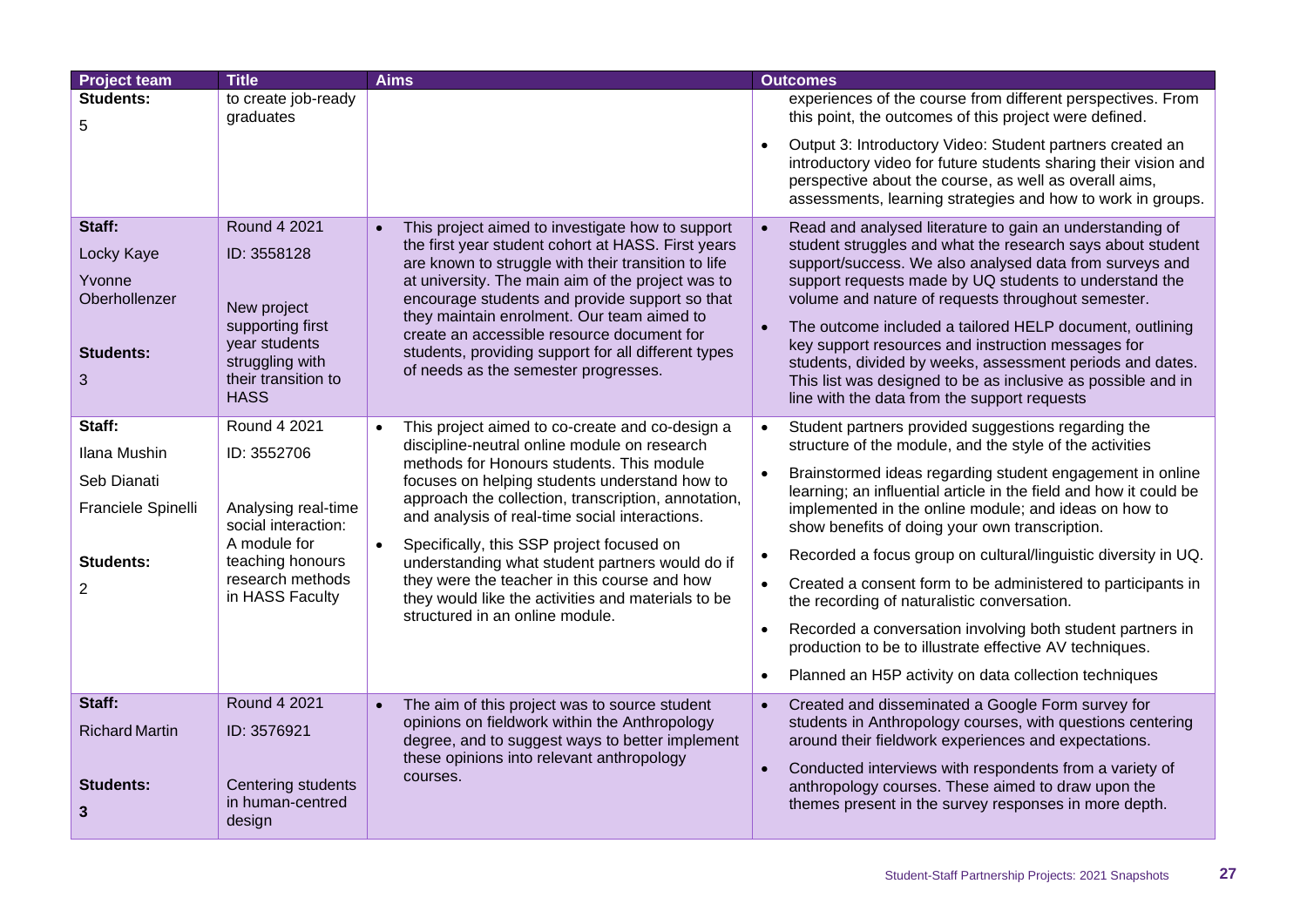| <b>Project team</b>      | <b>Title</b>                                          | <b>Aims</b>                                                                                            | <b>Outcomes</b>                                                                                                                                                                                              |
|--------------------------|-------------------------------------------------------|--------------------------------------------------------------------------------------------------------|--------------------------------------------------------------------------------------------------------------------------------------------------------------------------------------------------------------|
|                          |                                                       |                                                                                                        | 39 responses across survey and interviews. Data was<br>analysed and themed. Five emergent themes and<br>supporting evidence were discussed. Drew upon evidence<br>to suggest solutions to identified issues. |
|                          |                                                       |                                                                                                        | Collaborated on a presentation, which was shown to several<br>staff members within the Anthropology school. Worked on a<br>short report outlining the key themes and suggestions.                            |
| Staff:                   | Round 4 2021                                          | This project aimed to holistically support students<br>$\bullet$                                       | Surveyed students (Instagram poll);<br>$\bullet$                                                                                                                                                             |
| Jimi Bursaw              | ID: 3558182                                           | in their study journey within HASS by co-<br>designing a new initiative to enhance academic            | Explored literature on best practices in tertiary advising;                                                                                                                                                  |
| Yvonne<br>Oberhollenzer  | Reimagining                                           | advising for students.<br>Specifically: identify the risks, challenges and<br>$\bullet$                | Interviewed best practice holders at UQ to understand<br>different internal models of advising;                                                                                                              |
| <b>Students:</b>         | <b>HASS Student</b><br>Academic Advice<br>and Support | opportunities in providing academic advice; co-<br>design models/strategic approaches for              | Did a social media scan (UQ Stalkerspace and UQ<br>$\bullet$<br>Coursespace) on students' reactions to HASS Advising;                                                                                        |
| 3                        |                                                       | academic advice; include pilot starting points for<br>Semester 1 2022; deliver a report to the faculty | Identified risks associated with current practices and the<br>challenges/opportunities other modes                                                                                                           |
|                          |                                                       |                                                                                                        | Discussed current practices, benefits/pitfalls with HASS staff<br>$\bullet$<br>deliver a report to the faculty on ways forward with advising.                                                                |
| Staff:                   | <b>Round 4 2021</b>                                   | This project aimed to provide opportunity for<br>$\bullet$                                             | Student partners used a feedback form designed by the<br>$\bullet$                                                                                                                                           |
| <b>Bridget Healey</b>    | ID: 3552818                                           | feedback on the new ACE101x MOOC from a<br>diverse range of students from different contexts.          | course's Learning Designer.                                                                                                                                                                                  |
| <b>Peter Crosthwaite</b> |                                                       |                                                                                                        | Went through entire course (including assessment) and<br>provided individual feedback. This was compiled into a                                                                                              |
| <b>Neville Smith</b>     | Academic English                                      |                                                                                                        | single document for ease of reference.                                                                                                                                                                       |
| <b>Ben Cossalter</b>     | <b>MOOC</b> Evaluation                                |                                                                                                        | Student partners presented and discussed their feedback,                                                                                                                                                     |
| Jack Wang                |                                                       |                                                                                                        | highlighting what they felt was the most important feedback<br>across the course and produced an executive summary.                                                                                          |
| <b>Students:</b>         |                                                       |                                                                                                        |                                                                                                                                                                                                              |
|                          |                                                       |                                                                                                        |                                                                                                                                                                                                              |
| Staff:                   | Round 4 2021                                          | Increase the sense of belonging of our English<br>$\bullet$                                            | The team co-developed several events throughout semester<br>$\bullet$                                                                                                                                        |
| Anna Johnston            | ID: 3548870                                           | and English Lit students by running events to<br>bring people in and to increase our career            | two. These included a "Climate Through the Pages<br>Seminar", a "Careers in English and English Literature                                                                                                   |
| Jennifer Clement         |                                                       | information.                                                                                           | Seminar" and a trivia night between EELS and QUTBC                                                                                                                                                           |
|                          | Enhancing the<br>First Year English                   |                                                                                                        | (Queensland University of Technology Book Club).                                                                                                                                                             |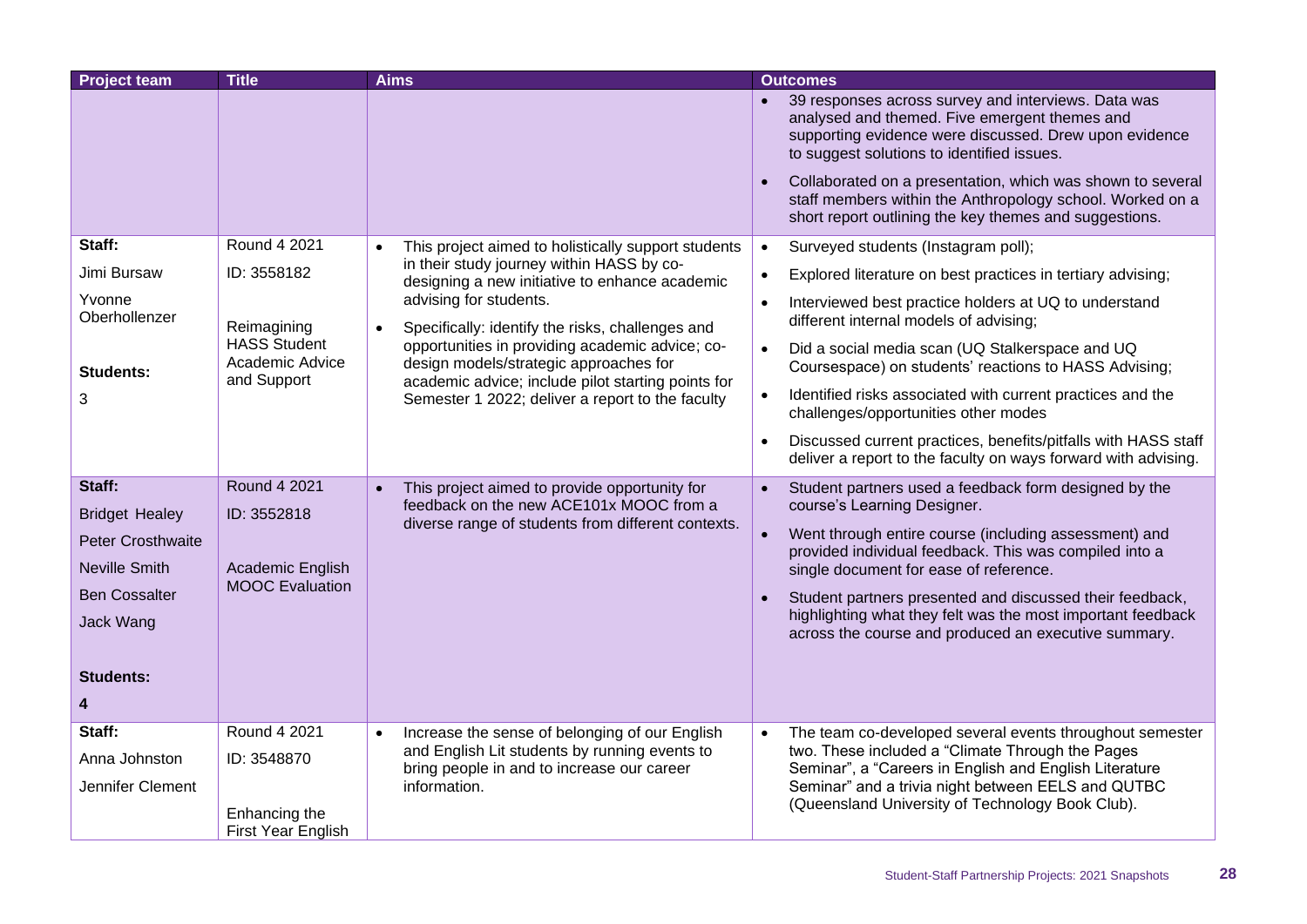| <b>Project team</b>                                                                   | <b>Title</b>                                                                                              | <b>Aims</b>                                                                                                                                                                                                                                                                                                                                                                                                                                                                                                            | <b>Outcomes</b>                                                                                                                                                                                                                                                                                                                                                                                                                                                                                           |
|---------------------------------------------------------------------------------------|-----------------------------------------------------------------------------------------------------------|------------------------------------------------------------------------------------------------------------------------------------------------------------------------------------------------------------------------------------------------------------------------------------------------------------------------------------------------------------------------------------------------------------------------------------------------------------------------------------------------------------------------|-----------------------------------------------------------------------------------------------------------------------------------------------------------------------------------------------------------------------------------------------------------------------------------------------------------------------------------------------------------------------------------------------------------------------------------------------------------------------------------------------------------|
| Students:                                                                             | Experience: HASS<br>Alumni and Career<br>Pathways                                                         |                                                                                                                                                                                                                                                                                                                                                                                                                                                                                                                        |                                                                                                                                                                                                                                                                                                                                                                                                                                                                                                           |
| Staff:<br>Andrew Fairbairn<br>Deanne Gannaway<br>John Graham<br><b>Students:</b><br>6 | Round 4 2021<br>ID: 3560169<br><b>DLU Project -</b><br>HASS0027 -<br><b>Keeping Country</b><br><b>SFC</b> | The aim is to revise and update the online<br>course Keeping Country, an introduction to<br>Indigenous cultural heritage management in<br>Australia, drawing on a range of perspectives<br>from student and staff partners to improve the<br>relevance, reach and effectiveness of this new<br>SFC/MOOC offering.<br>Designed in partnership with students and<br>staff from diverse backgrounds, the course will<br>make introductory themes in cultural heritage and<br>first nation's perspectives available online | Recommendations for revision of each module and the<br>whole course from the project group.<br>Direct contributions to the learning material, including<br>learning activities, online interactions, course design etc.<br>A working method for this type of partnership: revisions/input<br>for UQ courses from diverse stakeholders.<br>A process for Indigenising the curriculum in other contexts<br>A deeper understanding of the importance of considering<br>potential audiences in course design. |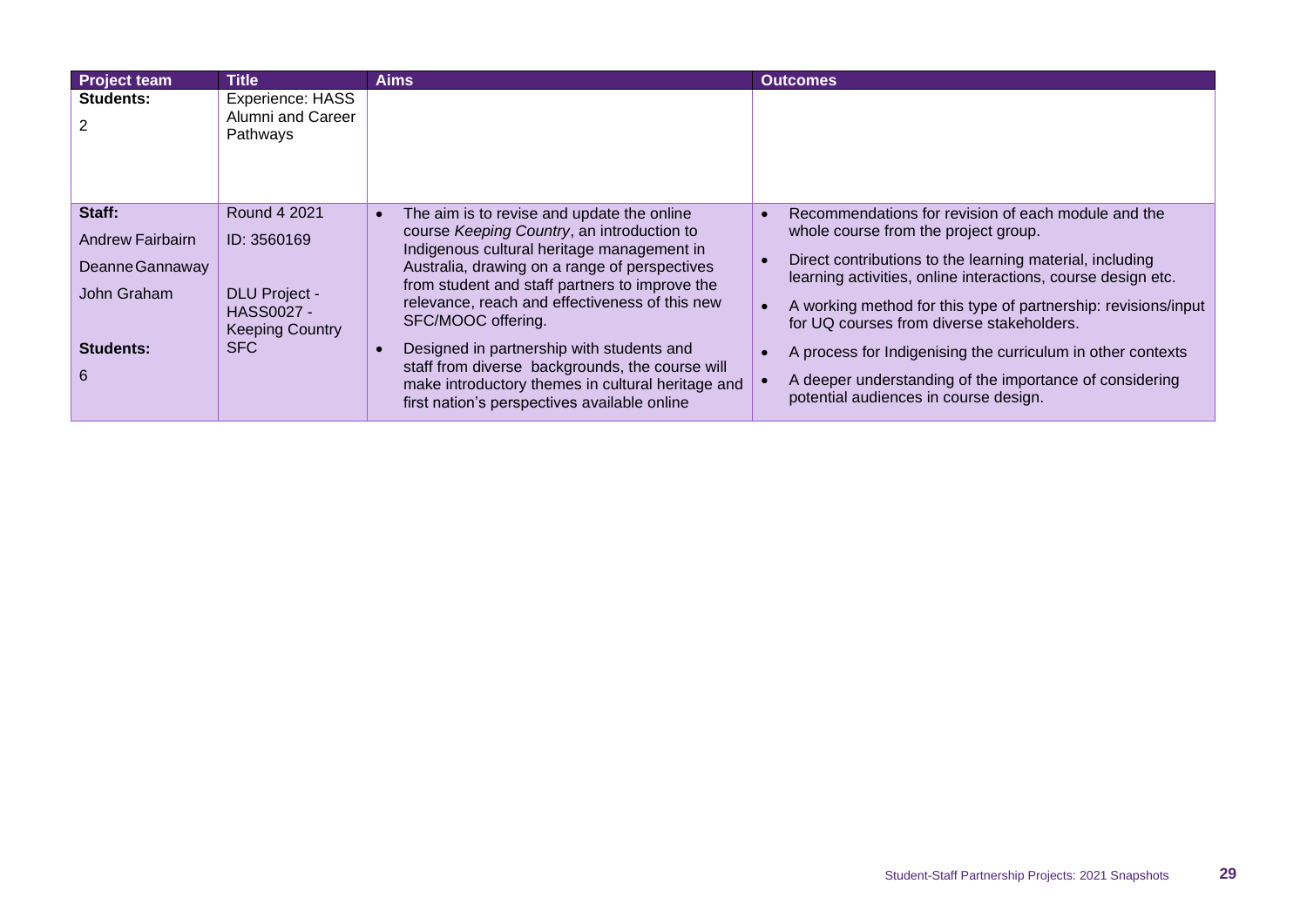## **Faculty of Medicine (MED)**

|  |  | In 2021, there were 21 SSP projects based within MED, with 76 student and 64 staff partner engagements. |  |  |
|--|--|---------------------------------------------------------------------------------------------------------|--|--|
|--|--|---------------------------------------------------------------------------------------------------------|--|--|

<span id="page-29-0"></span>

| <b>Project team</b>                                                   | <b>Title</b>                                                                                                                                           | <b>Aims</b>                                                                                                                                                                                                                                                                                                                                                                                                                                                                                                                                                              | <b>Outcomes</b>                                                                                                                                                                                                                                                                                                                                                                                                                                                                                                                                                                                                                                                          |
|-----------------------------------------------------------------------|--------------------------------------------------------------------------------------------------------------------------------------------------------|--------------------------------------------------------------------------------------------------------------------------------------------------------------------------------------------------------------------------------------------------------------------------------------------------------------------------------------------------------------------------------------------------------------------------------------------------------------------------------------------------------------------------------------------------------------------------|--------------------------------------------------------------------------------------------------------------------------------------------------------------------------------------------------------------------------------------------------------------------------------------------------------------------------------------------------------------------------------------------------------------------------------------------------------------------------------------------------------------------------------------------------------------------------------------------------------------------------------------------------------------------------|
| Staff:<br><b>Christian Gray</b><br><b>Students:</b><br>3              | Round 1 2021<br>ID: 2883877<br>UQ MD Phase 1/<br><b>United States</b><br><b>Medical Licensing</b><br>Examination<br>(USMLE) Step 1<br>curriculum map   | To produce an effective 2-year plan for medical<br>$\bullet$<br>students to efficiently integrate the UQ material<br>with resources that build a foundation of medical<br>knowledge and target USMLE Step 1 preparation.<br>The aim of this project is to impact new medical<br>students' ability to build a foundation, expand that<br>foundation with targeted resources, and to<br>practice recalling their knowledge via higher-<br>tiered learning techniques such as spaced<br>repetition and practice questions.                                                  | The SSP team worked collaboratively to provide a practical<br>$\bullet$<br>tool for students to use throughout the first semester of the<br>MD program.<br>Based on feedback from students and resources<br>recommended by Ochsner Clinical School a comprehensive<br>guide was developed for MEDI7111, structured to provide<br>weekly learning opportunities and resources.<br>Additionally, a learning plan was provided outlining areas of<br>high-yield learning for Step 1 preparation.                                                                                                                                                                            |
| Staff:<br>Awais Saleem<br>Babri<br><b>Mark Midwinter</b><br>Students: | Round 1 2021<br>ID: 2883881<br>Deconstructing the<br>nervous system<br>(NS) to improve<br>learner perceptions<br>and outcomes                          | Our group aimed to produce a neurology-based<br>$\bullet$<br>curriculum that focuses on outlining relevant skills<br>and concepts required at an intern level for Phase<br>Il medical students, and then map these skills<br>onto each hospital placement in Years 3 and 4.                                                                                                                                                                                                                                                                                              | Royal Australasian College of Physicians (RACP)<br>$\bullet$<br>Neurology Curriculum for Advanced Trainees was used as<br>a guide to see clinical skills/knowledge should be known at<br>internship level.<br>Utilized Medicine and Medical Specialties curriculum<br>document provided by UQ as a template for Neurology<br>components in each medical rotation.<br>Identified parts of the curriculum relevant for each<br>placement in Y3/Y4 MD students.                                                                                                                                                                                                             |
| Staff:<br>Nina Hall<br><b>Students:</b><br>$\overline{4}$             | Round 1 2021<br>ID: 2883825<br>How to effectively<br>teaching about<br>wicked problem in<br>health: Capturing<br>our experience for<br>other educators | Our project collated data to create a co-authored<br>peer-reviewed journal article for health educators<br>on ways to effectively teach about<br>multidisciplinary collaboration for wicked health<br>problems for undergraduate students.<br>We aimed to develop diverse educational<br>approaches to keep students both engaged and<br>motivated when learning about sobering topics.<br>We were interested in how this knowledge<br>extends beyond the classroom, translating<br>knowledge into tangible skills that the students<br>can use in their everyday lives. | Created survey based on research instruments in literature.<br>$\bullet$<br>Prepared an ethics application to be able to publish our<br>data, which gained approval by the UQ ethics committee<br>Conducted survey amongst two cohorts (current/past<br>PUBH1110 students).<br>Held focus group discussions to analyse and draw<br>conclusions. Using the qualitative data analysis tool, NVivo<br>12, we coded / categorized data for extraction of key points.<br>Drafted journal article and associated teaching notes (for<br>the pedagogical target journal).<br>The course was redesigned with effective tools and has had<br>an overwhelmingly positive response. |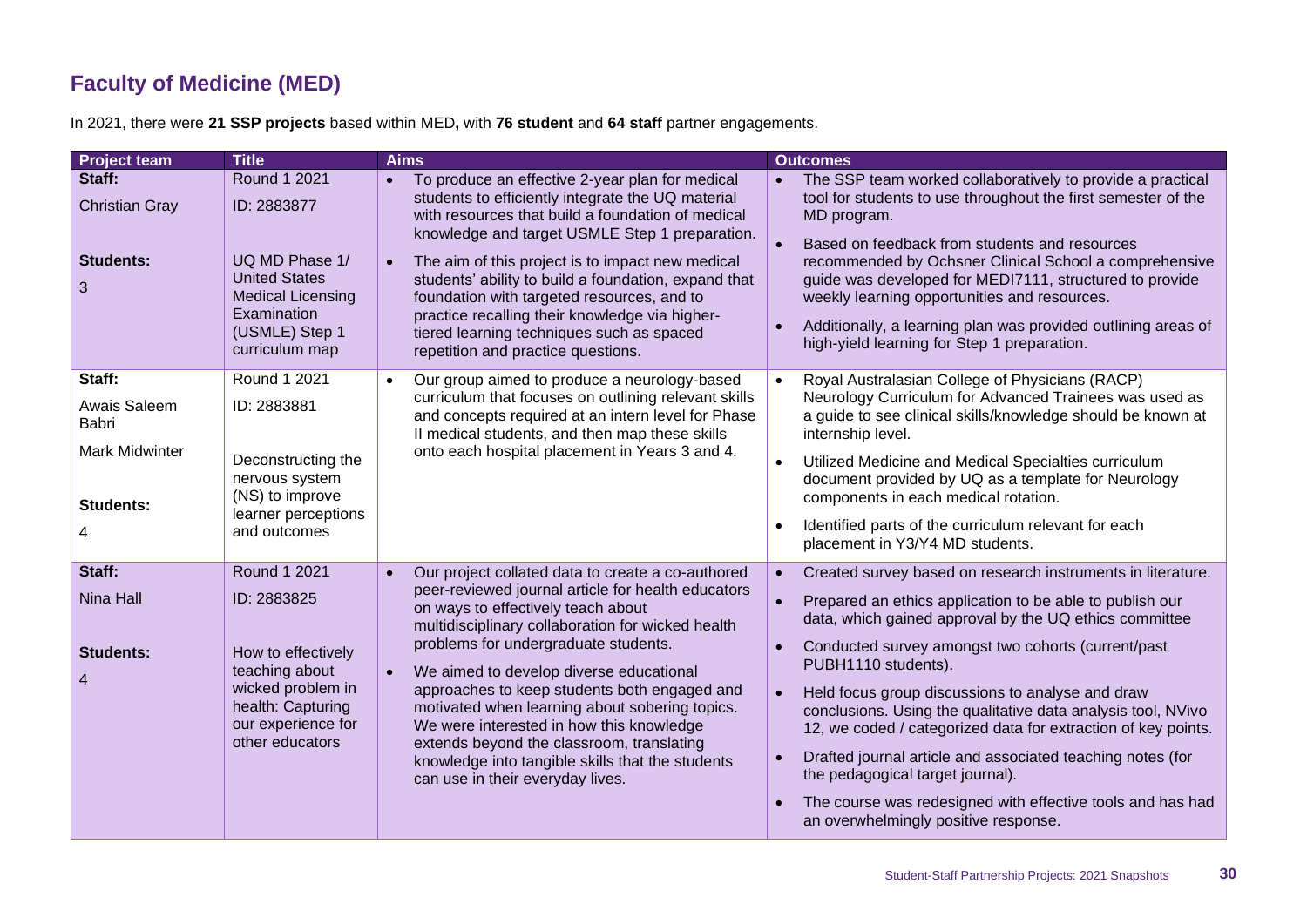| <b>Project team</b>                                                                                                           | <b>Title</b>                                                                                                                                               | <b>Aims</b>                                                                                                                                                                                                                                                                                  | <b>Outcomes</b>                                                                                                                                                                                                                                                                                                                                                                                                                                                                                                                                                                                                                                                                                                                                                                                                                                                                      |
|-------------------------------------------------------------------------------------------------------------------------------|------------------------------------------------------------------------------------------------------------------------------------------------------------|----------------------------------------------------------------------------------------------------------------------------------------------------------------------------------------------------------------------------------------------------------------------------------------------|--------------------------------------------------------------------------------------------------------------------------------------------------------------------------------------------------------------------------------------------------------------------------------------------------------------------------------------------------------------------------------------------------------------------------------------------------------------------------------------------------------------------------------------------------------------------------------------------------------------------------------------------------------------------------------------------------------------------------------------------------------------------------------------------------------------------------------------------------------------------------------------|
| Staff:<br>Claire (Rachel)<br>Aland<br><b>Kate Sweeney</b><br><b>Students:</b><br>3                                            | Round 1 2021<br>ID: 2883858<br>Investigating<br>Correlations<br><b>Between Formative</b><br>Quiz Performance<br>and End of<br>Semester Exam<br>Performance | This project extension aimed to identify if a<br>correlation exists between performance on<br>formative histology material and summative<br>histology material in Phase 1 students in the<br>Faculty of Medicine. Our goal was to inform and<br>improve future formative histology material. | We utilized students de-identified scores on formative<br>histology material and compared this to their scores on<br>summative material (MEDI7111; MEDI7211 in 2020).<br>Statistical analysis was done using R software.<br>Conclusions: students who did well on summative exams<br>$\bullet$<br>also did well on histology; students who did well on their first<br>attempt at formative quizzes also did well on summative<br>exams; there was a positive correlation between the<br>number of formative quizzes and overall summative and<br>histology grades; students who attempted all SmartSparrow<br>sessions were more likely to acquire a grade of 6/7 in both<br>histology and overall                                                                                                                                                                                   |
| Staff:<br>Tracey Di Sipio<br><b>Students:</b><br>$\overline{4}$                                                               | Round 1 2021<br>ID: 2883822<br>Synchronous co-<br>evaluation and<br>enhancement of a<br>new health course                                                  | The aim of our partnership was to understand the<br>$\bullet$<br>backgrounds of the current student cohort to<br>integrate enhanced learning activities and<br>assessment tasks.                                                                                                             | Developed a Background Survey to gain more insight into<br>the new student cohort enrolled in PUBH1109, specifically<br>what skills and knowledge they had prior to starting.<br>Undertook ethics approval process. The Background<br>Survey was launched at the beginning of week 5 using<br>Checkbox and received a response rate of 71.8%. A Follow-<br>up Survey is planned to be conducted in week 13 to<br>investigate changes in skills and knowledge.<br>Designed learning activities to improve generic skills that<br>students had reported in the Background Survey as having<br>little current ability in to fill learning gaps<br>Compared two assessments tasks from last year and this<br>year to identify areas where improvements had been made.<br>Provided feedback in making changes to the assessment<br>instruction and suggestions for tutorial consultations |
| Staff:<br>Iulia Oancea<br>Suja Pillai<br><b>Mark Midwinter</b><br><b>Claire Aland</b><br>Elizabeth Barber<br><b>Students:</b> | Round 1 2021<br>ID: 2883835<br>Supporting<br>integration through<br>blended learning                                                                       | This project proposed to enhance the integration<br>$\bullet$<br>of widely separated disciplines (biomedical,<br>clinical, public health and research) via the<br>development of edX resources for use within the<br>blended learning approach of the Integrated<br>Clinical Studies course. | The ultimate outcome of our project is a comprehensive<br>$\bullet$<br>module on Breast Cancer which includes: realistic patient<br>encounter; history taking skills, investigations, and physical<br>examination revisions; integration of anatomy, pathology,<br>histology, and epidemiology; chance for students to self-test<br>throughout the module; video tutorials; bridging of textbook<br>knowledge to clinical medicine                                                                                                                                                                                                                                                                                                                                                                                                                                                   |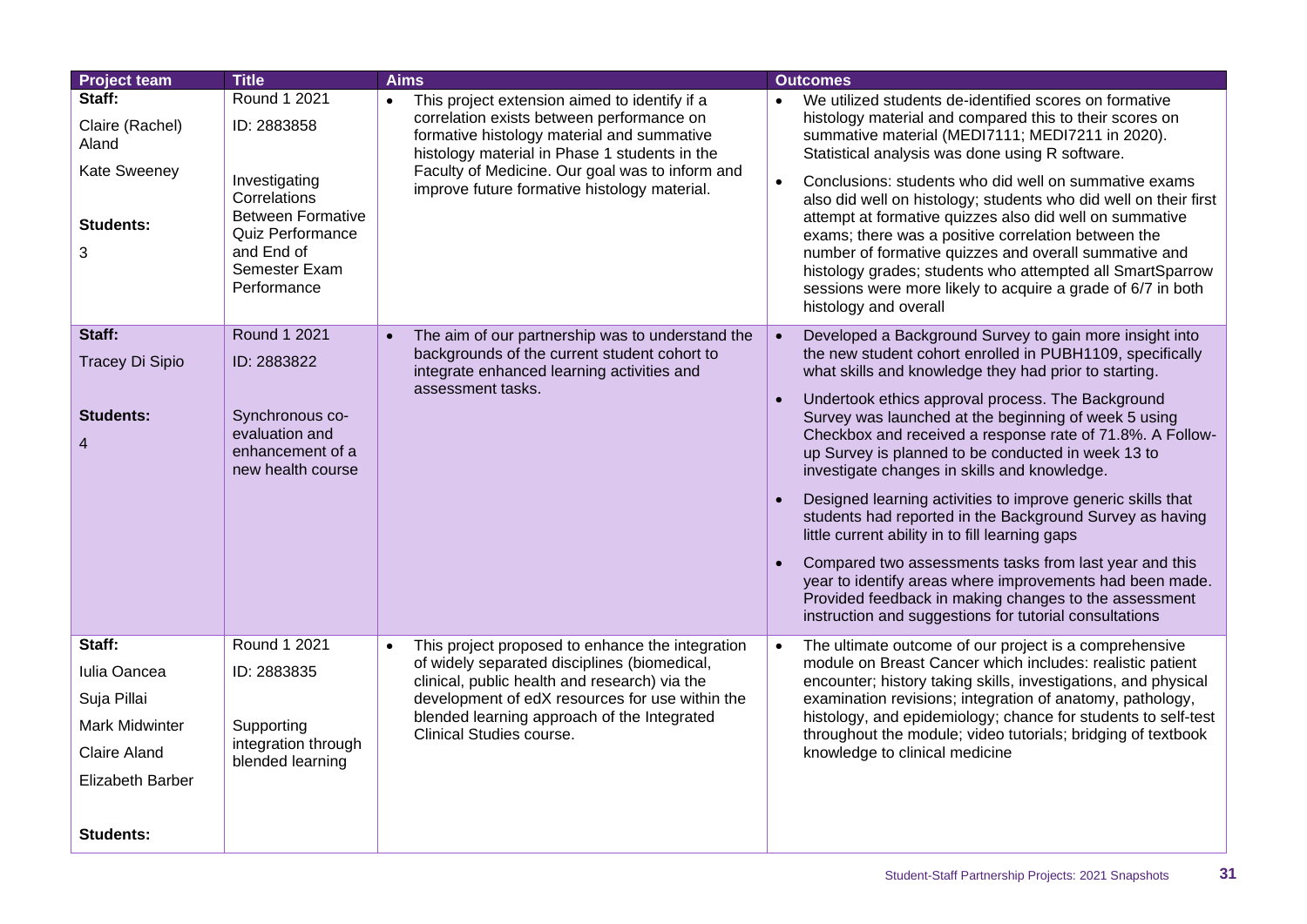| <b>Project team</b>                            | <b>Title</b>                                                                                                                               | <b>Aims</b>                                                                                                                                                                                                                                                                                                                                                                                                                                       | <b>Outcomes</b>                                                                                                                                                                                                                                                                                                                                                                                                                                                                                                                                                                                      |
|------------------------------------------------|--------------------------------------------------------------------------------------------------------------------------------------------|---------------------------------------------------------------------------------------------------------------------------------------------------------------------------------------------------------------------------------------------------------------------------------------------------------------------------------------------------------------------------------------------------------------------------------------------------|------------------------------------------------------------------------------------------------------------------------------------------------------------------------------------------------------------------------------------------------------------------------------------------------------------------------------------------------------------------------------------------------------------------------------------------------------------------------------------------------------------------------------------------------------------------------------------------------------|
| 4                                              |                                                                                                                                            |                                                                                                                                                                                                                                                                                                                                                                                                                                                   |                                                                                                                                                                                                                                                                                                                                                                                                                                                                                                                                                                                                      |
| Staff:<br>Amalie Dyda<br><b>Students:</b><br>4 | Round 1 2021<br>ID: 2883836<br>Supporting medical<br>students' scientific<br>literacy and<br>confidence<br>communicating<br>about research | Through a collaborative effort between students<br>$\bullet$<br>and staff, this project aims to develop learning<br>activities and resources to improve students' skills<br>and confidence in reading, appraising and<br>synthesising health research                                                                                                                                                                                             | Survey results from second and third year medicine<br>students identifying areas to address in resource<br>development.<br>Basic plan for the structure and content of critical appraisal<br>learning resource to be translated into Edge EdX next<br>semester                                                                                                                                                                                                                                                                                                                                       |
| Staff:                                         | Round 2 2021                                                                                                                               | 'Improved' group work<br>$\bullet$                                                                                                                                                                                                                                                                                                                                                                                                                | Survey study centred around students' attitudes towards                                                                                                                                                                                                                                                                                                                                                                                                                                                                                                                                              |
| Lisa Buckley<br>Students:<br>4                 | ID: 2918918<br>Compassion-<br>focused learning in<br>undergraduate<br>health                                                               | Clarify what "improved" means to students<br>$\bullet$<br>(satisfaction, grades, participation?)<br>Develop weekly self-reporting goals to include<br>$\bullet$<br>reminders/triggers around EQ development and<br>compassion goals<br>Build on the literature: add to the literature about<br>$\bullet$<br>compassion and group work, beginning with a<br>review of literature and contributing with findings<br>from the above data collection. | group work rather than students' experience of specific<br>group projects. Selected the measures of aspects of<br>compassion and experiences in group work. Measures were<br>taken from a review of the published literature.<br>Focus group planned for Semester 2 2021 to assess overall<br>understanding of compassion and concepts of "EQ"; explore<br>past experience of group work, identifying what worked and<br>why, what didn't and why. Plan to include a diverse group<br>across demographics of current PUBH3005 students (2021)<br>and potentially 2020 PUBH2004 or PUBH3005 students. |
| Staff:                                         | Round 2 2021                                                                                                                               | This student staff project seeks to illuminate the<br>$\bullet$                                                                                                                                                                                                                                                                                                                                                                                   | Scoped available literature to create an interview guide                                                                                                                                                                                                                                                                                                                                                                                                                                                                                                                                             |
| Amy Hickman                                    | ID: 2920393                                                                                                                                | "how" and "why" of teaching reflection/reflexivity in<br>the School of Public Health and Medical Program                                                                                                                                                                                                                                                                                                                                          | covering themes of reflexivity, classroom practices, and<br>cultural safety.                                                                                                                                                                                                                                                                                                                                                                                                                                                                                                                         |
| <b>Francis Nona</b>                            | Gaining insight into                                                                                                                       | curriculum by exploring teaching staff experiences<br>in teaching reflexivity and students experiences<br>around learning reflexivity in the classroom.                                                                                                                                                                                                                                                                                           | Staff members from the Faculty of Medicine and School of<br>Public Health were recruited via email.                                                                                                                                                                                                                                                                                                                                                                                                                                                                                                  |
| Students:<br>3                                 | the teaching of<br>reflection/reflexivity<br>to enhance student<br>experience within<br>the Faculty of                                     |                                                                                                                                                                                                                                                                                                                                                                                                                                                   | Student partners interviewed, recorded and analysed 13<br>$\bullet$<br>academics. Two focus groups were held with students<br>currently enrolled or newly graduated from the Master of<br>Public Health or Doctor of Medicine programs.                                                                                                                                                                                                                                                                                                                                                              |
|                                                | Medicine                                                                                                                                   |                                                                                                                                                                                                                                                                                                                                                                                                                                                   | Used the perspectives and skills of our participants, as well<br>as research around reflexivity, to create a framework for a<br>toolkit. It is oriented towards educators, and specific to the<br>academic environment.                                                                                                                                                                                                                                                                                                                                                                              |
|                                                |                                                                                                                                            |                                                                                                                                                                                                                                                                                                                                                                                                                                                   | The team has deepened their own understanding of<br>reflexivity. We are hoping to document the generative                                                                                                                                                                                                                                                                                                                                                                                                                                                                                            |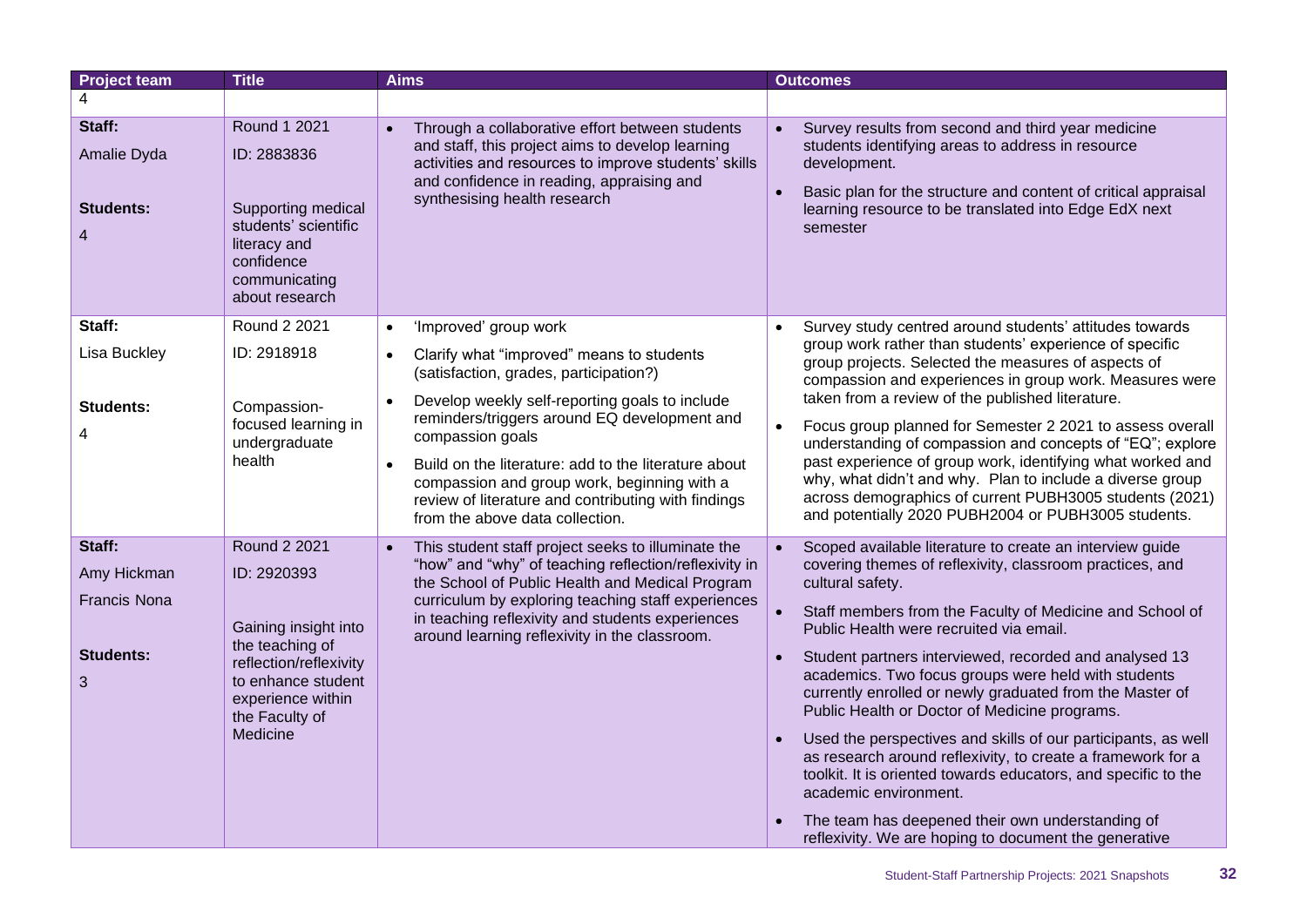| processes of our conversations with each other and our                                                                                                                                                                                                 |  |
|--------------------------------------------------------------------------------------------------------------------------------------------------------------------------------------------------------------------------------------------------------|--|
| participants in a research write up.                                                                                                                                                                                                                   |  |
| Round 2 2021<br>Staff:<br>This project aims to investigate health<br>Literature review to explore educational interventions and<br>$\bullet$                                                                                                           |  |
| professional student exposure to palliative care<br>strategies used for interprofessional learning in context of<br>Michaela Kelly<br>ID: 2883499<br>and the care of patients with life-limiting illness<br>life-limiting illness and palliative care. |  |
| and student perceptions of their learning needs<br>Melanie Hoyle<br>Working together to<br>Developed online survey for third/fourth year Allied Health                                                                                                 |  |
| support patients<br>relating to interprofessional education (IPE) in this<br>Penny Mainstone<br>students to ascertain their exposure to, and experience of<br>with life-limiting<br>context.                                                           |  |
| caring for patients with life-limiting illness or palliative care.<br>$illness - the$<br>Anna Hatton                                                                                                                                                   |  |
| Development of an<br>Development of interview questions for faculty staff<br>$\bullet$<br>Jodie Copley<br>interprofessional<br>regarding life-limiting illness, palliative care and                                                                    |  |
| education<br>Brooke-Mai Whelan<br>interprofessional learning opportunities. Identification of                                                                                                                                                          |  |
| workshop for health<br>appropriate staff to interview. Prepared ethics application.<br>Kim Sutherland<br>profession students                                                                                                                           |  |
|                                                                                                                                                                                                                                                        |  |
| <b>Students:</b>                                                                                                                                                                                                                                       |  |
| 5                                                                                                                                                                                                                                                      |  |
| Staff:<br>Round 2 2021<br>Our project aimed to address an ongoing<br>Undertook review of the tutorials from last year's iteration of<br>$\bullet$                                                                                                      |  |
| shortcoming in objective structure clinical<br>this project. Edited to facilitate in-person and online tutoring.<br><b>Christy Noble</b><br>ID: 2883856<br>examination (OSCE) literacy and preparedness in                                             |  |
| Implemented a five-session series of peer-led tutorials,<br><b>Cat Lunter</b><br>third year medical students.<br>emphasizing a "PrOSCE" (i.e. peer led multi-role practice                                                                             |  |
| Developing OSCE<br>OSCE) approach. A total of 167 students participated.                                                                                                                                                                               |  |
| assessment literacy<br><b>Students:</b><br>Wrote and filmed mock OSCE station videos to<br>$\bullet$                                                                                                                                                   |  |
| demonstrate the format and performance expectations.<br>4                                                                                                                                                                                              |  |
| <b>Round 3 2021</b><br>Staff:<br>Refined EdX resource for trial use in HSR semester 1 2022.<br>This project aims to develop learning activities<br>$\bullet$<br>$\bullet$                                                                              |  |
| and resources to improve students' skills and<br><b>Elizabeth Barber</b><br>ID: 3458393<br>Based on feedback from trial run, the resource will be used<br>confidence in reading, appraising and                                                        |  |
| in Year 1 and Year 2 of the MD Program.<br>synthesising health research.<br>Susan Jordan                                                                                                                                                               |  |
| Iulia Oancea<br>Supporting medical                                                                                                                                                                                                                     |  |
| students' scientific<br>Amalie Dyda<br>literacy and                                                                                                                                                                                                    |  |
| confidence                                                                                                                                                                                                                                             |  |
| communicating<br><b>Students:</b><br>about research                                                                                                                                                                                                    |  |
| 4                                                                                                                                                                                                                                                      |  |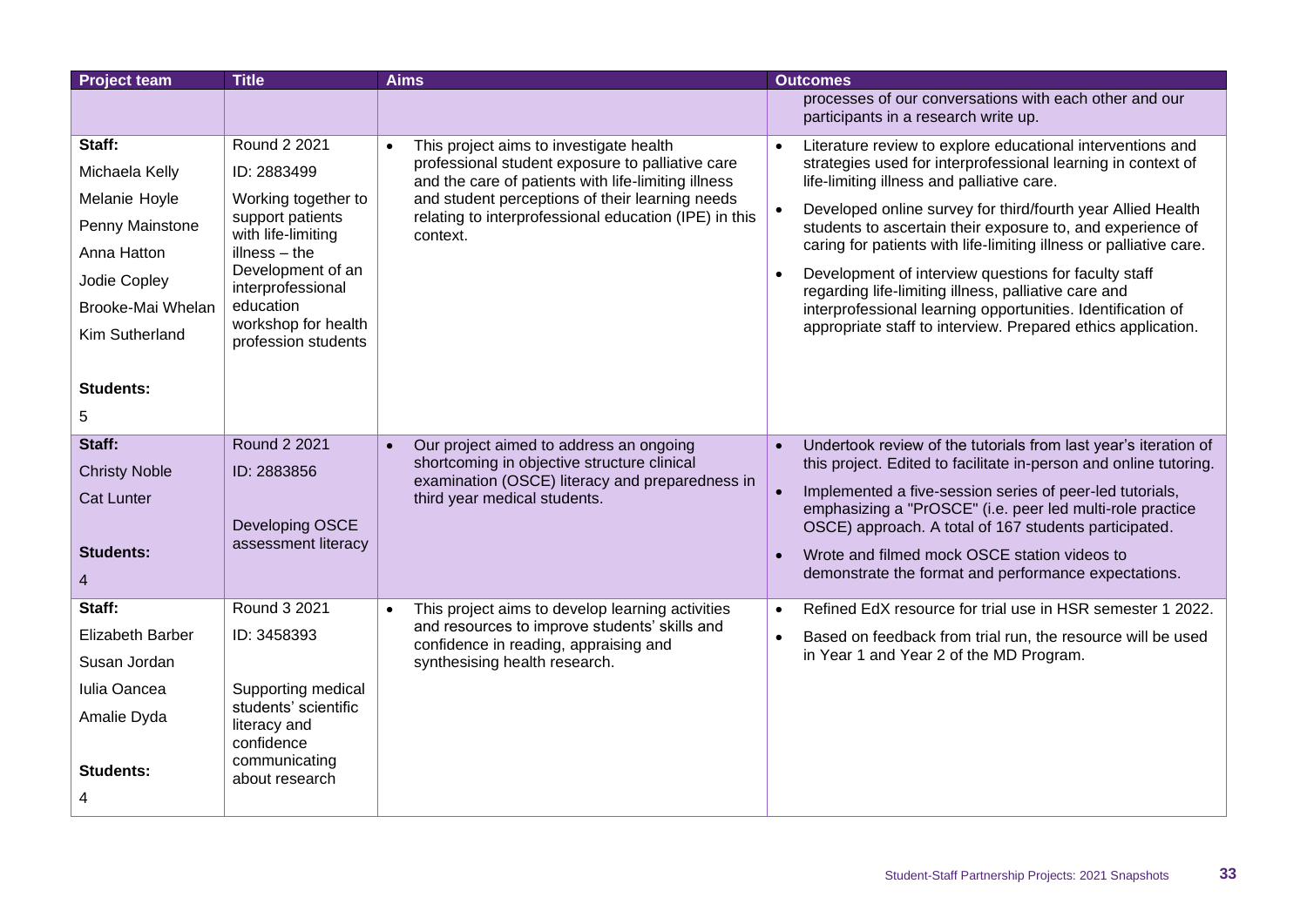| <b>Project team</b>          | <b>Title</b>                                                                             | <b>Aims</b>                                                                                                                                                                                                                                                                                               | <b>Outcomes</b>                                                                                                                                                                   |
|------------------------------|------------------------------------------------------------------------------------------|-----------------------------------------------------------------------------------------------------------------------------------------------------------------------------------------------------------------------------------------------------------------------------------------------------------|-----------------------------------------------------------------------------------------------------------------------------------------------------------------------------------|
| Staff:<br>Michaela Kelly     | Round 3 2021<br>ID: 3458495                                                              | • This project aims to develop learning activities<br>and resources to improve students' skills and                                                                                                                                                                                                       | Development and finalisation of a survey for staff regarding<br>life-limiting content in courses and IPL opportunities.                                                           |
| Penny Mainstone              |                                                                                          | confidence in reading, appraising and<br>synthesising health research.                                                                                                                                                                                                                                    | Expansion of answers to some questions during the<br>$\bullet$<br>interview process                                                                                               |
| Anna Hatton                  | Working together to                                                                      |                                                                                                                                                                                                                                                                                                           | Submission and acceptance of an ethics application via                                                                                                                            |
| Jodie Copley                 | support patients<br>with life-limiting                                                   |                                                                                                                                                                                                                                                                                                           | MyResearch portal UQ                                                                                                                                                              |
| Melanie Hoyle                | $illness -$                                                                              |                                                                                                                                                                                                                                                                                                           | Deployment of Worthwhile survey for students (116 surveys<br>$\bullet$                                                                                                            |
| Brooke-Mai Whelan            | investigating<br>student learning                                                        |                                                                                                                                                                                                                                                                                                           | commenced 73 completed) and staff (15 staff participants)                                                                                                                         |
| <b>Kim Sutherland</b>        | experiences and<br>needs to guide the                                                    |                                                                                                                                                                                                                                                                                                           | Interview of staff survey participants by student partners<br>$\bullet$                                                                                                           |
| <b>Students:</b><br>5        | development of<br>interprofessional<br>education<br>opportunities for<br>health students |                                                                                                                                                                                                                                                                                                           | Staff will review surveys and compile a report of the findings                                                                                                                    |
| Staff:                       | Round 3 2021                                                                             | This student staff partnership was created to<br>$\bullet$                                                                                                                                                                                                                                                | Created an alumni survey about the alumni's post-<br>$\bullet$                                                                                                                    |
| Alex Osika                   | ID: 3458364                                                                              | address the lack of information present, regarding<br>the different career pathways that are available<br>for current Biomedical Science students.                                                                                                                                                        | undergraduate experience. Received promising<br>engagement in this survey with 44 responses and 26 of                                                                             |
| <b>Charlotte Young</b>       |                                                                                          |                                                                                                                                                                                                                                                                                                           | those shared their contact details to be included in future.                                                                                                                      |
| Kay Colthorpe                | Improving<br>employability<br>outcomes of                                                |                                                                                                                                                                                                                                                                                                           | Created student survey to collect data on what type of<br>$\bullet$<br>employability resources students would prefer and ideas for<br>interview questions. Received 50 responses. |
| <b>Students:</b>             | biomedical science                                                                       |                                                                                                                                                                                                                                                                                                           |                                                                                                                                                                                   |
| 4                            | graduates                                                                                |                                                                                                                                                                                                                                                                                                           |                                                                                                                                                                                   |
| Staff:                       | Round 3 2021                                                                             | This project aimed to address the lack of clinical<br>$\bullet$                                                                                                                                                                                                                                           | Co-developed two Long Case learning resources for the                                                                                                                             |
| Sophia David<br>Amirtharajan | ID: 3458373                                                                              | dermatology representation in patients of darker<br>skin tones in the current MD curriculum by<br>developing additional learning resources (clinical<br>cases and dermatology image bank) that can be<br>used either in small group learning or formative<br>assessment within the Skin Module of the MD. | skin module, Clinical Science 3 course of the MD program.<br>Co-developed clinical dermatology image bank to support                                                              |
| Joan Li                      | Developing                                                                               |                                                                                                                                                                                                                                                                                                           | learning about the clinical presentation of skin conditions in<br>skin of colour, incorporated socio-cultural discussion into                                                     |
|                              | learning resources                                                                       |                                                                                                                                                                                                                                                                                                           | learning resources, representing the diverse presentation of                                                                                                                      |
| <b>Students:</b>             | addressing the<br>under presentation                                                     |                                                                                                                                                                                                                                                                                                           | skin of colour, incorporate self-reflection of perspective and<br>confidence in treating skin of colour in clinical environments.                                                 |
| $\overline{4}$               | of skin condition in<br>skin of colour                                                   |                                                                                                                                                                                                                                                                                                           |                                                                                                                                                                                   |
| Staff:                       | Round 3 2021                                                                             | Develop Case Based Learning (CBL) that<br>$\bullet$<br>addresses common thought patterns, emotions,                                                                                                                                                                                                       | Finished CBL case and tutor notes for submission to FoM.<br>$\bullet$                                                                                                             |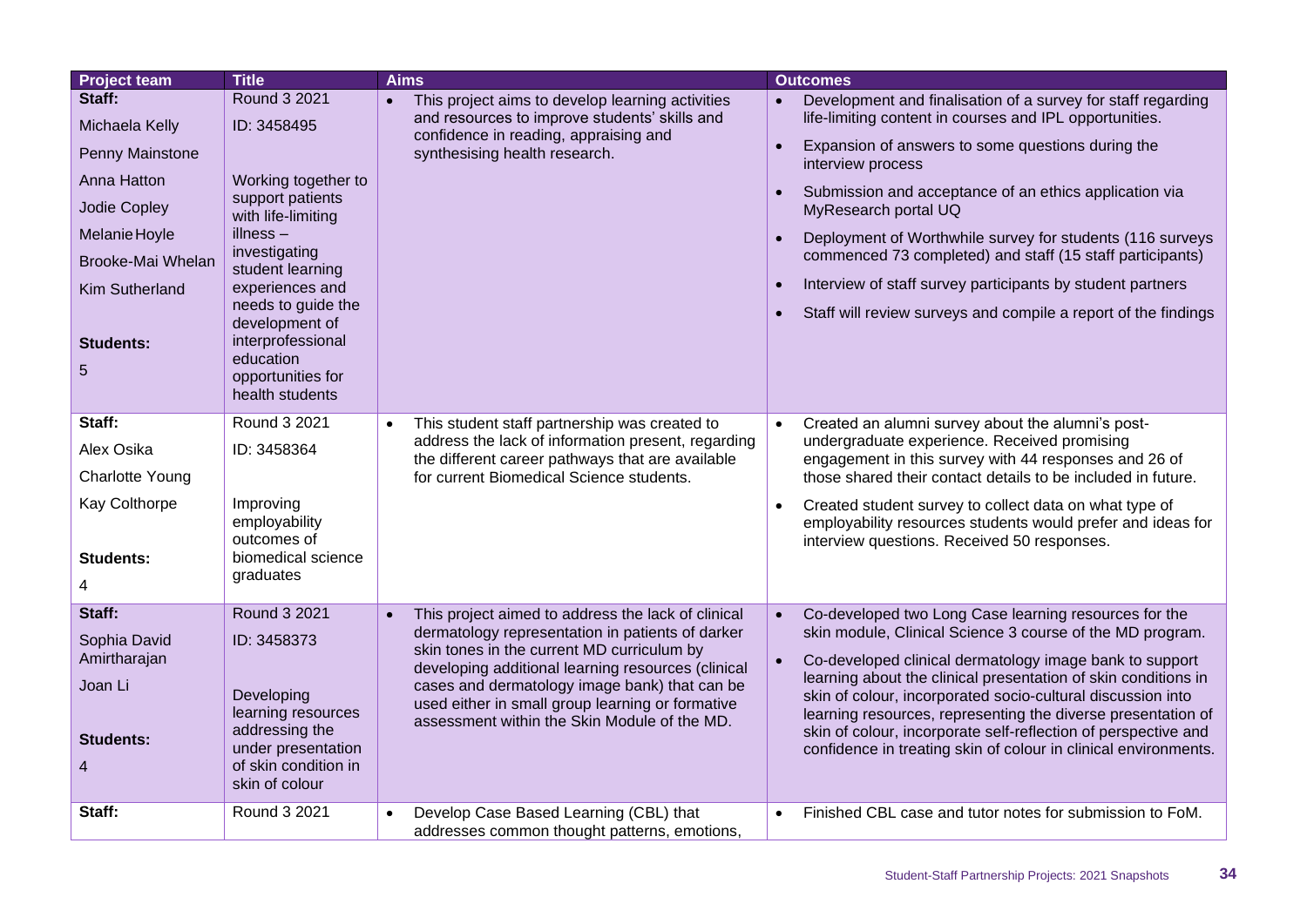| <b>Project team</b>                                                                                                                                               | <b>Title</b>                                                                                                                                                                                  | <b>Aims</b>                                                                                                                                                                                                                                                                                                                                                                                                                                                      | <b>Outcomes</b>                                                                                                                                                                                                                                                                                                                                                                                                                                                                                                                                      |
|-------------------------------------------------------------------------------------------------------------------------------------------------------------------|-----------------------------------------------------------------------------------------------------------------------------------------------------------------------------------------------|------------------------------------------------------------------------------------------------------------------------------------------------------------------------------------------------------------------------------------------------------------------------------------------------------------------------------------------------------------------------------------------------------------------------------------------------------------------|------------------------------------------------------------------------------------------------------------------------------------------------------------------------------------------------------------------------------------------------------------------------------------------------------------------------------------------------------------------------------------------------------------------------------------------------------------------------------------------------------------------------------------------------------|
| <b>Beth Shirley</b><br><b>Students:</b><br>$\overline{2}$                                                                                                         | ID: 3460019<br>Medical<br>student/Doctor's<br><b>Mental Health CBL</b><br>Case for Year 2 in<br>UQ MD course                                                                                  | and workplace struggles faced by doctors<br>throughout their training. It is hoped that by<br>raising these topics within Y2 CBL groups it may<br>help students realise their experience is valid and<br>provide an opportunity to share coping strategies.                                                                                                                                                                                                      | Addressed various mental health challenges at different<br>parts of doctor's training and ways to cope with them.<br>Provided resources for students to prepare for challenges.<br>$\bullet$                                                                                                                                                                                                                                                                                                                                                         |
| Staff:<br>Lisa Fitzgerald<br>Allyson Mutch<br>Amy Hickman<br>Kara<br>Ngampromwongse<br><b>Emily Krusz</b><br>Megan Ferguson<br><b>Students:</b><br>$\overline{2}$ | <b>Round 3 2021</b><br>ID: 3460020<br>Mapping Equity,<br>Diversity and<br>Inclusion within the<br><b>School of Public</b><br><b>Health</b><br>undergraduate and<br>postgraduate<br>curriculum | To develop an understanding of how the Master<br>of Public Health program at UQ's School of Public<br>Health can improve in embedding principles of<br>Equity, Diversity, and Inclusion within curriculum,<br>assessments, and in the social/emotional aspects<br>of our school community.                                                                                                                                                                       | A review of literature on embedded equity, diversity in public<br>health curriculum to produce an annotated bibliography<br>Discussion at the SPH 'Unconference' about what EDI<br>means/looks like in public health teaching and learning<br>Focus groups (1x for staff, 2x for students). Gained an<br>$\bullet$<br>understanding from students about their experiences of<br>learning EDI. Gained an understanding from staff on<br>content/resources they have used previously. This data will<br>be used will inform changes to SPH curriculum. |
| Staff:<br>Rebecca Johnson<br>Amy Hickman<br><b>Britta Wigginton</b><br><b>Students:</b><br>3                                                                      | Round 4 2021<br>ID: 3558141<br>Development of<br>digital resources for<br>communication<br>skills for public<br>health - A Digital<br><b>Learning Uplift</b><br>Project                       | This SSP focused on the development of a digital<br>$\bullet$<br>learning uplift project regarding health<br>communication. The aim was to create six student<br>centred modules for participants to work through<br>independently. Each module would address<br>different aspects of health communication, such<br>as: reflexivity, advocacy, creating brave spaces,<br>academic audiences, role of the health<br>communicator and also an introductory module. | Drafted online modules<br>$\bullet$<br>Developed interpersonal connections with peers and<br>academic staff                                                                                                                                                                                                                                                                                                                                                                                                                                          |
| Staff:<br>Jacky Cribb<br>Kate Jurd                                                                                                                                | <b>Round 4 2021</b><br>Id: 3558217                                                                                                                                                            | The aim of this project was to improve how RCS<br>content and resources could be distributed to<br>students. The learning resources in the RCS<br>blackboard site are not accessed by students to<br>the extent it could be.                                                                                                                                                                                                                                     | Awareness - the RCS website is poorly promoted. 24% of<br>$\bullet$<br>the cohort is unaware of the existence of the website.<br>Usage – the RCS website is infrequently accessed. 92% of<br>the cohort visited the website < three times/ semester.                                                                                                                                                                                                                                                                                                 |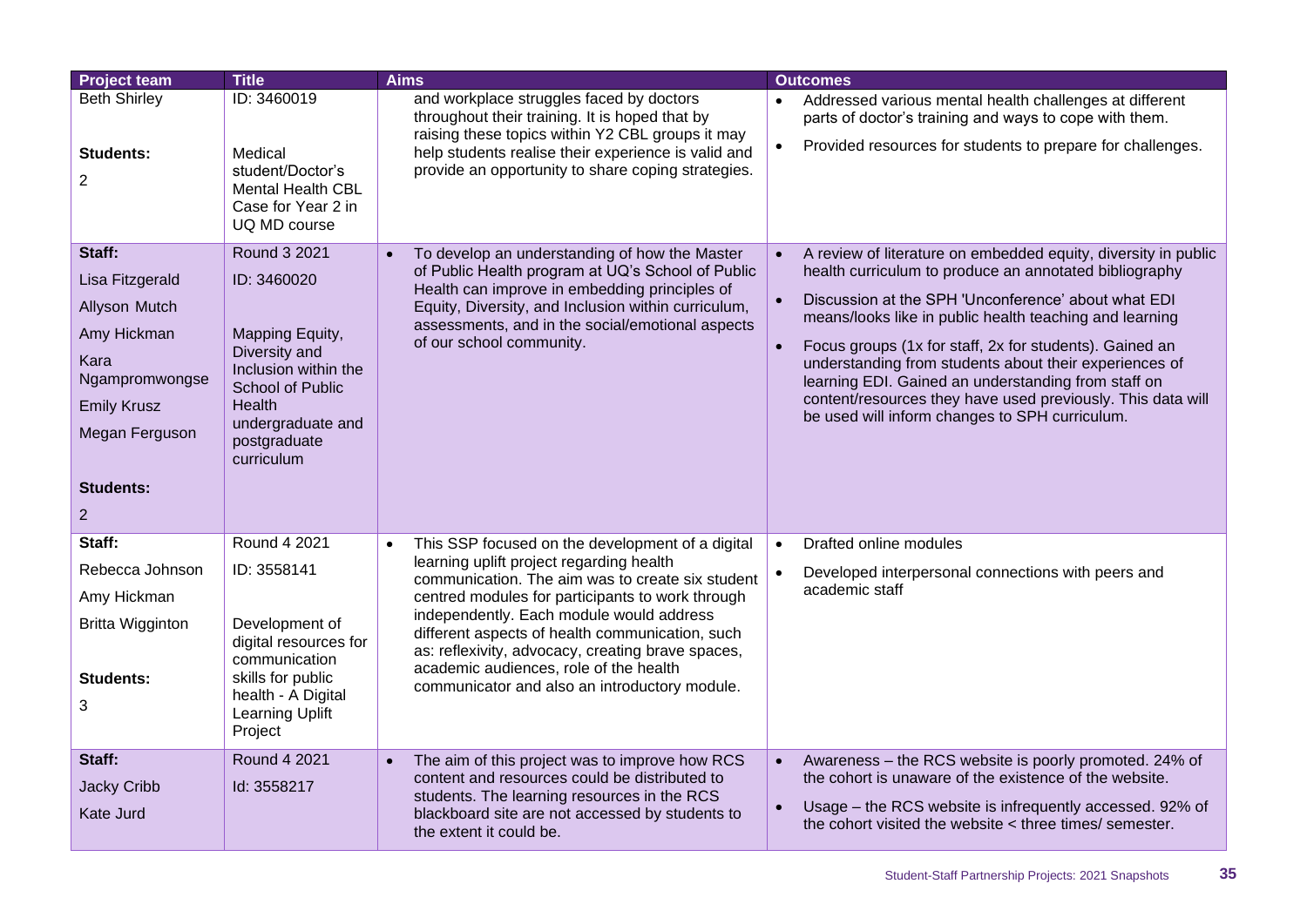| <b>Project team</b>                                | <b>Title</b>                                                                                                                                           | <b>Aims</b>                                                                                                                                                                                                                                       | <b>Outcomes</b>                                                                                                                                                                                                                                                                                                                                                                    |
|----------------------------------------------------|--------------------------------------------------------------------------------------------------------------------------------------------------------|---------------------------------------------------------------------------------------------------------------------------------------------------------------------------------------------------------------------------------------------------|------------------------------------------------------------------------------------------------------------------------------------------------------------------------------------------------------------------------------------------------------------------------------------------------------------------------------------------------------------------------------------|
| Rebecca Lyon<br><b>Students:</b><br>$\overline{4}$ | Collaborative<br>evaluation of the<br><b>Rural Clinical</b><br>School online<br>student learning<br>hub: an innovative<br>blended learning<br>platform | This project aimed to improve the relevance of the<br>learning resources, ease student access and<br>navigation to these resources and enhance the<br>RCS student study experience by recommending<br>changes to the delivery of these resources. | Relevance – students are ambivalent about content.<br>$\bullet$<br>Ease-of-use – neutral to good experience.<br>Connection – little desire to connect students at other sites<br>$\bullet$<br>Overwhelming majority (93%) prefer Facebook Messenger<br>$\bullet$<br>Ideas for the future delivery and content indicate students<br>are receptive to increased promotion of webpage |
| Staff:                                             | Round 4 2021                                                                                                                                           | The purpose of introducing extracurricular<br>$\bullet$                                                                                                                                                                                           | Despite COVID restrictions reducing our allowed number of<br>$\bullet$                                                                                                                                                                                                                                                                                                             |
| Suja Pillai                                        | ID: 3549515                                                                                                                                            | activities with a focus on music and dance is to<br>promote creativity, relieve stress, foster                                                                                                                                                    | participants, the project successfully engaged 12 MD<br>students from phase 1 in a program of 4 one-hour dance                                                                                                                                                                                                                                                                     |
| Anna Efstathiadou                                  |                                                                                                                                                        | meaningful relationships and a sense of                                                                                                                                                                                                           | classes - three in person/one online.                                                                                                                                                                                                                                                                                                                                              |
| Students:<br>4                                     | Inspiring and<br>engaging medical<br>students through<br>extra-curricular<br>activities: creative<br>arts and medicine                                 | community outside the demanding frame of the<br>MD program. It is above all a way to provide a<br>transformative learning experience that supports<br>our graduates and future leaders.                                                           | We were delighted that all 12 participants opted to take part<br>in our final performance at the SSP showcase. Participants<br>agreed that the dance sessions were great for stress relief.                                                                                                                                                                                        |
| Staff:                                             | Round 4 2021                                                                                                                                           | Provide student with a better "toolkit" in difficult                                                                                                                                                                                              | Development of framework for students/staff to train Y3<br>$\bullet$                                                                                                                                                                                                                                                                                                               |
| <b>Clare Butters</b>                               | Id: 3549660                                                                                                                                            | situations, and identify means of escalation:                                                                                                                                                                                                     | students                                                                                                                                                                                                                                                                                                                                                                           |
| Diana Earl                                         |                                                                                                                                                        | Introduction to the hospital environment,<br>expectations, procedure if needing help,                                                                                                                                                             | Investigation/approval for an online platform where students<br>$\bullet$<br>can share experiences, tips and peer-to-peer support                                                                                                                                                                                                                                                  |
| John Ridler                                        | Managing<br>distressing<br>experiences for                                                                                                             | support/how to self-support; skills to address<br>difficult situations; provide staff with information<br>on assisting students                                                                                                                   | Literature review supported the selection of interventions<br>$\bullet$<br>and the data that was collected for this project                                                                                                                                                                                                                                                        |
| <b>Students:</b><br>$\overline{4}$                 | medical students in<br>the clinical<br>environment                                                                                                     |                                                                                                                                                                                                                                                   | For staff members: understanding of student experience,<br>importance of teamwork and consultation. For students:<br>appreciation similar experiences across different units.                                                                                                                                                                                                      |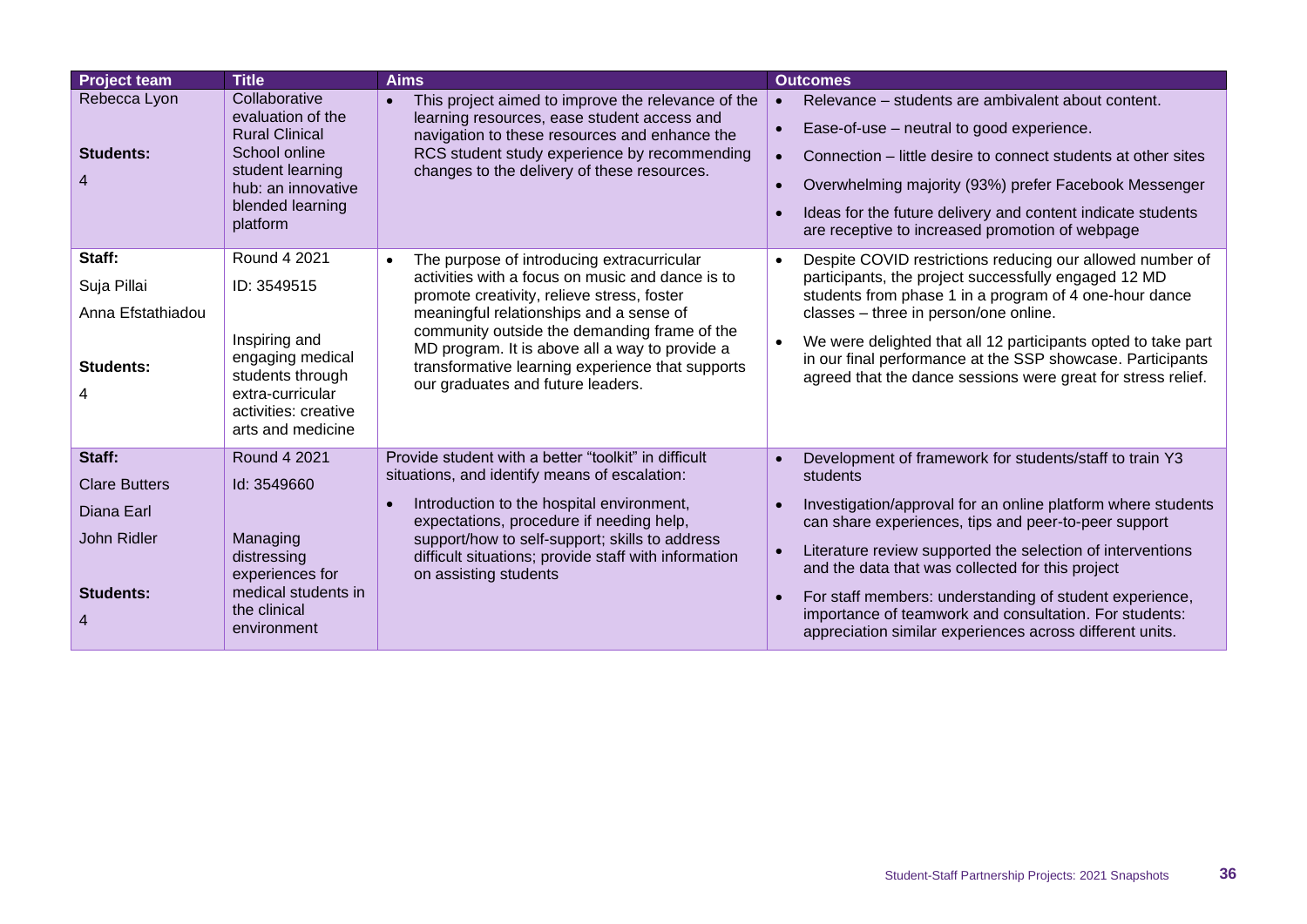## **Faculty of Science (FoS)**

<span id="page-36-0"></span>

| <b>Project team</b>                                                               | <b>Title</b>                                                                                                                  | <b>Aims</b>                                                                                                                                                                                                                                                            | <b>Outcomes</b>                                                                                                                                            |
|-----------------------------------------------------------------------------------|-------------------------------------------------------------------------------------------------------------------------------|------------------------------------------------------------------------------------------------------------------------------------------------------------------------------------------------------------------------------------------------------------------------|------------------------------------------------------------------------------------------------------------------------------------------------------------|
| Staff:<br><b>David Merritt</b><br><b>Katherine Ebert</b><br><b>Students:</b><br>4 | Round 1 2021<br>ID: 2883959<br>Redesign of a<br><b>Biosecurity Insects</b><br>course into an<br>iBook-based<br>blended format | This project aimed to redesign the BIOL7013<br>$\bullet$<br>course into iBook format. The design of the course<br>content before this project took place was not<br>easily accessed by students so future BIOL7013<br>content is being designed to be more accessible. | The course content was transcribed into word documents<br>as a more friendly format. The process of converting text<br>into an iBook format began.         |
| Staff:                                                                            | Round 1 2021                                                                                                                  | The project extended our efforts to support 2nd<br>year chemistry students, especially because of the                                                                                                                                                                  | Drew upon surveys, discussion with students, and<br>$\bullet$<br>collaboration with staff to develop content for workshops.                                |
| Elizabeth Krenske<br>Lawrence Gahan                                               | ID: 2883960                                                                                                                   | disruption to their studies due to COVID-19. We<br>aimed to facilitate their transition to 2nd year by<br>offering study skill support workshops and                                                                                                                   | Ran two workshops but saw low student engagement - not<br>$\bullet$<br>only with workshops but with the course as a whole.                                 |
| <b>Students:</b>                                                                  | Co-creating a<br>"Success Program"<br>for Chemistry                                                                           | providing chemistry-specific learning resources.<br>Initially, we aimed to run a series of peer-led<br>workshops for developing these skills.                                                                                                                          | Revised aim for the project to understand the factors driving<br>$\bullet$<br>low engagement and to offer potential solutions.                             |
| 4                                                                                 | <b>Students</b>                                                                                                               |                                                                                                                                                                                                                                                                        | Ran survey. Based on feedback, proposed solutions:<br>reducing workload for CHEM2054; requiring attendance for<br>CHEM2050 workshops.                      |
|                                                                                   |                                                                                                                               |                                                                                                                                                                                                                                                                        | Gained data to support that the period of online learning<br>had greater impact on student experience than anticipated.                                    |
|                                                                                   |                                                                                                                               |                                                                                                                                                                                                                                                                        | A formal report for SCMB Teaching & Learning Committee.                                                                                                    |
| Staff:                                                                            | <b>Round 2 2021</b>                                                                                                           | Incorporate a new 2-week module into CHEM2058<br>$\bullet$<br>to introduce students to the emerging applications                                                                                                                                                       | More than half of the expected 10 hours' worth of material<br>$\bullet$<br>was developed during the project.                                               |
| <b>Elizabeth Krenske</b><br><b>Students:</b>                                      | ID: 2920391<br>Co-Design of New                                                                                               | of artificial intelligence (AI) in chemistry.                                                                                                                                                                                                                          | The student made use of Jupyter notebook and Google<br>$\bullet$<br>CoLab to produce interactive workshops of simple<br>programming examples/case studies. |
|                                                                                   | Computer-Based<br><b>Learning Activities</b><br>for Chemistry                                                                 |                                                                                                                                                                                                                                                                        | Case studies from recent chemistry research to show how<br>advanced implementations of AI would be beneficial                                              |

In 2021, there were **18 SSP projects** based within FoS**,** with **58 student** and **46 staff** partner engagements.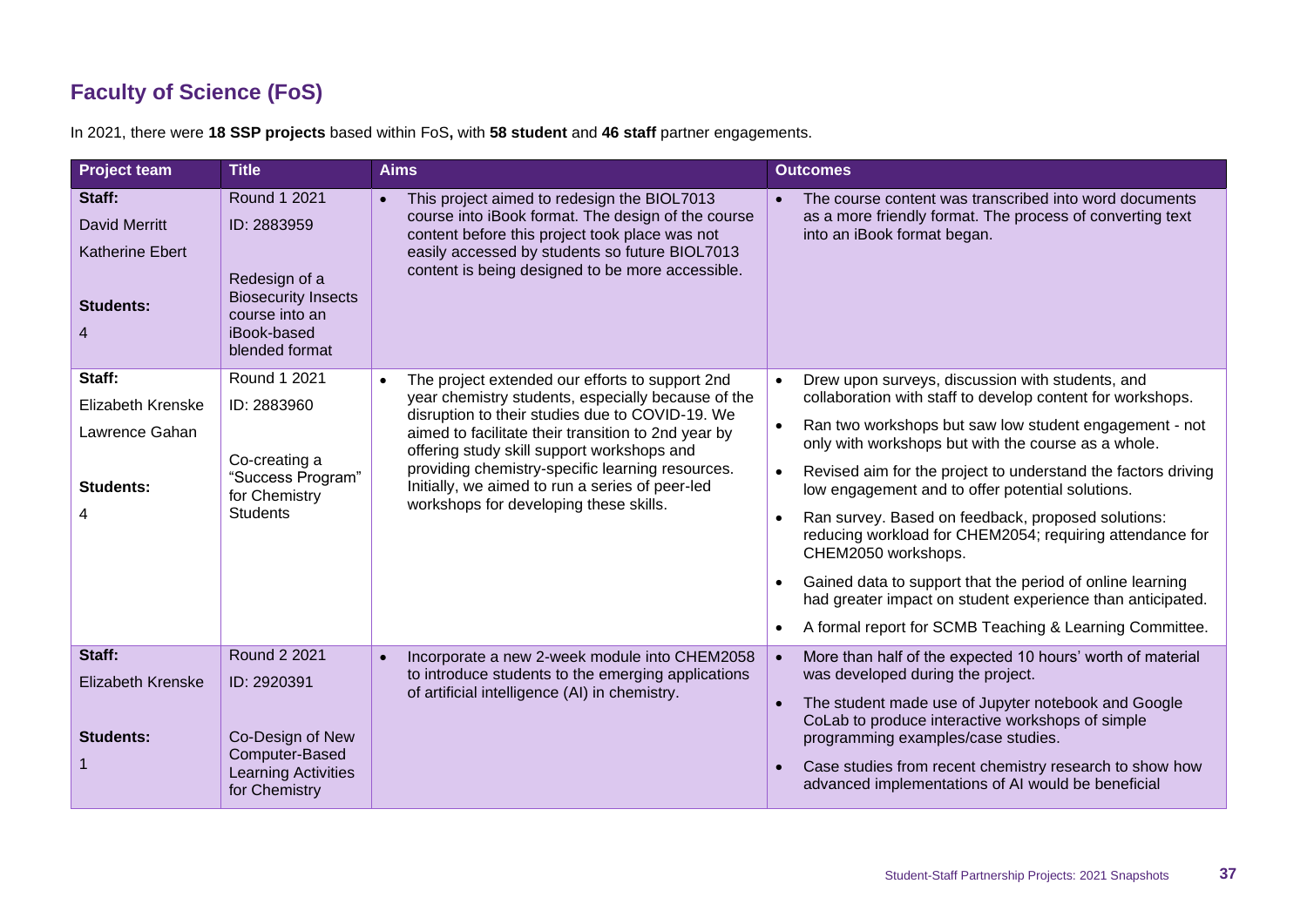| <b>Project team</b> | <b>Title</b>                              | <b>Aims</b>                                                                                                                                           | <b>Outcomes</b>                                                                                                                                       |
|---------------------|-------------------------------------------|-------------------------------------------------------------------------------------------------------------------------------------------------------|-------------------------------------------------------------------------------------------------------------------------------------------------------|
|                     |                                           |                                                                                                                                                       | Towards the end of the project, the team were informed by<br>the T&L Director that the material was to be shifted to a<br>different course, CHEM3011. |
| Staff:              | Round 2 2021                              | The aim of this project was to evaluate CHEM1200<br>$\bullet$                                                                                         | Organised focus group meetings with previous CHEM1200<br>$\bullet$                                                                                    |
| Effie Kartsonaki    | ID: 2919588                               | learning resources and activities for the course in<br>terms of the difficulties students face during the<br>semester and how these can be addressed. | students and gained feedback from them about the learning<br>resources and activities offered in the course. 8 students<br>volunteered.               |
| Students:           | Evaluation of<br>UQ <sub>2U</sub>         |                                                                                                                                                       | Feedback used to inform changes in CHEM1200 S2 21.<br>$\bullet$                                                                                       |
| $\overline{2}$      | transformation of                         |                                                                                                                                                       |                                                                                                                                                       |
|                     | the course<br><b>CHEM1200</b>             |                                                                                                                                                       |                                                                                                                                                       |
| Staff:              | <b>Round 2 2021</b>                       | The aims of the SSP project are to:                                                                                                                   | Lesson plans, worksheets and solution sheets<br>$\bullet$                                                                                             |
| Poh Hillock         | ID: 2917132                               | design the FYLC Bb site.<br>$\bullet$                                                                                                                 | Promotional slides; picture for Zoom Background<br>$\bullet$                                                                                          |
| Sam Kault           | Development of                            | Collate/create relevant resources for the Bb site.<br>$\bullet$                                                                                       | Web resources for a list of basic skills topics<br>$\bullet$                                                                                          |
|                     | resources and<br>activities for the       | improve and promote FYLC services<br>$\bullet$                                                                                                        | Analysis of attendance statistics for the FYLC and                                                                                                    |
| <b>Students:</b>    | <b>Mathematics First</b><br>Year Learning | analyse data on usage of the FYLC services.<br>$\bullet$                                                                                              | discussed the implications for FYLC services.                                                                                                         |
| $\overline{4}$      | Centre.                                   |                                                                                                                                                       |                                                                                                                                                       |
| Staff:              | Round 2 2021                              | The aim of this project was to identify and trial<br>$\bullet$                                                                                        | The tangible outcomes include survey results situating how                                                                                            |
| Ava Greenwood       | ID: 2918912                               | alternative mechanisms for generating feedback<br>on teaching performance (beyond SETutor) that                                                       | current SMP tutors perceive their access to feedback and<br>what types of feedback they prefer in terms of value and                                  |
| Michael Jennings    |                                           | are both equitable and accessible to tutors.                                                                                                          | comfort.                                                                                                                                              |
| Sam Kault           | <b>Exploring feedback</b>                 |                                                                                                                                                       |                                                                                                                                                       |
| Wenbo Li            | mechanisms for<br>mathematics tutors      |                                                                                                                                                       |                                                                                                                                                       |
| <b>Students:</b>    | including a model<br>of tutorial teaching |                                                                                                                                                       |                                                                                                                                                       |
| 4                   | observation                               |                                                                                                                                                       |                                                                                                                                                       |
| Staff:              | Round 2 2021                              | We aimed to further develop modules and finalise<br>$\bullet$                                                                                         | Developed the majority of 13 lectures, 12 tutorials and 4<br>$\bullet$                                                                                |
| <b>Jim Walker</b>   | ID: 2923675                               | presentation for use in lectures and tutorials. We<br>also aimed to develop assessments and integrate                                                 | assignment pieces, covering a range of topics around<br>traditional knowledge as science knowledge. For example:                                      |
|                     | Traditional                               | content with delivery modes decided with ITaLI.                                                                                                       |                                                                                                                                                       |
| <b>Students:</b>    | Knowledge:<br><b>Centring Deadly</b>      |                                                                                                                                                       | Indigenous perspectives on plants and ecosystems - A<br>$\bullet$<br>Stakeholder View; Indigenous contributions to sustainable                        |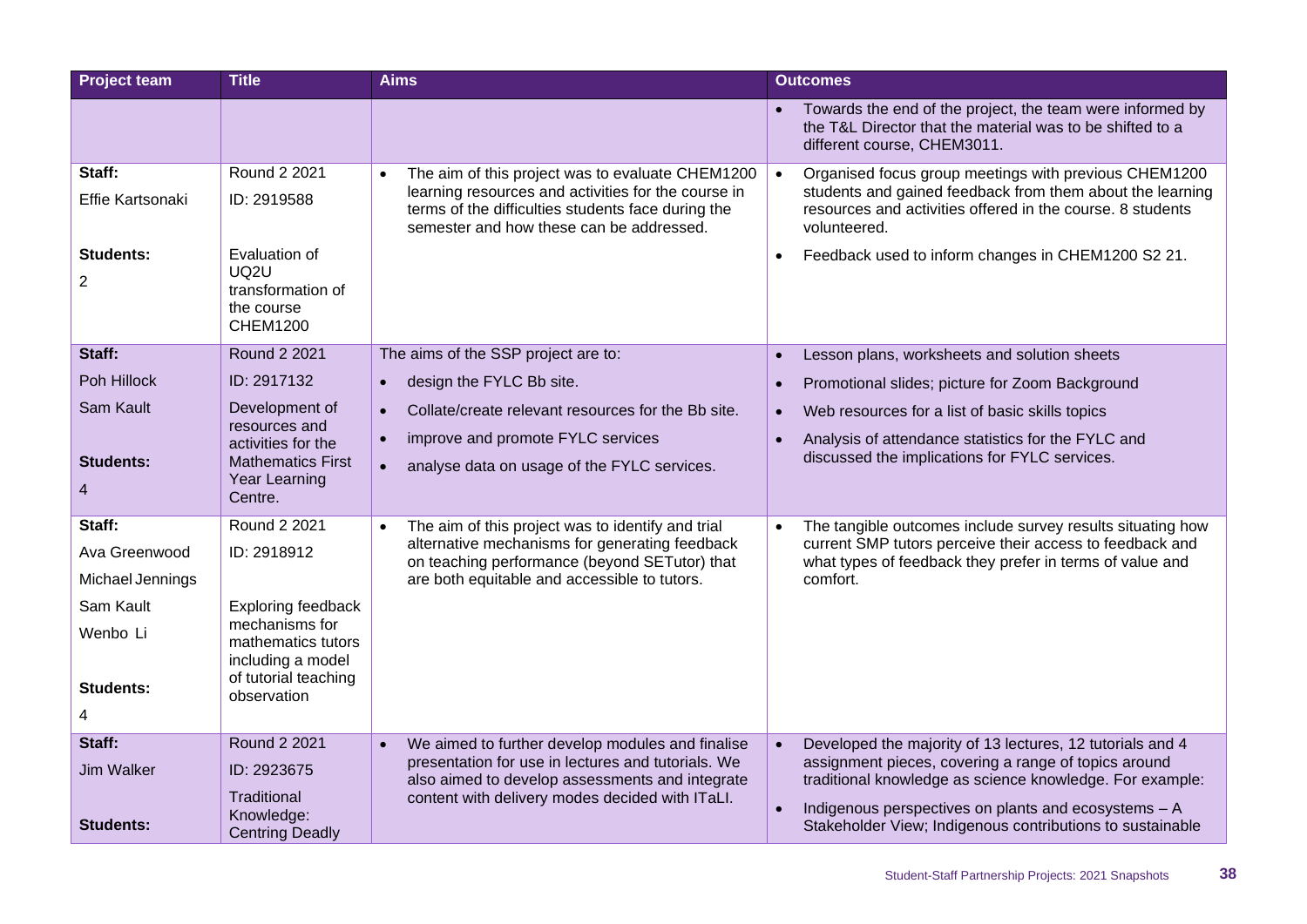| <b>Project team</b>                                                                                       | <b>Title</b>                                                                                                        | <b>Aims</b>                                                                                                                                                                                                                                              | <b>Outcomes</b>                                                                                                                                                                                                                                 |
|-----------------------------------------------------------------------------------------------------------|---------------------------------------------------------------------------------------------------------------------|----------------------------------------------------------------------------------------------------------------------------------------------------------------------------------------------------------------------------------------------------------|-------------------------------------------------------------------------------------------------------------------------------------------------------------------------------------------------------------------------------------------------|
| 3                                                                                                         | Science in UQ's<br>Curriculum                                                                                       | The project was designed to have an impact<br>across the science community, influencing<br>understanding of TK as scientific knowledge.                                                                                                                  | development; Engaging with Traditional Owners (ethics,<br>research & engagement protocols)                                                                                                                                                      |
| Staff:<br>Poh Hillock<br>Sam Kault<br>Wenbo Li<br>Jo Wernyjowska<br>Kim Henville<br><b>Students:</b><br>4 | Round 2 2021<br>ID: 2932967<br><b>Digital Learning</b><br>Uplift: Redesign of<br>MATH1052                           | The aim of the SSP project is to collaborate with<br>student partners to<br>review and edit video resources, and<br>share ideas on improving teaching and learning in<br>MATH1052.                                                                       | Worked with an ITaLI Learning designer to review videos for<br>$\bullet$<br>editing by the media team.<br>The edited videos have been uploaded to MATH1052 edX<br>$\bullet$<br>site and will be available to students from Semester 1,<br>2022. |
| Staff:<br><b>Bernard Degnan</b><br>Jo Wernyjowska<br><b>Students:</b><br>$\overline{2}$                   | Round 2 2021<br>ID: 2932980<br><b>Digital Learning</b><br>Uplift: Codesign of<br>MARS1001 -<br><b>Living Oceans</b> | Co-development of the new course MARS1001<br>$\bullet$<br>Living Oceans. This course is a new addition to the<br>re-designed Marine Biology/Science majors and<br>serves as an important introduction to marine<br>sciences that was previously missing. | The outcome was the completion of the new course<br>$\bullet$<br>MARS1001 Living Oceans, with student-cantered feedback<br>ensure the content and activities were engaging, informative<br>and provided a good introduction for future courses. |
| Staff:<br>Poh Hillock<br>Sam Kault<br>Wenbo Li<br><b>Students:</b><br>4                                   | Round 3 2021<br>ID: 3458509<br>Redesigning<br><b>MATLAB</b> activities<br>to increase student<br>engagement         | The aims of the SSP project are:<br>redesign the MATLAB component of the course,<br>including MATLAB assessment.<br>create MATLAB activities which are aligned with<br>course content and which encourage collaboration.                                 | The team engaged throughout the semester via email,<br>$\bullet$<br>Slack, f2f and Zoom meetings.<br>Project outcomes: oSuite of collaborative Matlab activities.<br>$\bullet$<br>oMatlab survey results.                                       |
| Staff:<br><b>Susanne Schmidt</b><br>Elizabeth Aitken                                                      | Round 3 2021<br>ID: 3458378                                                                                         | Improve the student learning experience in<br>$\bullet$<br>BIOL2203 through the review, improvement and<br>addition of digital learning content.                                                                                                         | Glossary of technical terms referenced in course content.<br>$\bullet$<br>Reviewed and provided feedback on course content.<br>$\bullet$<br>Organised informal feedback session with students.<br>$\bullet$                                     |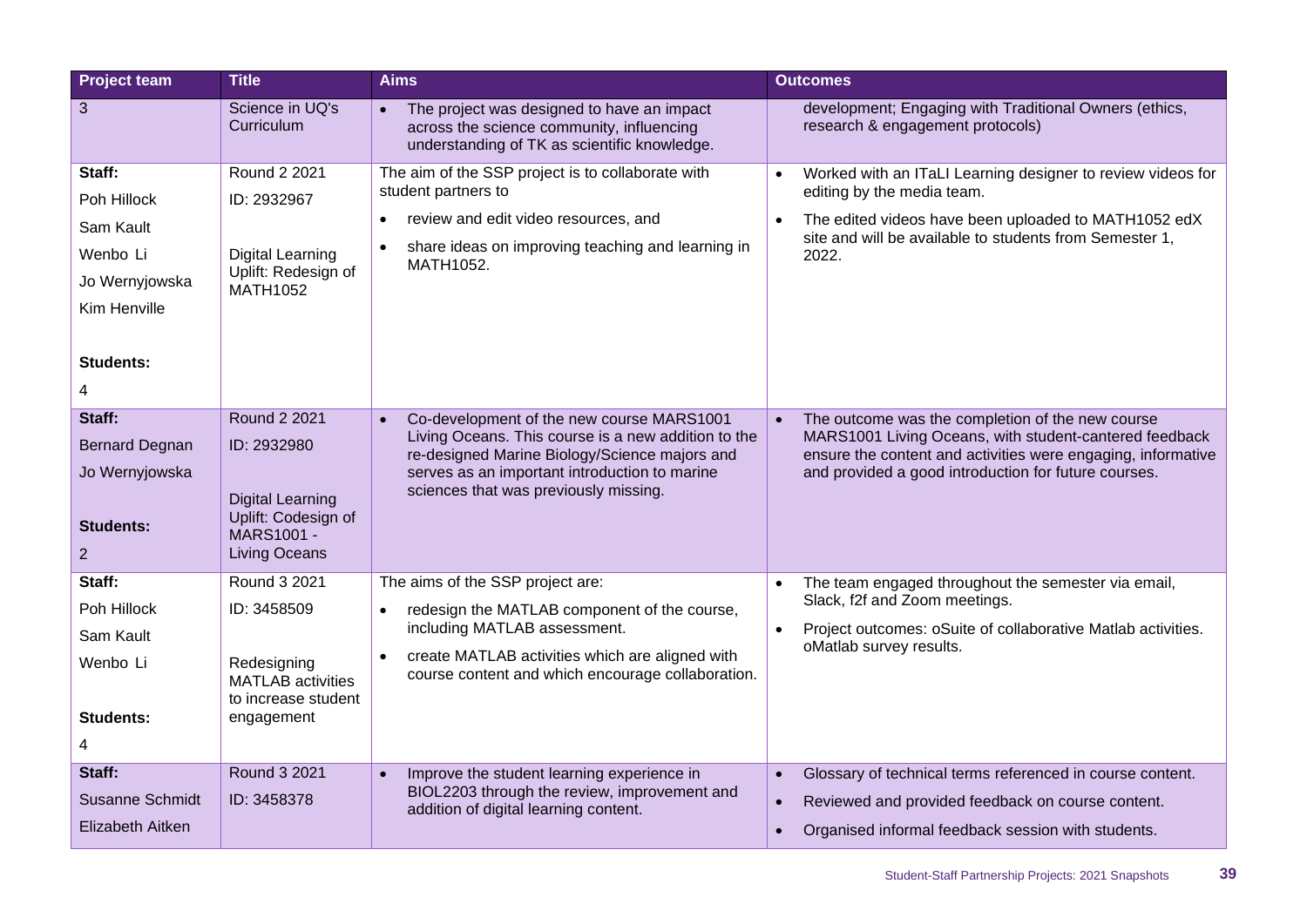| <b>Project team</b>                                                                                     | <b>Title</b>                                                                                                               | <b>Aims</b>                                                                                                                                                                                                                                                                                                                                                                      | <b>Outcomes</b>                                                                                                                                                                                                                                                                                                                                                                                                                                                                           |
|---------------------------------------------------------------------------------------------------------|----------------------------------------------------------------------------------------------------------------------------|----------------------------------------------------------------------------------------------------------------------------------------------------------------------------------------------------------------------------------------------------------------------------------------------------------------------------------------------------------------------------------|-------------------------------------------------------------------------------------------------------------------------------------------------------------------------------------------------------------------------------------------------------------------------------------------------------------------------------------------------------------------------------------------------------------------------------------------------------------------------------------------|
| Milos Tanurdzic<br>Lyn Cook<br>Jimmy Botella<br>Elizabeth Dun<br>Alice Hayward<br><b>Students:</b><br>4 | Accentuating<br>student-focussed<br>learning and<br>externalisation in<br><b>Plant Biology</b><br>(Biol2203)               |                                                                                                                                                                                                                                                                                                                                                                                  | Prepared mock mid-semester exam and sample answers.<br>Prepared end of semester exam model answer document<br>with tips on how to read questions and to write answers.                                                                                                                                                                                                                                                                                                                    |
| Staff:<br>Sasha Osterburg<br><b>Students:</b><br>4                                                      | Round 3 2021<br>ID: 3456768<br>Flowing Green -<br><b>Starting A</b><br>Conversation<br>About 'Zero Waste<br>Periods' At UQ | Our project had the overarching goal of educating<br>$\bullet$<br>the UQ community on sustainable period products.<br>We aimed to address sub-themes such as - long-<br>term environmental footprint of conventional<br>sanitary pads, busting myths surrounding period<br>cups, cloth pads and period undies, and removing<br>the stigma surrounding the word "periods"!        | We implemented a variety of methods such as interactive Q<br>and A sessions, educational videos, posters (on recycled<br>paper) and E-booklets to distribute all around the UQ<br>campus and interviewing eminent leaders taking part in<br>environmentally responsible research.<br>Left a long-lasting impression through our take-home<br>booklets and posters in most washrooms at UQ St Lucia.                                                                                       |
| Staff:<br>Rachel Allavena<br>Justine Gibson<br><b>Frances Shapter</b><br><b>Students:</b><br>5          | Round 3 2021<br>ID: 3461295<br>The student view<br>of curriculum and<br>teaching mode<br>across the BVSc<br>curriculum     | To build upon the information gathered last year<br>$\bullet$<br>and collaborate with students to create a more<br>streamlined and focused curriculum by identifying<br>redundancy, irrelevance, and excessive content.                                                                                                                                                          | Each student partner led data collection and consultation<br>$\bullet$<br>through a survey tailored specifically for their cohort year.<br>A combined total of 166 responses were collected across all<br>year levels. Results were summarised into a final report.<br>Results and changes will be communicated through the<br>Veterinary Students Association Facebook as a summary<br>report and a zoom meeting to get feedback. There are also<br>twice-yearly student forums to commu |
| Staff:<br>Elizabeth Krenske<br><b>Students:</b>                                                         | Round 3 2021<br>ID: 3458496<br>Co-Design of New<br>Computer-Based<br>Learning Activities<br>for Chemistry                  | In our previous project, we had been developing a<br>$\bullet$<br>new 2-week module to introduce students in the<br>course CHEM2058 to the emerging applications of<br>artificial intelligence (AI) in chemistry. At the<br>suggestion of the SCMB Director of Teaching and<br>Learning, this material will now be introduced into<br>CHEM3011 instead, as an advanced activity. | Used the workshop resources already developed to design<br>$\bullet$<br>the workshop for UQ students. A short pilot workshop was<br>created to be implemented in CHEM3011 this year.<br>Evaluation of the workshop materials including meeting with<br>academic staff and. Overall, the project informed the team<br>of how to best format the workshop for CHEM3011.                                                                                                                     |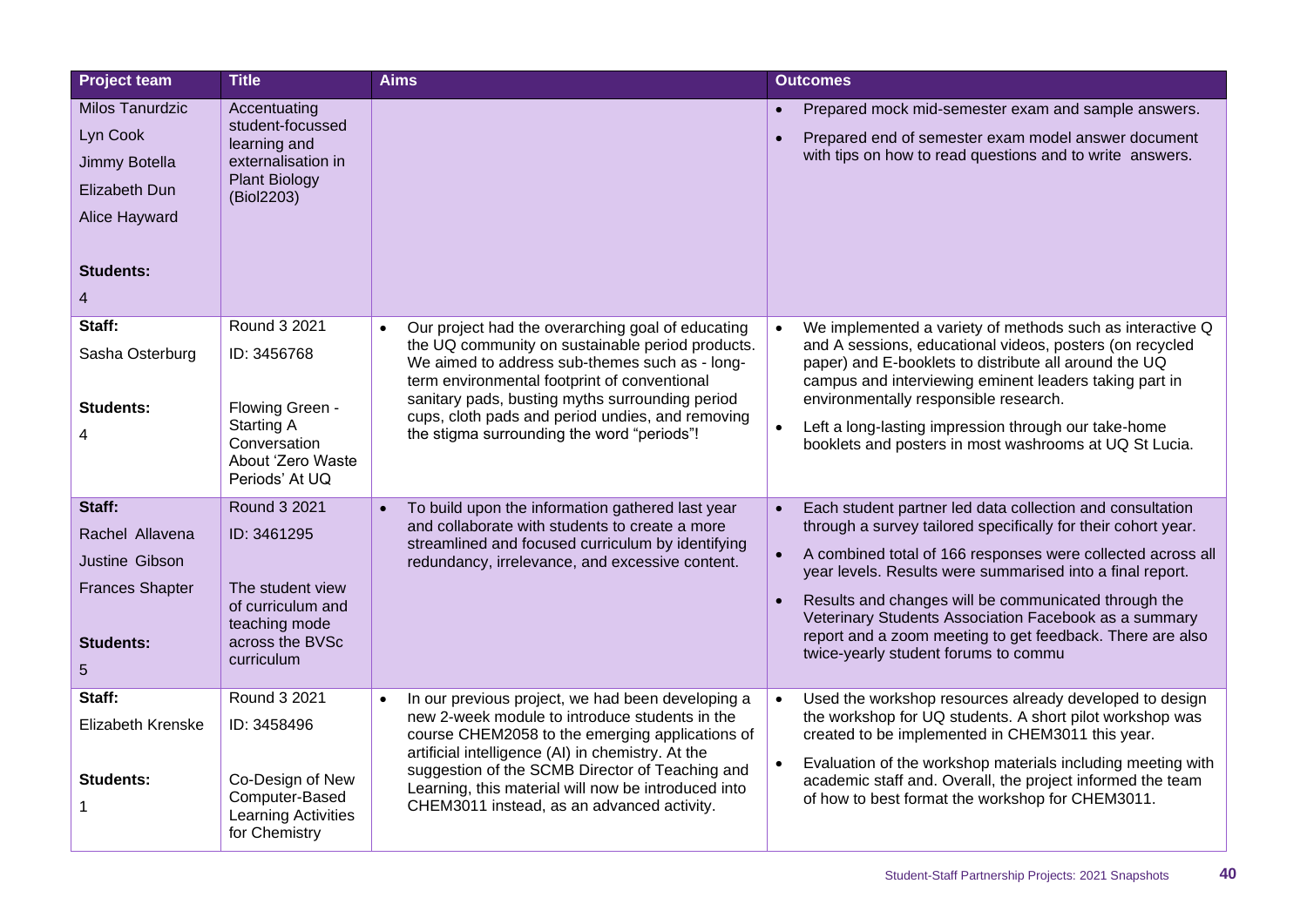| <b>Project team</b>                                                                    | <b>Title</b>                                                                                                                                                                | <b>Aims</b>                                                                                                                                                                                                                                                                                                                              | <b>Outcomes</b>                                                                                                                                                                                                                                                                                                                                                                                                                                                                                                                                                                                                                                                                          |
|----------------------------------------------------------------------------------------|-----------------------------------------------------------------------------------------------------------------------------------------------------------------------------|------------------------------------------------------------------------------------------------------------------------------------------------------------------------------------------------------------------------------------------------------------------------------------------------------------------------------------------|------------------------------------------------------------------------------------------------------------------------------------------------------------------------------------------------------------------------------------------------------------------------------------------------------------------------------------------------------------------------------------------------------------------------------------------------------------------------------------------------------------------------------------------------------------------------------------------------------------------------------------------------------------------------------------------|
| Staff:<br>Renjie Zhou<br><b>Students:</b><br>3                                         | Round 3 2021<br>ID: 3461458<br>Co-creating new<br>virtual field trips in<br><b>Plate Tectonics</b>                                                                          | This project set out to develop a virtual field trip for<br>$\bullet$<br>the 3rd year plate tectonics subject within the<br>SEES. This was planned to replace physical field<br>trips if COVID-19 restrictions continued indefinitely.                                                                                                   | Three field trips proposed to Mt Mee and surrounds.<br>Suggested methods to 'digitise' the field trip experience<br>included: drone footage, 3D representations of outcrops/<br>models of rock samples. Digitise/annotated thin sections.<br>Revised goal to a single trip to Lake Manchester, with<br>sample to be taken in coming weeks.                                                                                                                                                                                                                                                                                                                                               |
| Staff:<br>Ava Greenwood<br>Michael Jennings<br>Wenbo Li<br>Students:<br>$\overline{2}$ | Round 3 2021<br>ID: 3458504<br><b>Exploring feedback</b><br>mechanisms for<br>mathematics tutors<br>including a co-<br>created model of<br>tutorial teaching<br>observation | The aim of this project was to identify and trial<br>alternative mechanisms for generating feedback on<br>teaching performance (beyond SETutor) that are both<br>equitable and accessible to tutors.                                                                                                                                     | Trial in student partner team gave insight into the benefits of<br>both roles; allowed for the process to be refined<br>Limited engagement with broader trial. Suggestions for<br>future: engage with tutor cohort earlier; highlight formative<br>nature of feedback; ask SMP to fund training and peer<br>observation support ; open EOI for observers in first tutor<br>meeting; arrange training; allow tutors to register interest<br>(pre-sem) & promote on SMP website (during sem) & follow<br>up with email -> Microsoft/ Google forms with notification.<br>We will distribute resources created in this project in the<br>tutor meetings held by SMP at the beginning of 2022 |
| Staff:<br><b>Elizabeth Krenske</b><br><b>Student:</b><br>3                             | Round 3 2021<br>ID: 3461438<br>Students as Co-<br>Developers of<br>Resources for<br><b>Enhanced Student</b><br>Experiences in<br>Chemistry                                  | The aim of the project was to increase student<br>$\bullet$<br>involvement, following a disengaged semester<br>impacted by external learning in the first year.<br>Understand reasons why even after online learning<br>$\bullet$<br>students are continuing to be disengaged and<br>develop an action plan for increased participation. | Held weekly study sessions for 2nd year chemistry students<br>to go through worksheets, exam questions, and lecture<br>content, as well as talking about general university life.<br>Average attendance of ~4-6 (similar to lecture attendance)<br>Based on our observations along with feedback from peers,<br>the sessions helped with feeling more connected.                                                                                                                                                                                                                                                                                                                         |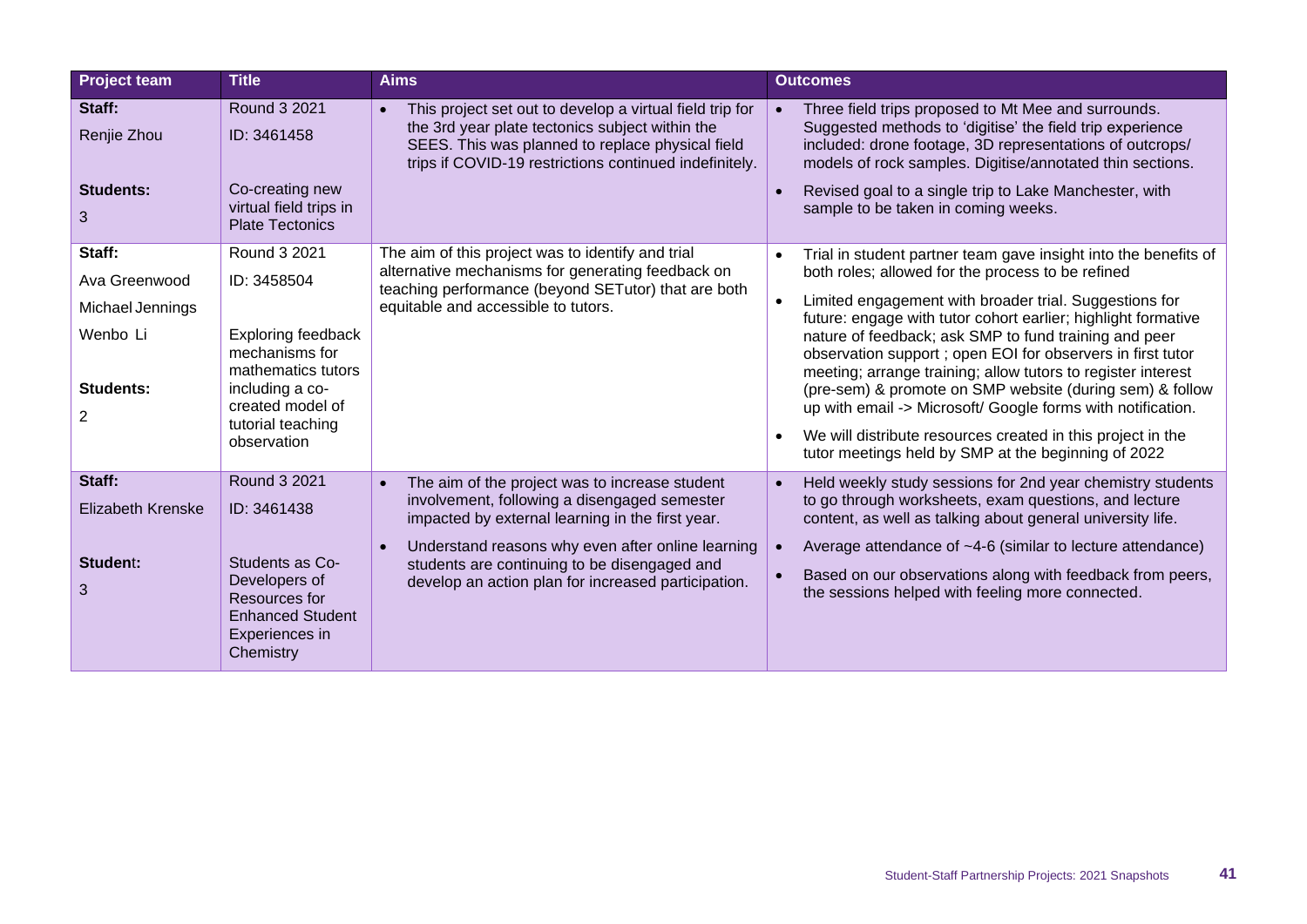#### **Information Technology Services (ITS)**

In 2021, there were **2 SSP projects** based within ITS**,** with **7 student** and **5 staff** partner engagements.

<span id="page-41-0"></span>

| <b>Project team</b>                                                      | <b>Title</b>                                                                           | <b>Aims</b>                                                                                                                                                                                                                                                                                                                                                                                                                                                                                                                                                                                                                   | <b>Deliverables</b>                                                                                                                                                                                                                                                                                                                                                                                                                                                                                                                                                                                                                                    |
|--------------------------------------------------------------------------|----------------------------------------------------------------------------------------|-------------------------------------------------------------------------------------------------------------------------------------------------------------------------------------------------------------------------------------------------------------------------------------------------------------------------------------------------------------------------------------------------------------------------------------------------------------------------------------------------------------------------------------------------------------------------------------------------------------------------------|--------------------------------------------------------------------------------------------------------------------------------------------------------------------------------------------------------------------------------------------------------------------------------------------------------------------------------------------------------------------------------------------------------------------------------------------------------------------------------------------------------------------------------------------------------------------------------------------------------------------------------------------------------|
| Staff:<br><b>Jack Mason</b><br><b>Tod Lewin</b><br><b>Students:</b><br>4 | Round 1 2021<br>ID: 2883860<br><b>New UQMaps</b><br><b>Automated Testing</b><br>System | The project aimed to produce a framework for an<br>automated testing system for the UQ Maps that would:<br>Build upon established research and provide<br>readable and maintainable tests<br>Ensure the quality of the new UQMaps application to<br>maintain a high standard, with a bug-free experience<br>Prioritise user experience to ensure UQ students will<br>be satisfied and provide meaningful value to campus<br>life<br>Maintain a fault-tolerant application where failure in a<br>certain feature will not bring down the whole system<br>Allow students to have a reliable source of<br>information/directions | The project explored the different options for<br>$\bullet$<br>Behaviour Driven Development (BDD) in an<br>automated testing system for the UQ Maps<br>navigation.<br>Cucumber was found to be the best testing language;<br>Selenium was the testing framework that allowed the<br>tests to be performed in a web-based environment;<br>Chai was used as the testing assertion method.<br>Each student created BDD Features with Step file to<br>$\bullet$<br>run in WebStorm and Test UQ Maps. The a system<br>architecture diagram was formulated.<br>An example of tests created included "User opens<br>feedback form" and "Submit feedback form" |
| Staff:                                                                   | Round 1 2021                                                                           | This project aimed to:                                                                                                                                                                                                                                                                                                                                                                                                                                                                                                                                                                                                        | A separate SSP team identified problem spaces                                                                                                                                                                                                                                                                                                                                                                                                                                                                                                                                                                                                          |
| Gina Paterson<br>Jack Mason                                              | ID: 2883886                                                                            | Identify options for how to improve the digital<br>experience for all students                                                                                                                                                                                                                                                                                                                                                                                                                                                                                                                                                | Students researched and prototyped Microsoft-based<br>٠<br>solutions to these areas (e.g. Teams, SharePoint).                                                                                                                                                                                                                                                                                                                                                                                                                                                                                                                                          |
| Amit Dhania                                                              | Digital Platform Co-<br>Design                                                         | Simplify and unify value provided across websites<br>and platforms that are currently offered to students in<br>a fragmented way                                                                                                                                                                                                                                                                                                                                                                                                                                                                                              | This included producing low and high-fidelity mock-<br>$\bullet$<br>ups using design software, real-life screenshots, and<br>sketches                                                                                                                                                                                                                                                                                                                                                                                                                                                                                                                  |
| <b>Students:</b>                                                         |                                                                                        | Provide options that will drive a more seamless and<br>consistent online experience to access important and<br>relevant UQ websites and resources                                                                                                                                                                                                                                                                                                                                                                                                                                                                             | Students presented their findings and ideas to the<br>$\bullet$<br>group for discussion and adjustments.                                                                                                                                                                                                                                                                                                                                                                                                                                                                                                                                               |
|                                                                          |                                                                                        | Enable more students to stay connected to the UQ<br>community and offerings for support, workshops,<br>volunteering/job opportunities                                                                                                                                                                                                                                                                                                                                                                                                                                                                                         | Ideas were then evaluated by a separate group of<br>$\bullet$<br>students to measure satisfaction and ease-of-use.<br>ITS and M&C will now prototype the proposed<br>$\bullet$<br>student application, share findings with stakeholders,<br>and prepare a business case for investment.                                                                                                                                                                                                                                                                                                                                                                |
|                                                                          |                                                                                        |                                                                                                                                                                                                                                                                                                                                                                                                                                                                                                                                                                                                                               |                                                                                                                                                                                                                                                                                                                                                                                                                                                                                                                                                                                                                                                        |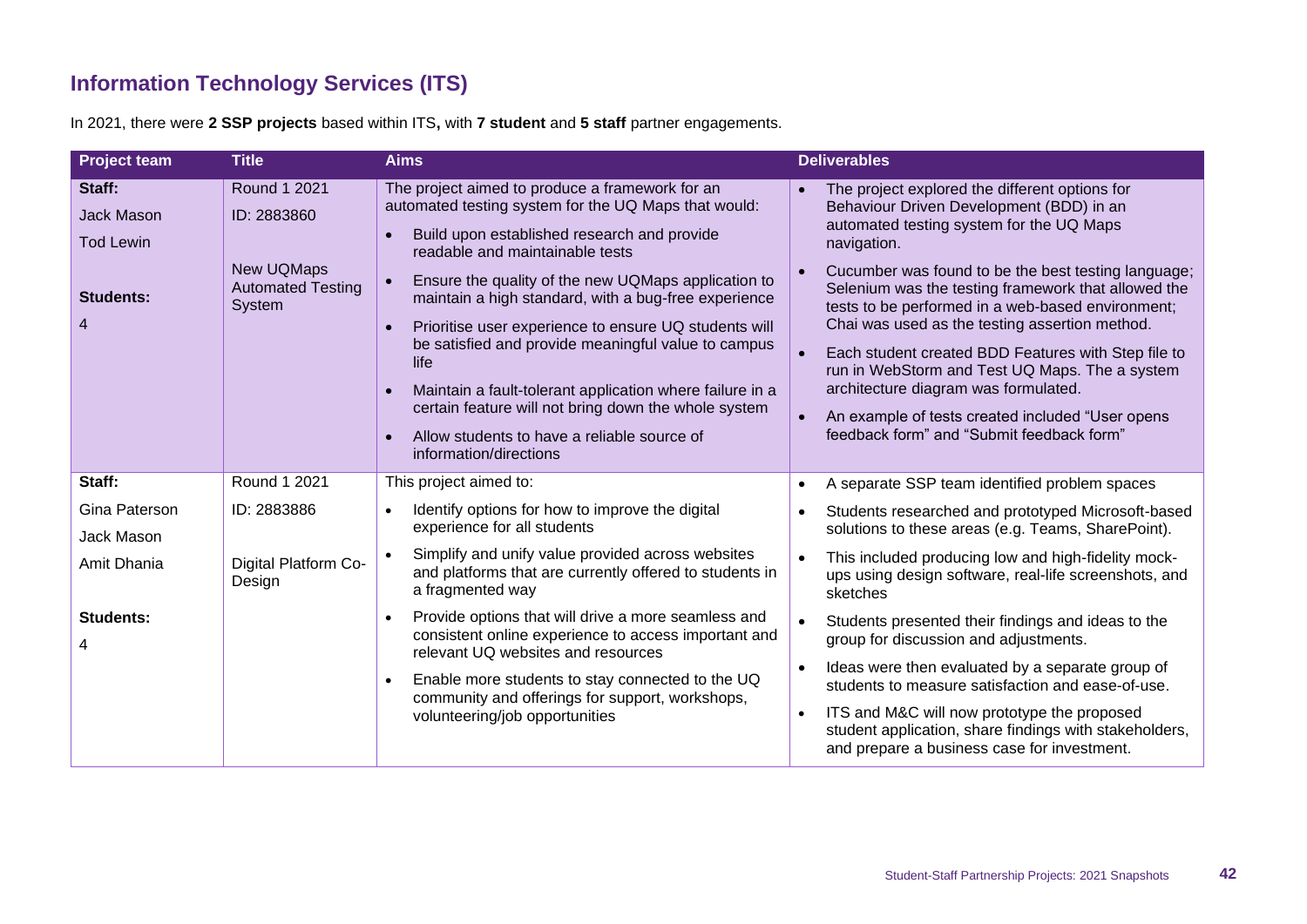#### **Institute of Teaching and Learning Innovation (ITaLI)**

In 2021, there were **3 SSP projects** based within ITaLI**,** with **8 student** and **8 staff** partner engagements.

<span id="page-42-0"></span>

| <b>Project team</b>                                                                                     | <b>Title</b>                                                                                                                                                                | <b>Aims</b>                                                                                                                                                                                                                                                                                                                                                                                                                                           | <b>Outcomes</b>                                                                                                                                                                                                                                                                                                                                                                                                                                                                                                                                                                                                                                          |
|---------------------------------------------------------------------------------------------------------|-----------------------------------------------------------------------------------------------------------------------------------------------------------------------------|-------------------------------------------------------------------------------------------------------------------------------------------------------------------------------------------------------------------------------------------------------------------------------------------------------------------------------------------------------------------------------------------------------------------------------------------------------|----------------------------------------------------------------------------------------------------------------------------------------------------------------------------------------------------------------------------------------------------------------------------------------------------------------------------------------------------------------------------------------------------------------------------------------------------------------------------------------------------------------------------------------------------------------------------------------------------------------------------------------------------------|
| Staff:<br>Aneesha Bakharia<br>Dhanya Venkatesh<br>Solmaz Abdi<br>Kiara Davison<br><b>Students:</b><br>4 | Round 1 2021<br>ID: 2883957<br>Student-Facing<br><b>Learning Analytics</b>                                                                                                  | Seek student input when ideating possible features to<br>$\bullet$<br>implement in a learning analytics dashboard.<br>Ideate a student-facing learning analytics dashboard.<br>Research what other universities/education centres<br>have implemented in the field of learning analytics.<br>Assess UQ's current dashboard and assess features<br>offered surrounding student learning analytics.<br>Consult student partners on most useful features | Over 40 valid survey responses which understand<br>$\bullet$<br>student perceptions, experiences, and expectations<br>of learning analytic dashboard.<br>Invited diverse student cohort identified through the<br>$\bullet$<br>survey to a co-design session.<br>Developed three priorities of dashboard design from<br>focus group: schedule planner; engagement of<br>learning materials; recommended course resources                                                                                                                                                                                                                                 |
| Staff:<br><b>Rhiannon Maynes</b><br>Mark Moran<br><b>Students:</b><br>2                                 | Round 2 2021<br>ID: 2918925<br>Co-design of the<br>new flagship<br>course UQVC2000<br>(Global Sustainable<br>Development) -<br>Team                                         | Develop a new course at UQ based on the UN<br>$\bullet$<br>Sustainable Development Goals (SDGs). The course<br>is to be delivered online using the online EDGE<br>learning platform and in-person on campus.<br>Develop components of the course based on student<br>partner knowledge, skills, and experience.                                                                                                                                       | Developed a pandemic case study, reflective<br>$\bullet$<br>questions for assessment, and assessment guide<br>Created a timeline of the SDGs and climate change<br>$\bullet$<br>Developed case studies that featured key individuals<br>$\bullet$<br>in relation to SDGs<br>Prepared outputs to be created as elements on<br>$\bullet$<br><b>EDGE</b> platform                                                                                                                                                                                                                                                                                           |
| Staff:<br><b>Rachel Scott</b><br>Sam McKenzie<br><b>Students:</b><br>$\overline{2}$                     | <b>Round 2 2021</b><br>ID: 2918995<br>Enhancing the<br>student experience<br>through<br>eAssessment: a<br>Partnership to pilot<br>and implement<br>electronic<br>assessment | Create support resources for students in the<br>$\bullet$<br>implementation of the eAssessment platform,<br>Inspera.<br>Ensure that students are prepared to sit their<br>examinations in Inspera, by creating a guide<br>explaining the platform, accompanying software, and<br>where to go for help.<br>Evaluate resources and support that was developed<br>to ensure this was adequate and appropriate for<br>students.                           | Developed a student experience survey aimed at<br>$\bullet$<br>both the use of Inspera and associated supports<br>Created survey in Checkbox focused on student<br>$\bullet$<br>support (what was useful, what was missing)<br>Created a Library Inspera website to provide<br>$\bullet$<br>information to students<br>Collated previous information, rewrote staff<br>information to become student-centric, and created<br>new information to fill gaps<br>Edited the resource to ensure suitability for students<br>and the web context<br>Liaised with DDI regarding platform accessibility<br>problems and the creation of accessibility resources. |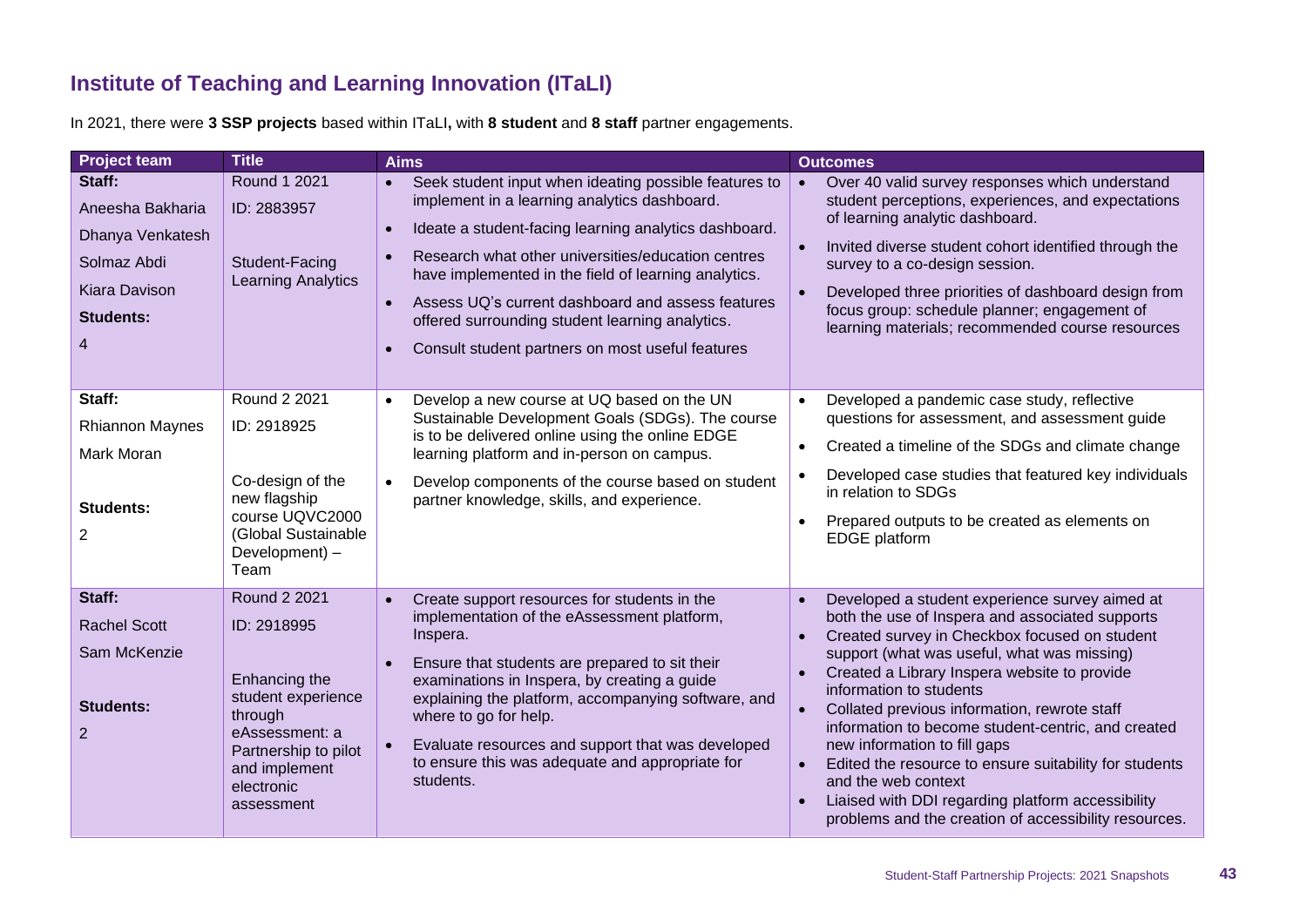#### **Library**

In 2021, there was **1 SSP projects** based within the Library**,** with **3 student** and 3 **staff** partner engagements.

<span id="page-43-0"></span>

| <b>Project team</b>                                                                    | <b>Title</b>                                                                                                  | <b>Aims</b>                                                                                                                                                                                    | <b>Outcomes</b>                                                                                                                                                                                                                                                                                                                                                                                                                                                                                                                                                                                                                                                                                                                                                                                                                                                                        |
|----------------------------------------------------------------------------------------|---------------------------------------------------------------------------------------------------------------|------------------------------------------------------------------------------------------------------------------------------------------------------------------------------------------------|----------------------------------------------------------------------------------------------------------------------------------------------------------------------------------------------------------------------------------------------------------------------------------------------------------------------------------------------------------------------------------------------------------------------------------------------------------------------------------------------------------------------------------------------------------------------------------------------------------------------------------------------------------------------------------------------------------------------------------------------------------------------------------------------------------------------------------------------------------------------------------------|
| Staff:<br>Kathleen Smeaton<br>Justine Cawley<br>Marianne Sato<br><b>Students:</b><br>3 | Round 2 2021<br>ID: 2918917<br>Closing the loop:<br>How digital<br>capabilities impact<br>on digital learning | The aim of this project was to gather student<br>stories that represented the student voice to glean<br>the digital capabilities of students and recognise<br>the challenges they were facing. | Conducted a focus group with the student partner team to<br>document our individual experiences.<br>Created and administered a survey to capture student<br>stories across faculties, and conducted focus groups to<br>understand the specific challenges and recommendations<br>around digital learning.<br>Developed a way to share this information with academics<br>and with Library staff responsible for digital capability training<br>with the aim of embedding into the tertiary curriculum.<br>Created a video that presented the information gleaned from<br>$\bullet$<br>the survey results and focus groups in an engaging manner<br>for academics to draw upon. Specifically, we embedded<br>voice-overs to personalise the "stories" that participants from<br>our focus groups had provided us with, while using icons,<br>animations and graphics for visual appeal. |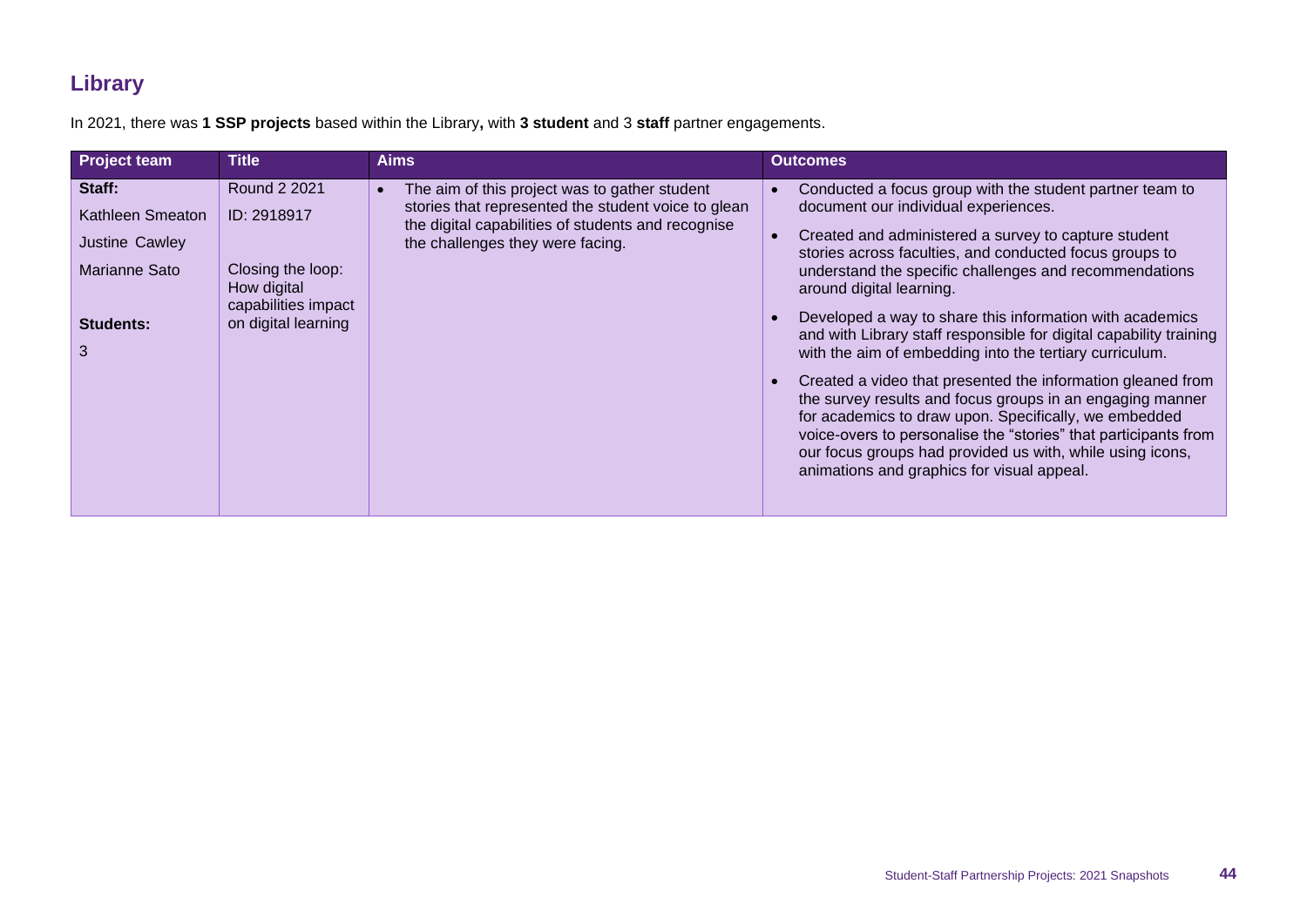

#### **Student Affairs**

In 2021, there were **7 SSP projects** based within Student Affairs**,** with **29 student** and **15 staff** partner engagements.

<span id="page-44-0"></span>

| <b>Project team</b>                                                                           | <b>Title</b>                                                                                                                                          | <b>Aims</b>                                                                                                                                                                                                                                                                                                                                                                                                                                                                                       | <b>Outcomes</b>                                                                                                                                                                                                                                                                                                                                                                                                                                                                                                                                |
|-----------------------------------------------------------------------------------------------|-------------------------------------------------------------------------------------------------------------------------------------------------------|---------------------------------------------------------------------------------------------------------------------------------------------------------------------------------------------------------------------------------------------------------------------------------------------------------------------------------------------------------------------------------------------------------------------------------------------------------------------------------------------------|------------------------------------------------------------------------------------------------------------------------------------------------------------------------------------------------------------------------------------------------------------------------------------------------------------------------------------------------------------------------------------------------------------------------------------------------------------------------------------------------------------------------------------------------|
| Staff:<br>Sybilla Wilson<br><b>Tracey Bunda</b><br><b>Nell Angus</b><br><b>Students:</b><br>4 | Round 1 2021<br>ID: 2883837<br>An Introduction to<br>Aboriginal and<br><b>Torres Strait</b><br><b>Islander Language</b><br>for Relationships<br>Guide | The aim of this project was to develop a language<br>$\bullet$<br>guide that assists staff and students to build<br>stronger relationships between Aboriginal and<br>Torres Strait Islander peoples and non-Indigenous<br>peoples at the university.<br>The guide was to provide knowledge of appropriate<br>$\bullet$<br>language and tools for non-Indigenous peoples in<br>the context of formal, academic and everyday<br>conversational communications to build and<br>enhance relationships | An environmental scan and literature review to pull<br>together existing resources and information<br>A survey distributed to students and staff to understand<br>$\bullet$<br>what the community wanted from any resources created<br>Distribution of a survey to determine content of future<br>$\bullet$<br>language guide and 'You Can't Ask That' style videos<br>Compilation and review of content to be added to guide<br>$\bullet$<br>5 Things You Should Know' physical and digital collateral.<br>$\bullet$                          |
| Staff:<br>Tania Kapp<br>Sara Nest<br><b>Students:</b>                                         | Round 1 2021<br>ID: 2883887<br>Expanding UQ<br>Autism hub                                                                                             | Defining what the UQ Autism Hub is and will be.<br>Finding out what are the concerns/difficulties of<br>$\bullet$<br>autistic students at UQ and ommunicating these<br>concerns/difficulties to UQ staff.<br>Brainstorming supports which will help autistic<br>$\bullet$<br>students at UQ.                                                                                                                                                                                                      | Education of staff & student partners on autistic history<br>and culture using existing resources.<br>Rating of "low light" study spaces at UQ and criteria for<br>sensory audits of campus locations for autistic students<br>Written information for new autistic students at UQ to<br>assist with transition from high school.                                                                                                                                                                                                              |
| Staff:<br>Caroline<br>Thompson<br>Weiya Huang<br><b>Students:</b><br>4                        | Round 1 2021<br>ID: 2883954<br>Seeking a<br>Stronger<br>Exchange<br>Experience:<br>Turning universal<br>challenges into<br>universal<br>opportunities | Overall, we aimed to promote and educate current<br>$\bullet$<br>and potential students on the exchange process<br>through creative and engaging content to be<br>distributed through various communications<br>channels including fortnightly email newsletters, a<br>segment in faculty emails, UQ Edge promotional<br>communications, Instagram and Facebook.                                                                                                                                  | Recorded myth busting videos to remove barriers for<br>$\bullet$<br>exchange for social media content.<br>'How to do a progression check' videos for faculties. We<br>$\bullet$<br>then filmed these videos with ITALI for editing and posting<br>on the IGET website for students viewing.<br>Surveys for past exchange students to find out opinions on<br>$\bullet$<br>personal difficulties regarding the application process and<br>what could be improved. This survey served as a guide for<br>viable ideas for this SSP and in future. |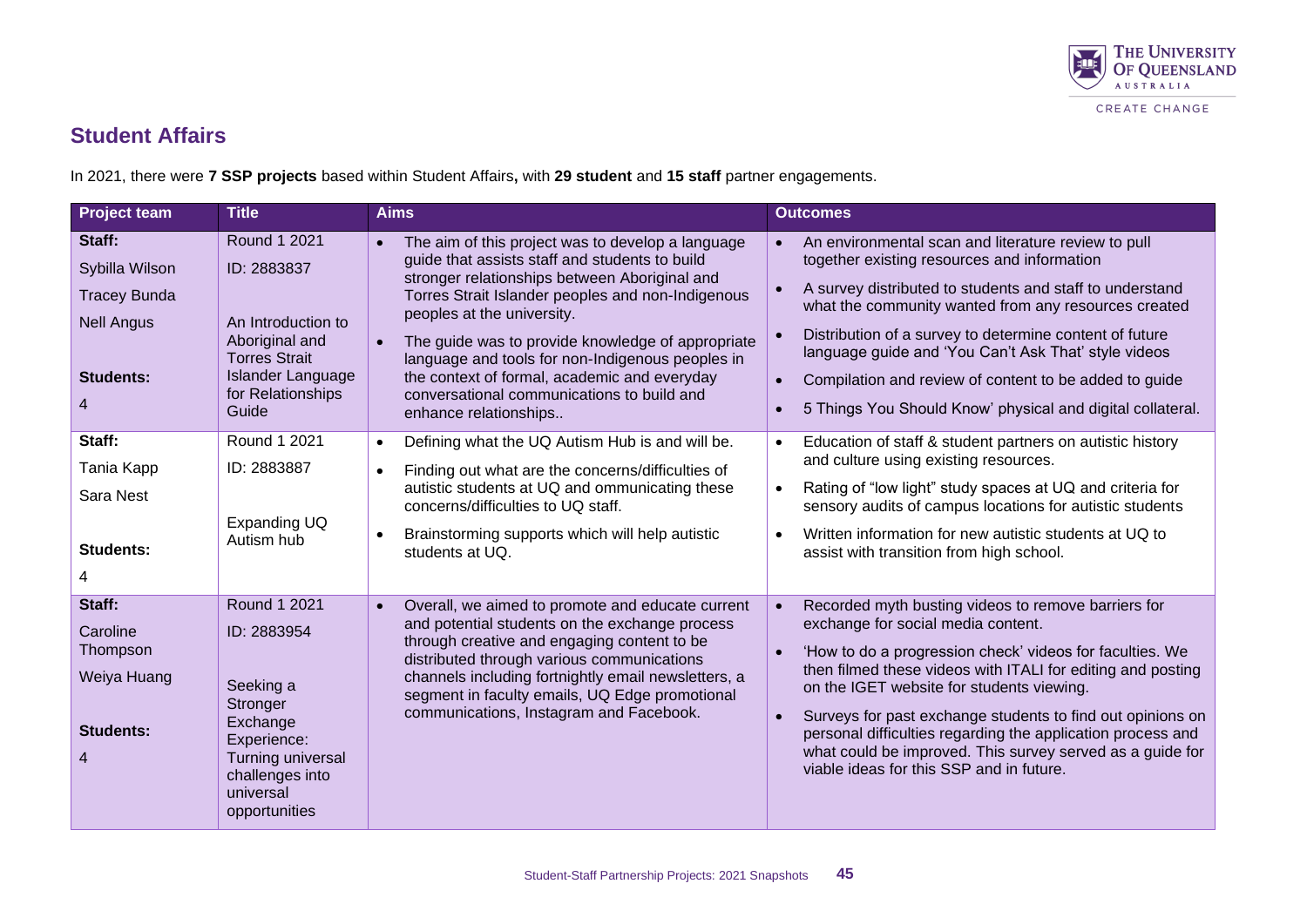

CREATE CHANGE

| <b>Project team</b>                                                    | <b>Title</b>                                                                                                                               | <b>Aims</b>                                                                                                                                                                                                                                                                                                                                                                                                                 | <b>Outcomes</b>                                                                                                                                                                                                                                                                                                                                                                                                                                                                                                                                                                                                              |
|------------------------------------------------------------------------|--------------------------------------------------------------------------------------------------------------------------------------------|-----------------------------------------------------------------------------------------------------------------------------------------------------------------------------------------------------------------------------------------------------------------------------------------------------------------------------------------------------------------------------------------------------------------------------|------------------------------------------------------------------------------------------------------------------------------------------------------------------------------------------------------------------------------------------------------------------------------------------------------------------------------------------------------------------------------------------------------------------------------------------------------------------------------------------------------------------------------------------------------------------------------------------------------------------------------|
| Staff:<br>Lawrence Casey<br>Shari Bowker<br><b>Students:</b><br>4      | Round 2 2021<br>ID: 2919000<br>Marketing<br>Experience: A<br>guide to<br>ePortfolios and<br>showcasing your<br>value                       | Increase students awareness to ePortfolios. Create<br>tangible resources to make it easy for students to get<br>started on building an ePortfolio through:<br>Get started workshops, creating a digital presence<br>$\bullet$<br>ePortfolio checklist and visible how-to<br>$\bullet$<br>Identify differences and synergies between<br>$\bullet$<br>LinkedIn & ePortfolios                                                  | Stakeholder collaboration: Marketing team on website<br>revamping, media team ITaLI for video production<br>More visible guides/marketing materials; new checklist<br>$\bullet$<br>Poster advertising ePortfolios and call to action to website<br>$\bullet$<br>Student/staff testimonials: Video for workshops/websites<br>$\bullet$<br>Tiles for digital use - banners, posters, social media<br>$\bullet$                                                                                                                                                                                                                 |
| Staff:<br><b>Andy Parkinson</b><br><b>Students:</b><br>4               | <b>Round 3 2021</b><br>ID: 3457597<br>Overcoming<br>barriers to student<br>participation in<br>volunteering                                | To recruit students from diverse backgrounds to<br>$\bullet$<br>the SSP project and understand their experience in<br>volunteering.<br>To research the barriers to diverse groups<br>$\bullet$<br>participating in volunteering.<br>To come up with a broad list of strategies for<br>$\bullet$<br>getting more students from diverse backgrounds<br>into volunteering.<br>To action some of these strategies.<br>$\bullet$ | An understanding of the barriers faced by students from<br>$\bullet$<br>diverse groups to volunteering<br>SSP community of practice workshop on proposing a<br>$\bullet$<br>project around diversity. National Students As Partners<br>Roundtable presentation.<br>Prototype quiz to help students pick a volunteering role<br>$\bullet$<br>which is suitable for them<br>List of best practice recommendations for the UQ<br>$\bullet$<br>volunteering organisation "Get Involved"<br>Ideas for future projects to develop of identified strategies<br>$\bullet$<br>to increase involvement of students from diverse groups |
| Staff:<br>Caroline<br>Thompson<br>Weiya Huang<br><b>Students:</b><br>4 | Round 3 2021<br>ID: 3458519<br>A Stronger<br>Exchange<br>Experience:<br>Turning universal<br>challenges into<br>universal<br>opportunities | Overall, we aimed to promote and educate current<br>$\bullet$<br>and potential students on the exchange process<br>through creative and engaging content to be<br>distributed through various communications<br>channels including fortnightly email newsletters, a<br>segment in faculty emails, UQ Edge promotional<br>communications, Instagram and Facebook.                                                            | Recorded additional myth busting videos and VoxPops to<br>$\bullet$<br>remove barriers for exchange and provide advice<br>Recorded 'Road to Exchange' videos which were posted<br>$\bullet$<br>on IGET Instagram; recorded 'Study Plan Advice' videos<br>Review new application process; generated report<br>$\bullet$<br>Conducted survey across student population on obstacles<br>$\bullet$<br>to exchange during pandemic<br>Report on improving website (audited of Aus uni websites)                                                                                                                                   |
| Staff:                                                                 | Round 4 2021                                                                                                                               | The aim of this project was to develop a language<br>$\bullet$<br>guide that assists staff and students to build                                                                                                                                                                                                                                                                                                            | We will have produced the Pressbook with assistance<br>$\bullet$<br>from the Library, ITaLi and others at the university by Feb                                                                                                                                                                                                                                                                                                                                                                                                                                                                                              |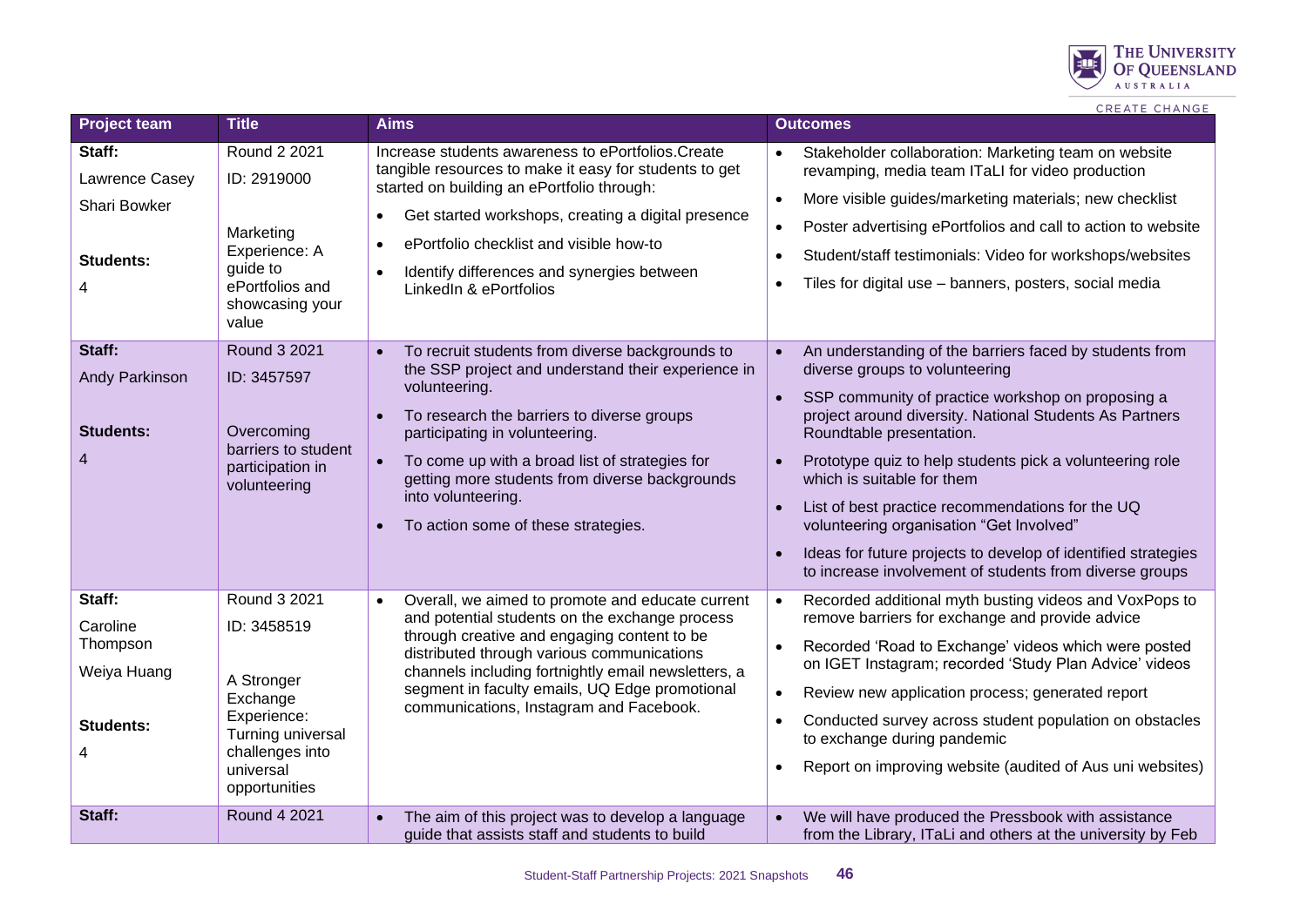

|  |  | <b>CREATE CHANGE</b> |  |  |  |  |
|--|--|----------------------|--|--|--|--|
|--|--|----------------------|--|--|--|--|

| <b>Project team</b> | <b>Title</b>                        | <b>Aims</b>                                                                     | <b>Outcomes</b>                                                                                                               |
|---------------------|-------------------------------------|---------------------------------------------------------------------------------|-------------------------------------------------------------------------------------------------------------------------------|
| Syb Wilson          | ID: 3558155                         | stronger relationships between Aboriginal and                                   | 2022, with final approval completed by the end of this                                                                        |
| <b>Tracey Bunda</b> |                                     | Torres Strait Islander peoples and non-Indigenous<br>peoples at the university. | year, with the staff taking on the final edit due to the end of<br>the partnership project ready for distribution Sem 1 2022. |
| <b>Nell Angus</b>   | An Introduction to                  |                                                                                 |                                                                                                                               |
| Mia Strasek-        | <b>Relationship Guide</b><br>E Book |                                                                                 |                                                                                                                               |
| <b>Barker</b>       |                                     |                                                                                 |                                                                                                                               |
|                     |                                     |                                                                                 |                                                                                                                               |
| <b>Students:</b>    |                                     |                                                                                 |                                                                                                                               |
|                     |                                     |                                                                                 |                                                                                                                               |